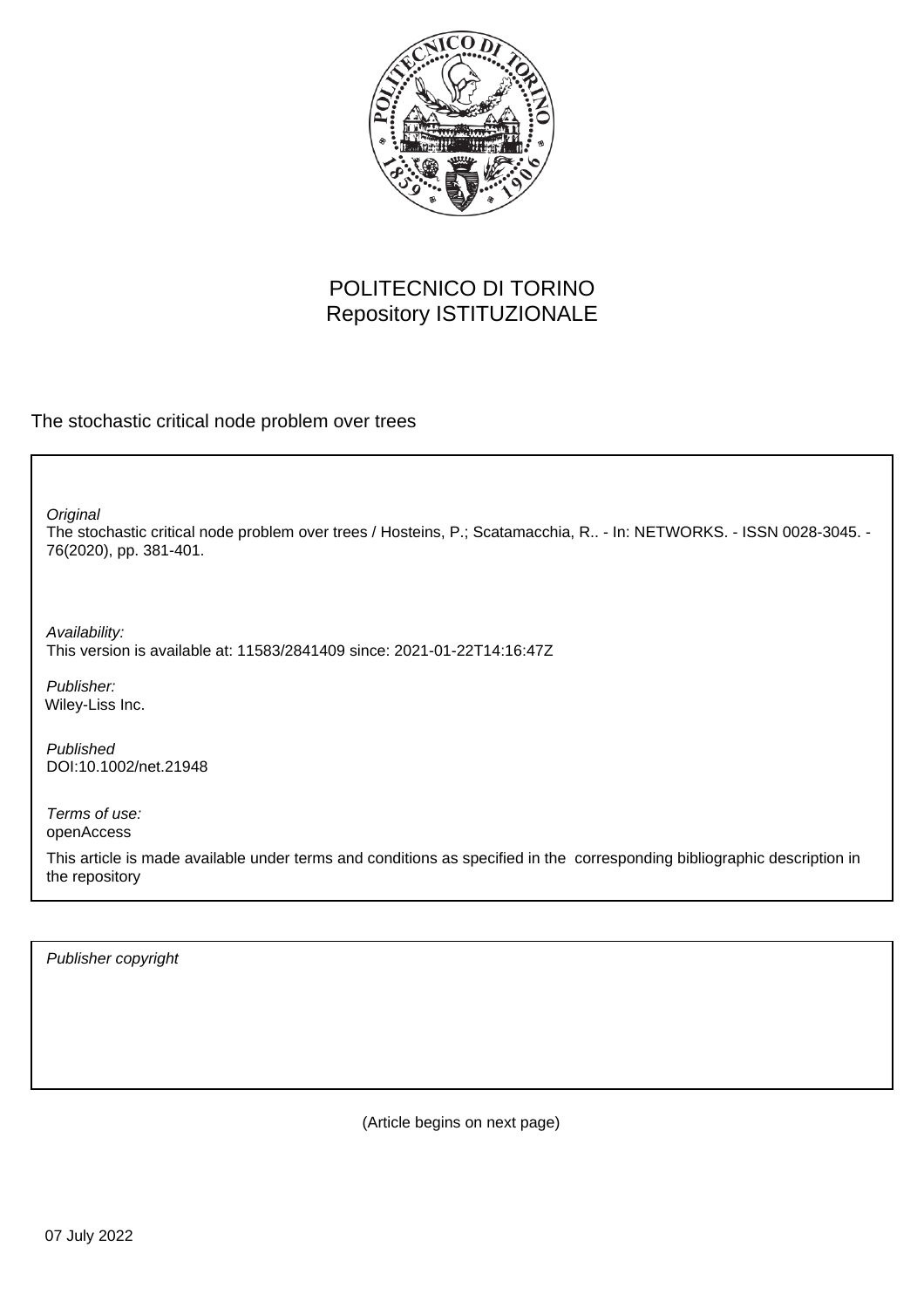# The Stochastic Critical Node Problem over Trees

Pierre Hosteins \* Univ Gustave Eiffel, COSYS-ESTAS, F-59666 Villeneuve d'Ascq, Lille, France e-mail: pierre.hosteins@ifsttar.fr

Rosario Scatamacchia Politecnico di Torino, Dipartimento di Ingegneria Gestionale e della Produzione, Corso Duca degli Abruzzi 24 - 10129 Torino, Italy e-mail: rosario.scatamacchia@polito.it

#### Abstract

We tackle a stochastic version of the Critical Node Problem (CNP) where the goal is to minimize the pairwise connectivity of a graph by attacking a subset of its nodes. In the stochastic setting considered, the outcome of attacks on nodes is uncertain. In our work, we focus on trees and demonstrate that over trees the stochastic CNP actually generalizes to the stochastic Critical Element Detection Problem where the outcome of attacks on edges is also uncertain. We prove the NP-completeness of the decision version of the problem when connection costs are one, while its deterministic counterpart was proved to be polynomial. We then derive a nonlinear model for the considered CNP version over trees and provide a corresponding linearization based on the concept of probability chains. Moreover, given the features of the derived linear model, we devise an exact Benders Decomposition approach where we solve the slave subproblems analytically. A strength of our approach is that it does not rely on any statistical approximation such as the Sample Average Approximation, which is commonly employed in stochastic optimization. We also introduce an approximation algorithm for the problem variant with unit connection costs and unit attack costs, and a specific integer linear model for the case where all the survival probabilities of the nodes in case of an attack are equal. Our methods are capable of solving relevant instances of the problem with hundreds of nodes within one hour of computational time. With this work, we aim to foster research on stochastic versions of the Critical Node Problem, a problem tackled mainly in deterministic contexts so far. Interestingly, we also show a successful application of the concept of probability chains for problem linearizations significantly improved by decomposition methods such as the Benders Decomposition.

This is the peer reviewed version of the following article: P. Hosteins, R. Scatamacchia. The stochastic critical node problem over trees. Networks, 76: 381-401, 2020, which has been published in final form at https://doi.org/10.1002/net.21948. This article may be used for non-commercial purposes in accordance with Wiley Terms and Conditions for Use of Self-Archived Versions.

Keywords: Network interdiction, Critical Element Detection, Critical Node Problem, Stochastic Integer Programming, Trees, Probability Chains, Benders Decomposition, Approximation algorithm.

<sup>\*</sup>Corresponding author.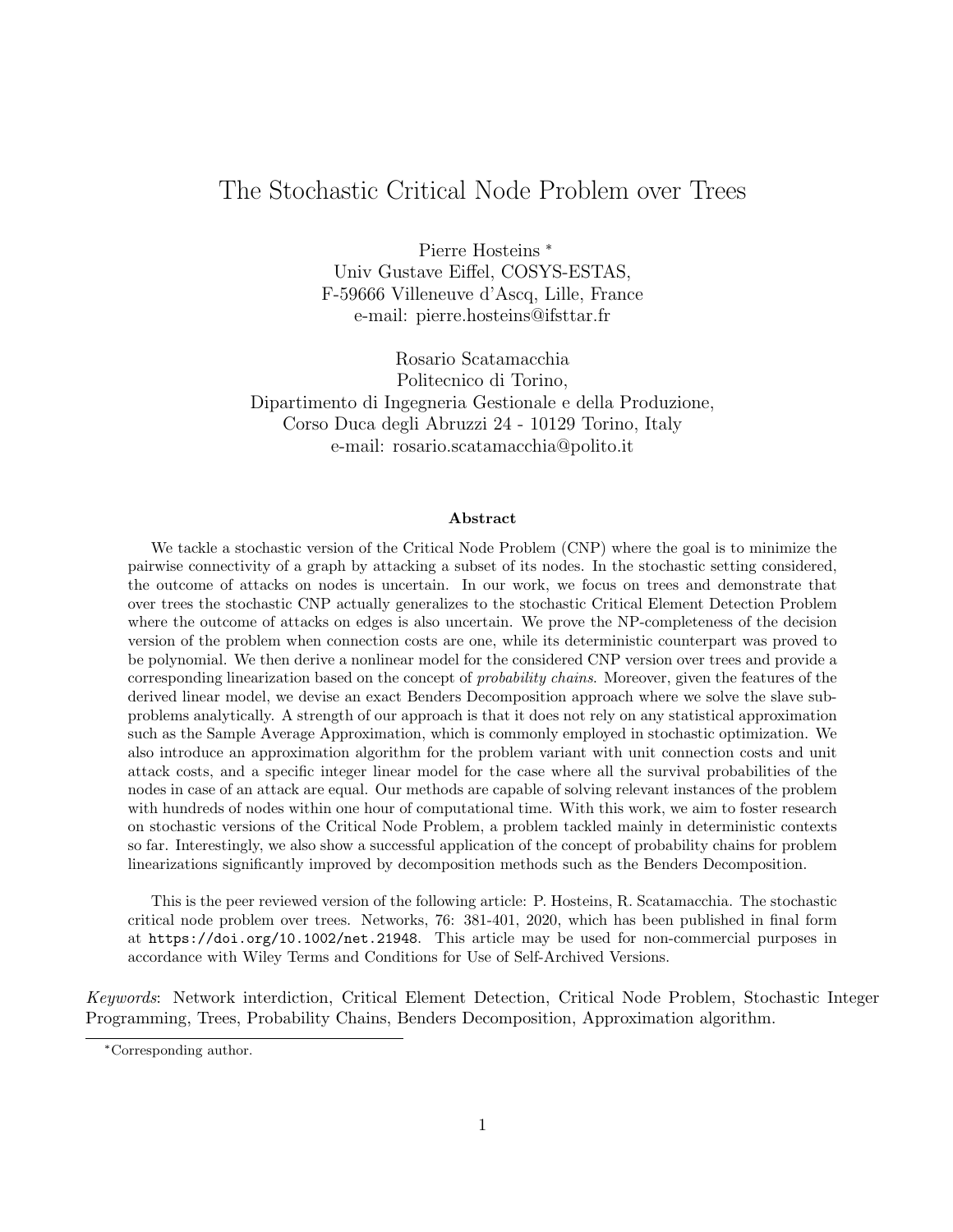### 1 Introduction

We consider the Critical Node Problem (CNP), as introduced in [7], where the goal is to attack a subset of the nodes of an undirected graph in order to minimize its pairwise connectivity, namely the number of pairs of nodes still connected by a path in the fragmented graph. In this paper, we tackle a stochastic version of the CNP over trees where the outcome of attacks on nodes is uncertain. For such a CNP version, we propose both theoretical results and an exact solution method based on the concept of probability chains from probability theory and Benders Decomposition (BD). Further approaches are proposed for specific variants of the problem. This work extends some of the results in the literature for the CNP over trees within a stochastic framework. From a practical point of view, the problem we consider might find applications in contexts where the underlying graph is a tree, for instance in networks with an intrinsic hierarchical structure where each node has "superiors" and "subordinates", such as the dismantling of a network of terrorists (see, e.g., [15]) or of a network of drug dealers as in [18]. The CNP is a particular case of the Critical Element Detection Problem (CEDP) [46] which calls for fragmenting an undirected graph as much as possible by the deletion of a subset of its edges and nodes. The aim of the CEDP/CNP is to give indications on the critical elements of a network to protect or to attack according to the application of interest. These problems are connected to Network Interdiction Problems (NIPs), which also consider the removal of network components and have been intensively investigated in the recent years [39, 40]. Real-life applications of these problems arise in many fields, including transportation networks [25], power distribution networks [36, 37], diffusion phenomena such as viral infections and their mitigation [50, 44], homeland security [11] and bioinformatics [42]. We refer to [39, 40] for a comprehensive introduction on network interdiction problems and their applications. There exist many different connectivity metrics for estimating the dismantling of a network. Earlier works on network interdiction mainly focused on the maximum flow that could be transported from a source node s to a sink node t in a graph [49], or on increasing the length of the shortest path between s and t [8, 23]. Studies [12, 13] consider further variants of maximum flow and shortest path problems involving the detection of the most vital nodes in a network. In comparison, the CEDP and the CNP focus on measures related to the cohesive properties of a graph, such as the number of maximally connected components, the maximum cardinality of the connected components or the pairwise connectivity.

The CNP has been the object of numerous publications in the recent years. The authors of [7] prove the strong NP-hardness of the problem and propose a Mixed Integer Linear Programming (MILP) formulation along with a heuristic algorithm. Improved MILP formulations have been proposed afterwards in [16, 26, 33, 45] and in [46] where the deletion of edges is also considered. Since the MILP formulations can only be reasonably applied to graphs of limited size, many heuristic approaches were proposed for dealing with large graphs. Among others, we mention the recent studies in [3, 4, 5, 34, 51]. The study of the CNP on specific graph classes such as trees attracted particular attention, as well. The authors of [15] study the complexity of the pairwise connectivity CNP over trees by analyzing different problem variants and providing polynomial and super-polynomial algorithms. The works [27] and [38] provide complexity results for the CNP over trees and other specially structured graphs using alternative connectivity metrics, such as the maximum cardinality of the connected components, the number of connected components or the maximum pairwise connectivity between all the components. Further complexity and approximation results for general or specially structured graphs are given in [1]. The study [47] discusses a generalization of the pairwise connectivity CNP where the distances between node pairs impact the objective function. A related CNP variant over trees is analyzed in [6]. More precisely, the authors of [6] establish complexity results according to specific distance functions and introduce polynomial and pseudo-polynomial algorithms for special graph classes such as paths, trees and series-parallel graphs. This version of the CNP also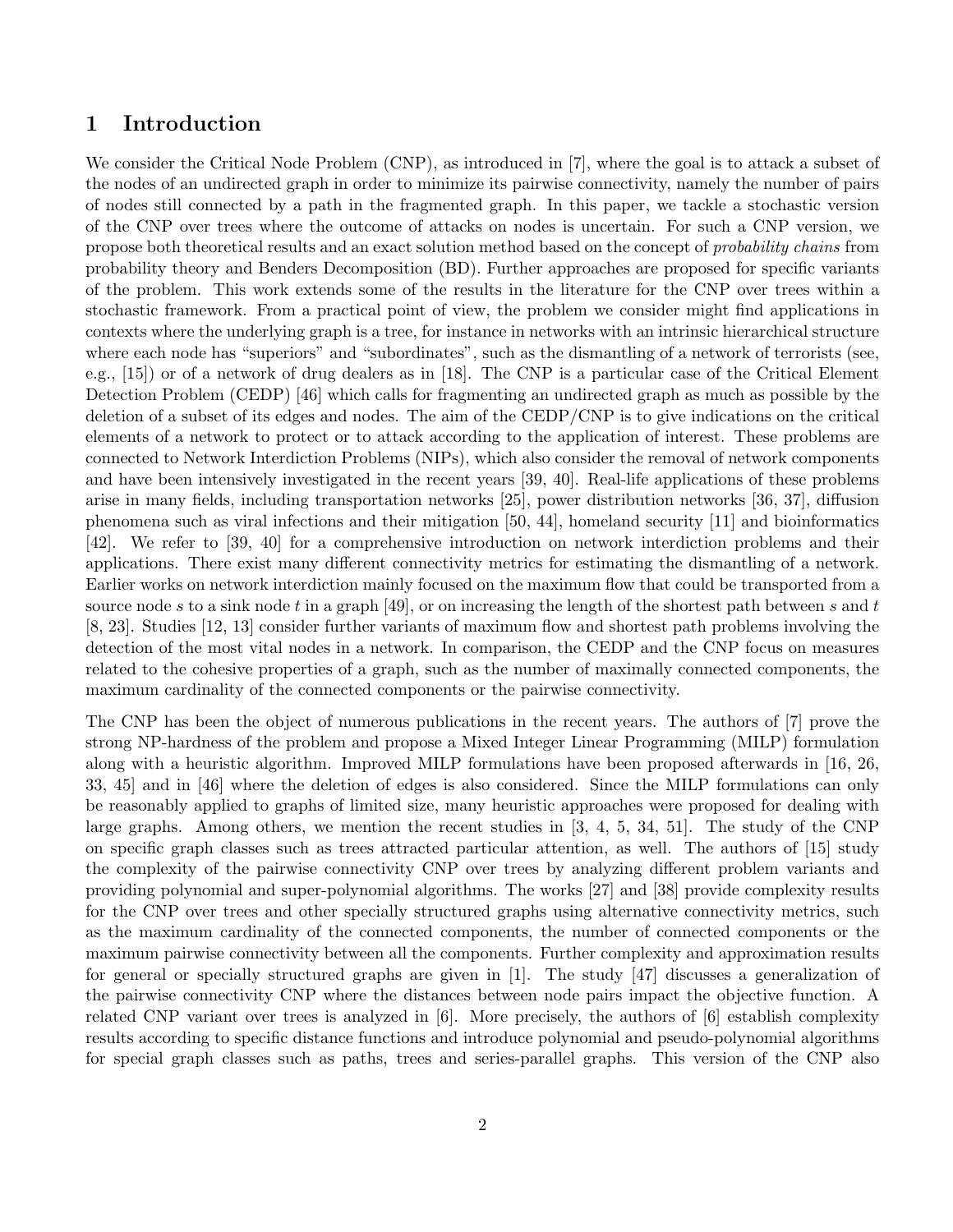corresponds to a generalized multiple source-sink shortest path interdiction problem based on node removal and with a nonlinear objective function. Few decomposition approaches have been explored to solve the CNP through advanced Mathematical Programming methods, with the notable exceptions of [20] and [48] which use Column Generation techniques. In these studies, the set of critical nodes is assumed to have a specific structure such as a path, a clique or a star. Benders Decomposition is used in [22, 31] to respectively solve a distance-based version of the CNP and a robust version with uncertain costs. We refer the interested reader to the recent survey [28] for a detailed description of different CNP variants and of the related theoretical results and algorithms available in the literature.

Stochastic versions of several interdiction problems were also considered in the literature. A stochastic version of a Max-Flow Interdiction Problem is tackled in [14]. The problem calls for minimizing the maximum flow between a source and sink in a graph by removing some of its edges where an attack on each edge can fail with a given probability. The aim is thus to minimize the *expected value* of the maximum flow over all possible scenarios of attack failures. The authors design a sophisticated and effective method to solve the problem by partitioning the scenarios into clusters and reaching solutions with a predefined accuracy. The method relies on different but equivalent formulations of the classic maximum flow interdiction problem: one formulation includes the interdiction variables in the constraints while the other one includes them in the objective function. The two formulations provide respectively upper and lower bounds on the optimal solution when scenarios are aggregated. The BD method is used to solve the model with aggregated scenarios by decomposing over the different clusters (this approach is called the L-shaped method in the literature), as is usually done when applying BD to stochastic problems. The algorithm allows the authors to solve the stochastic problem without sampling over an exponential set of scenarios. However, the approach exploits the specific structure of the max flow problem and can hardly be generalized to other network problems such as the CNP. The same problem is solved in [24] using a statistical approximation called the Sample Average Approximation (SAA) and the model is decomposed by scenario using a BD approach.

The study [17] tackles a stochastic version of the CNP where the presence of the edges in a given graph is uncertain. Each edge has an independent probability to be absent from the graph. This gives  $2^m$  different scenarios to analyze where  $m$  denotes the number of edges in the input graph. The goal is to minimize the expected pairwise connectivity after removing a subset of the nodes subject to a budget constraint. A MILP model is introduced with an exponentially large number of variables due to the number of possible scenarios. A heuristic approach is proposed by solving a reduced MILP with variables and constraints aggregated. A local search procedure is then applied to improve the computed solutions. The approach uses a Fully Polynomial Randomized Approximation Scheme (FPRAS) to estimate the objective value of each computed solution within a given precision in polynomial time. Finally, a CNP variant with nondeterministic connection costs for each pair of nodes is introduced in [19, 31] and formulated as a robust optimization problem.

The probability chains method has been used in several works on stochastic NIPs, such as [30, 32, 29], in order to linearize stochastic problems with a nonlinear objective function. The authors of [30] study an interdiction problem to maximize the probability of detecting nuclear smugglers, where the uncertainty concerns the origin and the destination of the smugglers. The authors of [32] study a protection facility problem where a set of facilities is subject to potential disaster events. The work of [29] also deals with a facility protection problem where different levels of protection can be assigned to each facility. The problem has *decision dependent uncertainties* and a nonconvex objective function, which is linearized through the use of probability chains. The recent work of [2] applies probability chains to linearize the objective function of a stochastic assignment problem called the Weapon-Target Assignment Problem, which can also be classified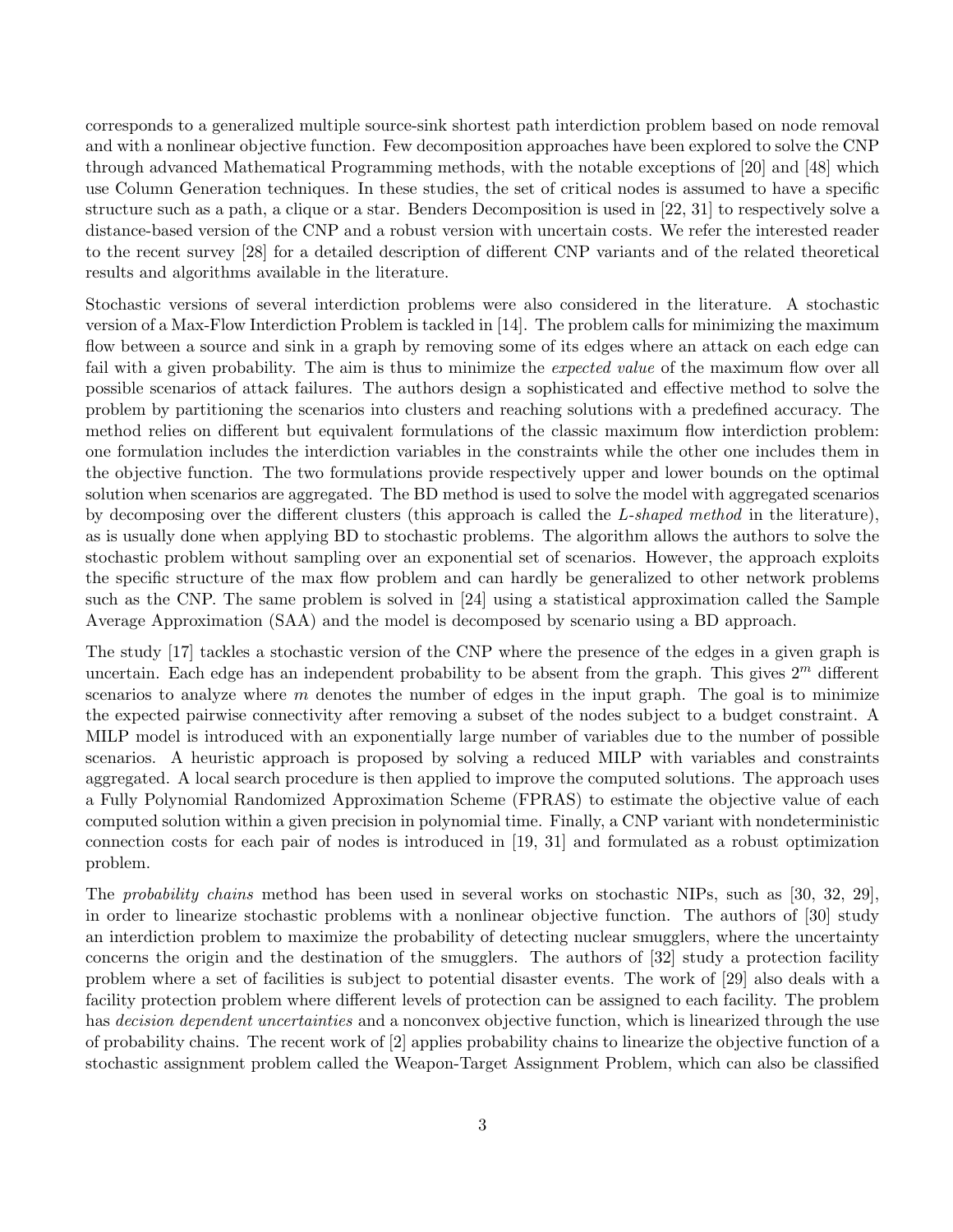as a type of interdiction problem.

### 1.1 Our contributions

The contributions of our work can be summarized as follows. At first, we introduce the stochastic version of the CNP with uncertain outcome of attacks on nodes and provide an Integer Linear Programming (ILP) model with an exponential number of variables and constraints on general graphs along with valid inequalities. We then focus on trees and prove that the problem over trees is NP-complete even in cases where its deterministic counterpart is polynomially solvable. We provide a compact nonlinear formulation of the problem over trees and reformulate the nonlinear model as a MILP model using the concept of probability chains. Given the features of the MILP model, we decompose the problem by adopting a classic Benders Decomposition approach for which we derive effective analytical approaches to solve the slave subproblems. Finally, we introduce an approximation algorithm for the problem variant over trees with unit connection costs and unit attack costs, and a specific ILP model for trees where all survival probabilities of the nodes in case of an attack are equal. We evaluate the effectiveness of our solution methods by performing computational tests on a large set of instances.

We remark that the proposed methods do not rely on any statistical approximation such as the Sample Average Approximation method [21]: this is a strong feature of our approaches since it avoids the necessary evaluation of a confidence interval on the optimal objective value, which in turn calls for solving the stochastic problem at hand several times with different scenario samples.

The paper is organized as follows. We introduce a general ILP formulation for the stochastic CNP in Section 2. In Section 3, we present models and theoretical results for the problem variant over trees. We describe the proposed solution approach based on Benders Decomposition in Section 4. We discuss the results of the computational tests in Section 5. The details of the ILP model for the case with equal survival probabilities and of the approximation algorithm for the problem variant with unit costs are reported in Appendices A and B, respectively. Section 6 provides some concluding remarks.

## 2 Notation and problem formulation over general graphs

In the stochastic CNP, hereafter denoted as  $SCNP$ , we are given an undirected graph  $G = (V, E)$  with a set of nodes V and a set of edges E. Let  $n := |V|$  and  $m := |E|$  denote the number of nodes and edges respectively. Sticking to the common terminology adopted in previous studies on the CNP, let also  $c_{ij}$  denote the cost (or weight) of a connection between nodes i and j  $(i, j \in V)$ . This parameter can be considered a cost as the presence of a connection in the CNP penalizes the corresponding objective function. Each node  $i$   $(i \in V)$  has a set of neighbors  $N_i := \{k : (i,k) \in E\}$ , an attack cost  $\kappa_i$ , and a survival probability  $p_i$  in case of an attack. We have a budget value for the attacks on nodes denoted by K. We assume that the survival probabilities are independent. This assumption is realistic in real-life applications where the vulnerability of sites in a network does not depend on the outcomes of attacks on sites in other parts of the network. For instance, when all the attacks on nodes occur simultaneously, the defender usually has no time to redefine his/her defense strategy in terms of redistribution of the resources to protect each node. We stress that our results rely heavily on the assumption of independent survival probabilities. The problem calls for minimizing the expected value of the pairwise connectivity in the graph after attacking a subset of the nodes. The  $SCNP$  is a generalization of the deterministic CNP (which is strongly NP-hard [1]) where  $p_i = 0$  for all  $i \in V$ , i.e., an attacked node is always removed from the graph. We can derive an ILP formulation for the problem as follows. As customary in Stochastic Programs, we consider the set of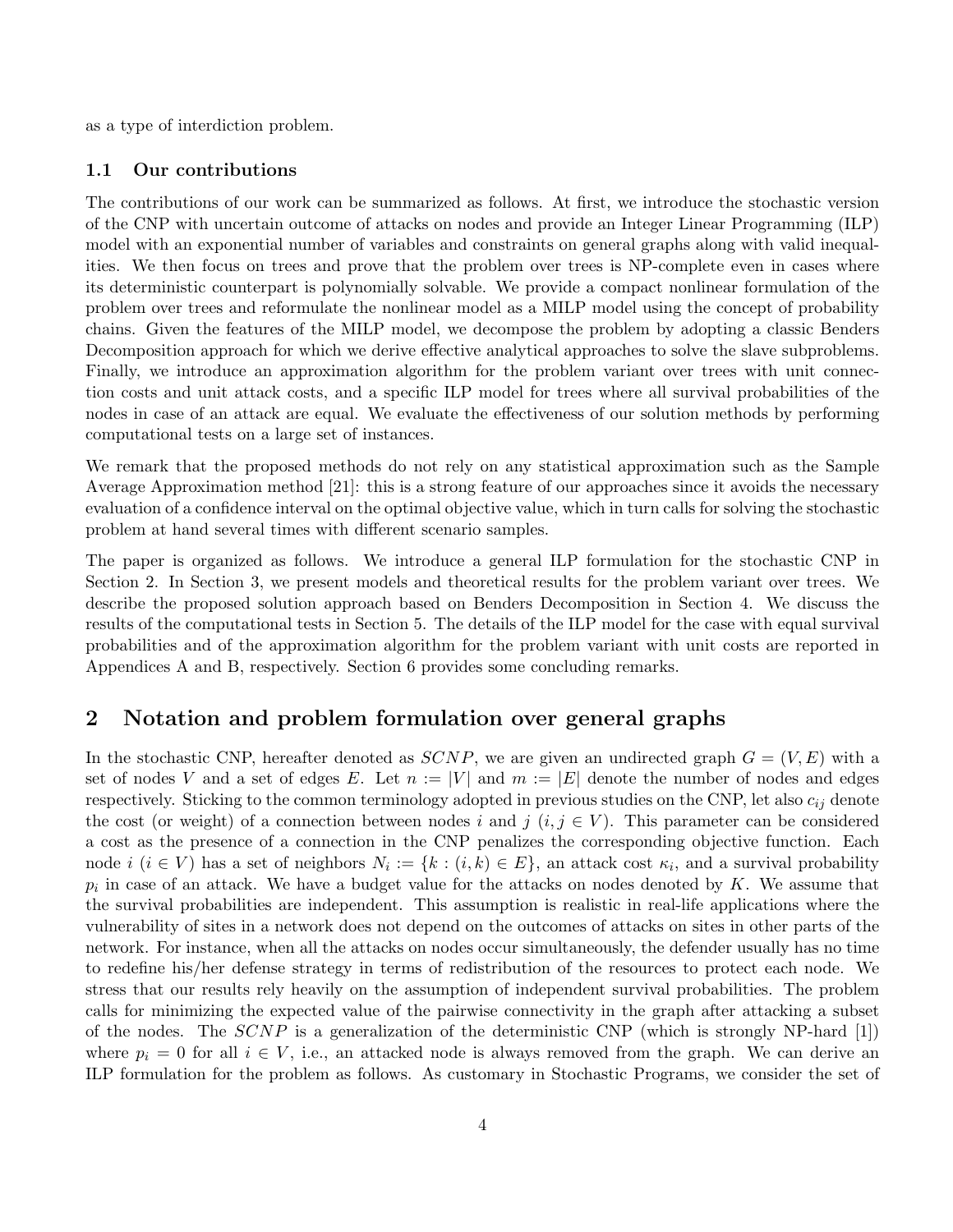possible scenarios S where each scenario defines which nodes would survive in case of an attack. Thus, the number of scenarios is exponentially large with n, i.e.,  $|\mathbb{S}| = 2^n$ . The probability that a scenario  $\bar{s} \in \mathbb{S}$  occurs is denoted by  $\pi_{\bar{s}}$ , with  $\pi_{\bar{s}} = \prod_{i=1}^{n}$  $i=1$  $\gamma_i$ , where  $\gamma_i = 1 - p_i$  if node *i* will not survive in the scenario, or else  $\gamma_i = p_i$ . We then introduce binary variables  $v_i$   $(i = 1, \ldots, n)$  equal to 1 if and only if node i is attacked and binary variables  $u_{ij}^{\bar{s}}$  equal to 1 if and only if two nodes i and j are connected by a path in scenario  $\bar{s}$  in the induced subgraph  $\tilde{G}[V \setminus S]$ , with  $S := \{i \in V : v_i = 1\}$ . We also introduce parameter  $\delta_i^{\bar{s}}$ , which is equal to 1 if an attack on a node  $i \in V$  is unsuccessful in the scenario  $\bar{s} \in \mathbb{S}$ . Based on the model in [45] for the deterministic CNP, we formulate the stochastic CNP as follows:

$$
\min \sum_{\bar{s}\in\mathbb{S}} \pi_{\bar{s}} \sum_{i
$$

$$
\text{s.t.} \quad \sum_{i} \kappa_i v_i \le K \tag{1b}
$$

$$
v_i = 0 \qquad \qquad i \in V : p_i = 1 \qquad \qquad (1c)
$$

$$
u_{ij}^{\bar{s}} \ge 1 - (1 - \delta_i^{\bar{s}})v_i - (1 - \delta_j^{\bar{s}})v_j \qquad (i, j) \in E, \bar{s} \in \mathbb{S}
$$
 (1d)

$$
u_{ij}^{\bar{s}} \ge \frac{1}{|N_i|} \sum_{k \in N_i} u_{kj}^{\bar{s}} - (1 - \delta_i^{\bar{s}}) v_i
$$
 (i,j)  $\notin E : i < j, \bar{s} \in \mathbb{S}$  (1e)

$$
\bar{i}_j \in \{0, 1\} \qquad \qquad i, j \in V : i < j, \bar{s} \in \mathbb{S} \tag{1f}
$$

$$
v_i \in \{0, 1\} \tag{1g}
$$

The objective function (1a) minimizes the expected value of the pairwise connectivity by summing over all possible scenarios. Constraint (1b) represents the budget constraint for the attacks on nodes in the graph. Constraints (1c) enforce the fact that no node with probability of survival equal to one will be ever attacked, as it is always suboptimal to consume budget for attacking a node that would survive anyway. In each scenario  $\bar{s}$ , where both nodes i and j of an edge  $(i, j) \in E$  can be successfully removed by an attack  $(\delta_i^{\bar{s}} = \delta_j^{\bar{s}} = 0)$ , constraints (1d) ensure that  $u_{ij}^{\bar{s}} = 1$  only if both nodes i and j are not attacked  $(v_i = v_j = 0)$ . Note that when  $\delta_i^{\bar{s}}$  (or  $\delta_j^{\bar{s}}$ ) is equal to one, node i (or j) is functional in the graph even after it is attacked. Similarly, constraints (1e) guarantee that, for two nodes i and j not connected by an edge, we have  $u_{ij}^{\bar{s}} = 1$ if, on the one hand, there is at least one path between  $j$  and a neighbor of  $i$ , and, on the other hand, node i remains functional in the graph (either  $v_i = 0$  and  $\delta_i^{\bar{s}} = 0$ , or  $\delta_i^{\bar{s}} = 1$ ). Constraints (1f) and (1g) define the domain of definition of the variables. Notice that the ILP formulation for the deterministic CNP where  $p_i = 0$   $(i = 1, \ldots, n)$  is equivalent to model (1a)-(1g) with one scenario  $\bar{s}$  with  $\pi_{\bar{s}} = 1$  and  $\delta_i^{\bar{s}} = 0$  for  $i = 1, \ldots, n$ . Notice also that model (1) can be applied to any graph.

However, we remark that the model has a number of variables and constraints which is exponential in the number of nodes  $n$  and thus it is intractable to solve even for graphs of very limited size. In small graphs with  $n = 20$ , the number of scenarios to handle  $(2^{20} \approx 10^6)$  would be already computationally prohibitive with model (1). Our goal is to overcome the limits of the generic model (1) when the graphs considered are trees by offering effective exact solution approaches to deal with larger graphs and without considering any statistical approximation such as a sampling of the scenarios.

### 2.1 Valid inequalities

 $u_i^{\bar s}$ 

For our algorithmic developments over trees, we generalize a result for the deterministic version of the CNP where both connection costs and deletion weights are one. Several works [38, 45, 46] point out that there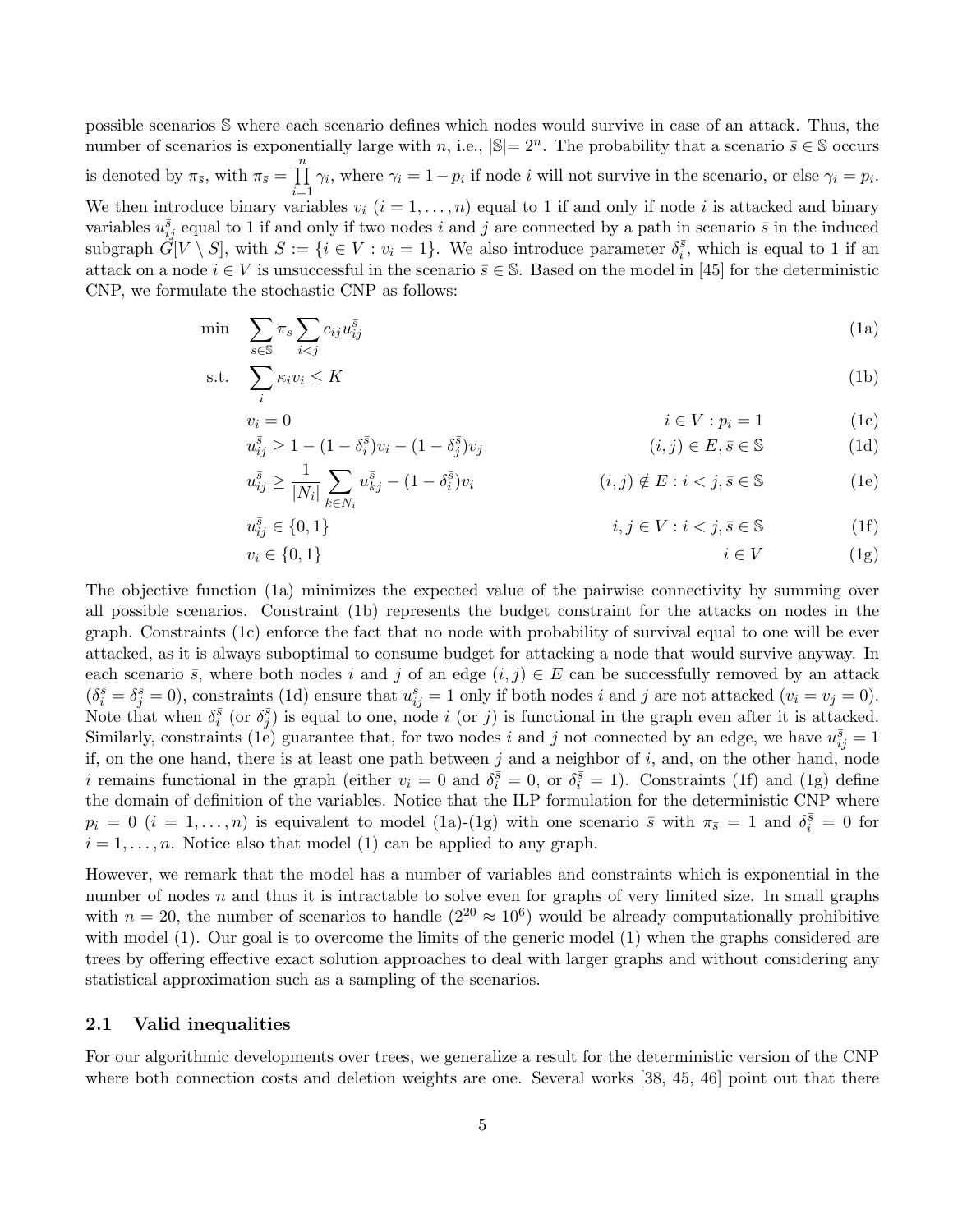always exists an optimal solution for such a CNP variant where no node  $i \in V$  with only one neighbour  $(|N_i|=1, i.e., a \text{ leaf node})$  is selected. If a solution selects a leaf node, another solution which is never worse can be obtained by replacing the leaf node with its neighbour.

We generalize this result to the SCNP with arbitrary connection costs  $c_{ij} \geq 0$  and arbitrary attack costs  $\kappa_i > 0$ . Let  $D_1$  denote the set of leaf nodes, i.e.,  $D_1 = \{i \in V : |N_i| = 1\}$ . The following proposition holds.

**Proposition 1:** For any node pair  $i \in D_1$  and  $j \in N_i$ , with  $j \notin D_1$ , if  $p_j \leq p_i$  and  $\kappa_j \leq \kappa_i$ , then  $v_i \le v_j$  in at least one optimal solution of model (1).

*Proof.* We consider the value of  $v_i$  and  $v_j$  in an optimal solution. If both nodes i and j are attacked or are not attacked, we have  $v_i = v_j$  and the claim holds. We then compare the two remaining cases with  $v_i \neq v_j$ where only one node between  $i$  and  $j$  is attacked.

Consider first the case where only node *i* is attacked, i.e.,  $v_i = 1$  and  $v_j = 0$ . Let  $\langle u_{kl}^{(1)} \rangle$  denote the average probability that a given pair of nodes k and l is connected by a path in this configuration, namely  $\langle u_{kl}^{(1)} \rangle =$  $\sum_{\bar{s}\in\mathbb{S}}\pi_s u_{kl}^{\bar{s}}$ . The part of the objective function involving nodes i and j is given by  $\sum_{k\in V: k\neq i,j}c_{kj}\langle u_{kj}^{(1)}\rangle$  +  $\sum_{k \in V: k \neq i} c_{ki} \langle u_{ki}^{(1)} \rangle$ . Since j is the only neighbor of i, any path between i and another node k has to go through j and we have  $\langle u_{ki}^{(1)} \rangle = p_i \langle u_{kj}^{(1)} \rangle$  for any  $k \neq i, j$ . Using the fact that  $\langle u_{ij}^{(1)} \rangle = p_i$ , we have:

$$
\sum_{k \in V: k \neq i,j} c_{kj} \langle u_{kj}^{(1)} \rangle + \sum_{k \in V: k \neq i} c_{ki} \langle u_{ki}^{(1)} \rangle = p_i c_{ij} + \sum_{k \in V: k \neq i,j} (c_{kj} + p_i c_{ki}) \langle u_{kj}^{(1)} \rangle.
$$
 (2)

Consider now the case where only node j is attacked,  $v_i = 0$  and  $v_j = 1$ , and let  $\langle u_{kl}^{(2)} \rangle$  denote the average probability that two nodes k and l are connected by a path. We have  $\langle u_{ki}^{(2)} \rangle = \langle u_{kj}^{(2)} \rangle$  for  $k \neq i, j$  and  $\langle u_{ij}^{(2)} \rangle = p_j$ . By also considering that  $\langle u_{kj}^{(2)} \rangle = p_j \langle u_{kj}^{(1)} \rangle$  for  $k \neq i, j$ , the contribution in the objective function associated with nodes  $i$  and  $j$  is:

$$
\sum_{k \in V: k \neq i,j} c_{kj} \langle u_{kj}^{(2)} \rangle + \sum_{k \in V: k \neq i} c_{ki} \langle u_{ki}^{(2)} \rangle = p_j c_{ij} + \sum_{k \in V: k \neq i,j} (p_j c_{kj} + p_j c_{ki}) \langle u_{kj}^{(1)} \rangle.
$$
 (3)

Notice that the values of all the other terms associated with the remaining nodes in the objective function do not change when only the values of  $v_i$  and  $v_j$  change. Thus, the difference in the objective value provided by the two solutions corresponds to the difference between (2) and (3)

$$
(p_i - p_j)c_{ij} + \sum_{k \in V: k \neq i,j} ((1 - p_j)c_{kj} + (p_i - p_j)c_{ki})\langle u_{kj}^{(1)} \rangle
$$
\n(4)

which is nonnegative when  $p_j \leq p_i$  as terms  $c_{ij}$ ,  $c_{kj}$ ,  $\langle u_{kj}^{(1)} \rangle$  are nonnegative. Hence, since  $\kappa_j \leq \kappa_i$ , a solution that sets  $v_i = 1$  and  $v_j = 0$  can be improved by attacking node j instead of i, i.e.,  $v_i = 0$  and  $v_j = 1$ , which implies  $v_i \leq v_j$ .  $\Box$ 

Although the rest of this work is devoted to the study of trees, we stress that the previous inequalities are valid for general graphs.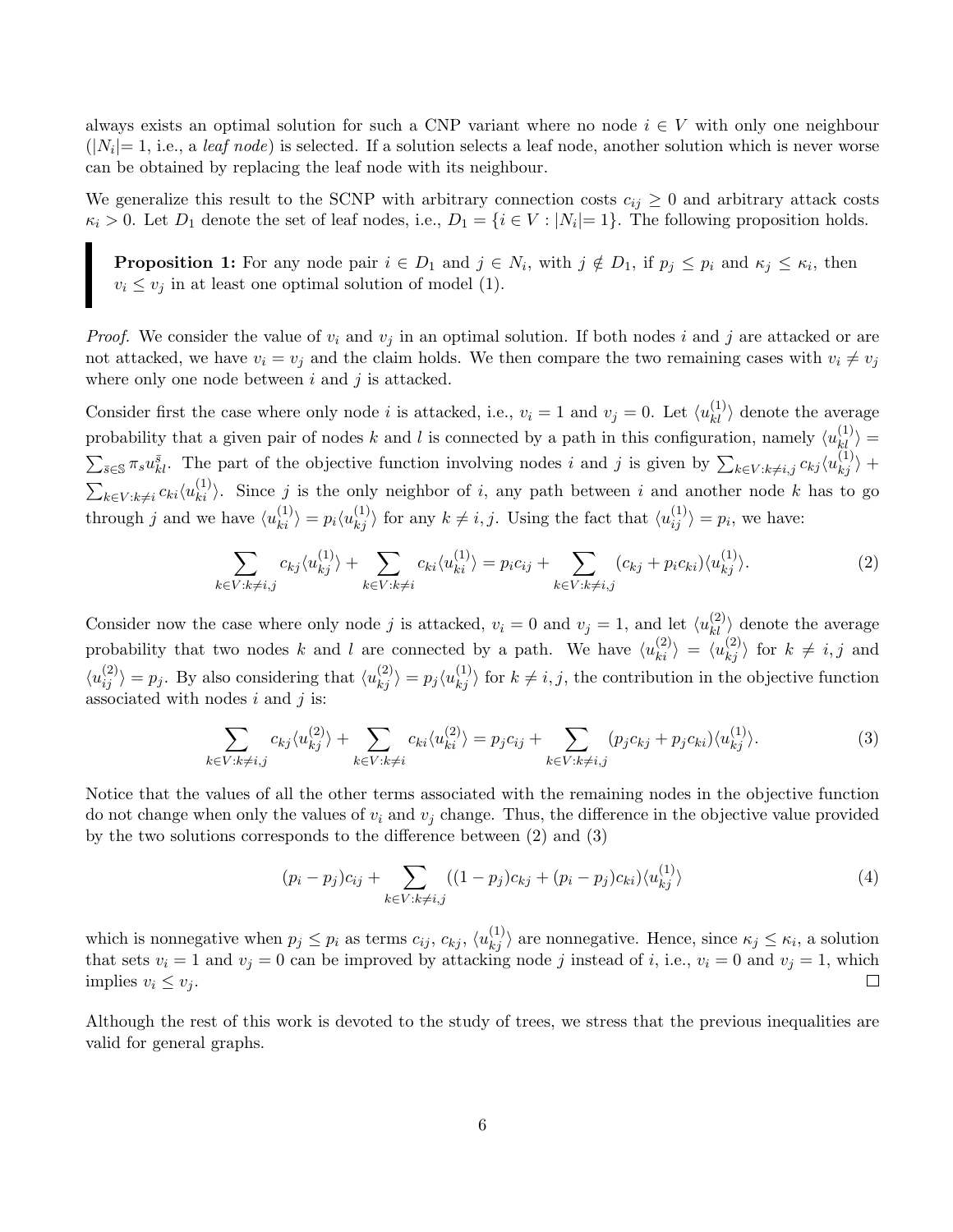## 3 The Stochastic Critical Node Problem over Trees

We now turn our attention to the stochastic CNP over trees where the outcome of a node attack is uncertain. We denote this problem as  $SCNP_{tree}$ . In this section, we first prove the NP-completeness of the problem even when connection costs are one, while its deterministic counterpart was proved to be polynomial. We then present a nonlinear reformulation of the problem from which we derive a Mixed Integer Linear Programming (MILP) model and an exact approach in Section 4. A significant advantage of the proposed MILP formulation with respect to model (1) is that it has a polynomial number of variables and constraints. This allows us to solve to optimality instances of reasonable size (see Section 5) while, as discussed in Section 2, model (1) can hardly tackle even small instances with 20 nodes without resorting to some kind of statistical approximation. We conclude the section by providing a theoretical approximation result for a problem variant with unit connection costs and unit attack costs and some remarks about other stochastic problems over trees.

### 3.1 NP-completeness with unit connection costs

We denote as  $D\text{-}SCNP_{tree}$  the decision version of the problem asking whether there exists a solution of the  $SCNP_{tree}$  with a value not superior to a target value Γ. The expected cost of the connection between two nodes i and j can be computed in  $O(n)$  as it only depends on the products between  $c_{ij}$  and the survival probabilities of the attacked nodes in their path. By considering all  $O(n^2)$  paths in the tree, the overall objective value of each given solution can be computed in polynomial time  $O(n^3)$ , implying that the D-SCNP<sub>tree</sub> is an NP problem. Here we prove the NP-completeness of the  $D$ -SCNP<sub>tree</sub> even with unit connection costs, i.e.,  $c_{ij} = 1$  for all  $i, j \in V$ , while the deterministic pairwise CNP variant with unit connection costs was proved to be polynomial over trees in [15].

**Proposition 2:** The  $D$ -SCNP<sub>tree</sub> with unit connection costs is NP-complete.

*Proof.* We prove the theorem by a reduction from the Knapsack Problem  $(KP)$ , a well-known optimization problem where a capacity value C and a set of n items with profits  $\alpha_i > 0$  and weights  $w_i > 0$  are given. The goal is to select a subset of the items to maximize the profits while ensuring that the weight of the selected items does not exceed C. The decision version of  $KP$ , denoted by  $D$ - $KP$ , is NP-complete and asks whether there exists a feasible solution with a profit not inferior to a value  $A > 0$ . We can map each  $D$ -KP instance into a  $D\text{-}SCNP_{tree}$  instance as follows. We consider a root node with survival probability  $p_1 = 0$  and deletion cost  $\kappa_1 = 1$ . At the next level of the tree, we introduce *n* intermediate nodes  $2, \ldots, (n+1)$  with survival probabilities  $p_{i+1} = 1$  and deletion costs  $\kappa_{i+1} = 1$  for  $i = 1, \ldots, n$ . Then, to each of the intermediate nodes, we attach a leaf node which corresponds to an item in the knapsack instance. Each leaf node  $(i + n + 1)$ , for  $i = 1, \ldots, n$ , has a deletion cost  $\kappa_{i+n+1} = w_i$  and a survival probability  $p_{i+n+1} = 1 - \alpha_i/\alpha_{max}$ , with  $\alpha_{max} = \max_i {\alpha_i}.$  Finally, we set  $K = C + 1, \Gamma = n - \frac{A}{\alpha_{min}}$  $\frac{A}{\alpha_{max}}$  and  $c_{ij} = 1$  for each pair of nodes i and j. Such a reduction is polynomial in  $n$ .

To prove the NP-completeness of the  $D$ - $SCNP_{tree}$ , we have to show that a  $D$ - $KP$  instance is a "Yes" instance, i.e., it has a feasible solution with a profit not inferior to A, if and only if the related  $D\text{-}SCNP_{tree}$ instance is a "Yes" instance, i.e., the instance admits a solution with a value not superior to Γ. Notice that in the considered settings any solution of a "Yes" instance of the  $D-SCNP_{tree}$  must attack (and successfully delete) the root node. Else, a solution value of at least  $\frac{(n+1)((n+1)-1)}{2} \geq n > \Gamma$  would be induced by the connections involving the root node and the intermediate nodes, which cannot be removed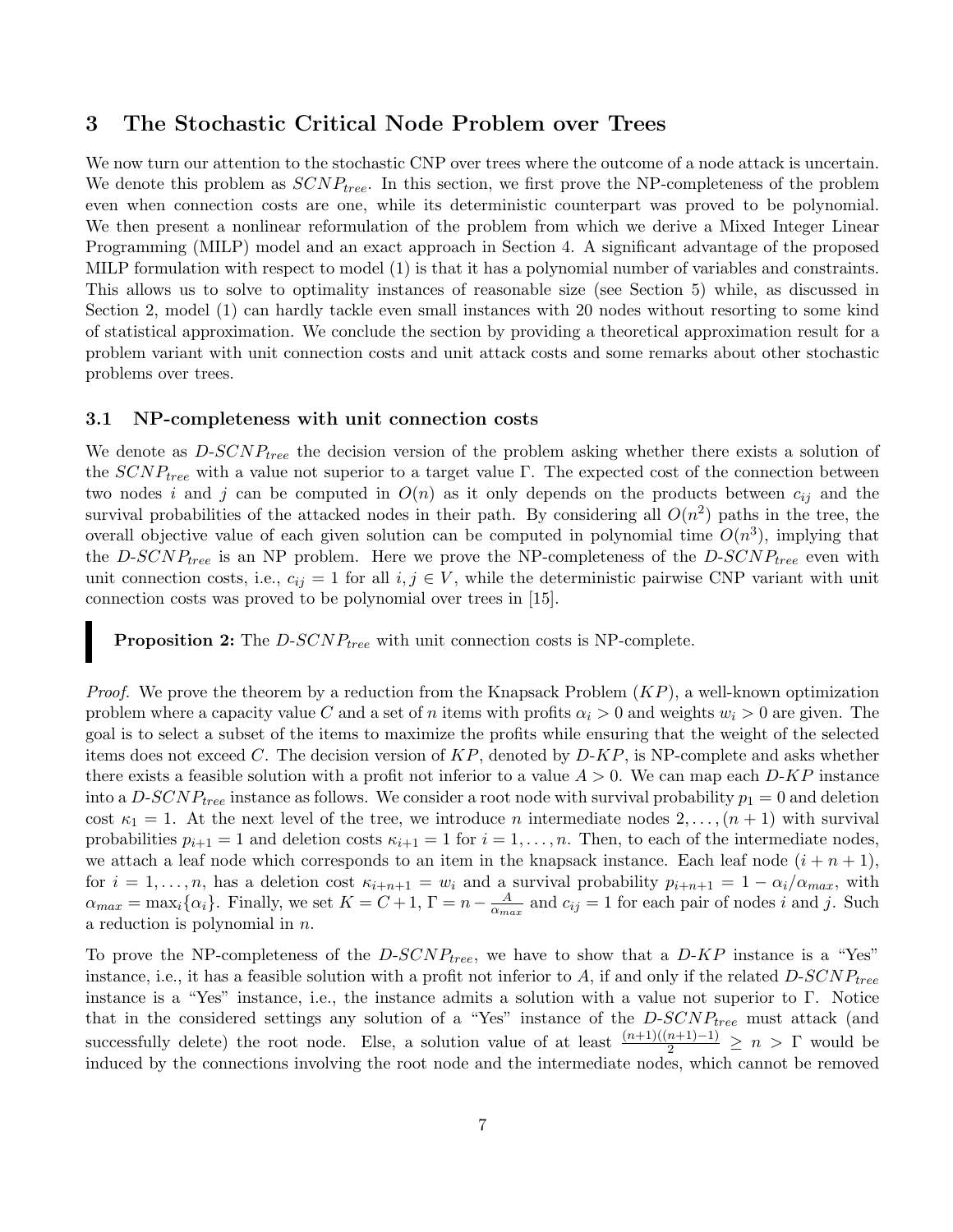after an attack as their survival probability is one. Since attacks on intermediate nodes only induce budget consumptions without affecting the objective value and hence are suboptimal, without loss of generality we consider solutions of the  $D$ - $SCNP_{tree}$  where the intermediate nodes are not attacked. Let us consider a "Yes" instance of  $D\text{-}SCNP_{tree}$  and a solution that attacks the root node and a subset of the leaves. If we denote by I the index set of the attacked leaf nodes  $(i + n + 1)$  with  $i \in I$ , we get a solution with weight  $1 + \sum_{i \in I} \kappa_{i+n+1} \leq K$  which implies  $\sum_{i \in I} w_i \leq C$ . The corresponding objective value considers only the costs of the connections between intermediate nodes and their leaves, as the probability of connection between every pair of nodes passing through the root node is zero. Thus we have

$$
n - |I| + \sum_{i \in I} p_{i+n+1} = n - |I| + \sum_{i \in I} 1 - \frac{\sum_{i \in I} \alpha_i}{\alpha_{max}} = n - |I| + |I| - \frac{\sum_{i \in I} \alpha_i}{\alpha_{max}} = n - \frac{\sum_{i \in I} \alpha_i}{\alpha_{max}} \le \Gamma
$$

which implies  $\sum_{i\in I}\alpha_i \geq A$ . Hence, the solution of the D-SCNP<sub>tree</sub> instance provides also a solution of the corresponding D-KP instance.

Likewise, consider a "Yes" instance of D-KP and a solution with item set I', namely with  $\sum_{i\in I'} w_i \leq C$ and  $\sum_{i\in I'} \alpha_i \geq A$ . We derive a solution of the D-SCNP<sub>tree</sub> instance by attacking the root node and the leaves  $(i+n+1)$  with  $i \in I'$ . The corresponding weight and profit entries are  $1 + \sum_{i \in I'} \kappa_{i+n+1} \leq K$  and  $n - \frac{\sum_{i \in I'} \alpha_i}{\alpha}$  $\frac{a_i \in I' }{\alpha_{max}} \leq n - \frac{A}{\alpha_{max}}$  $\frac{A}{\alpha_{max}} = \Gamma.$  $\Box$ 

The inherent difficulty of solving the stochastic CNP over trees even with unit connection costs also motivates the development of the exact algorithm introduced in Section 4.

### 3.2 Nonlinear reformulation

Two given nodes in a tree are connected by a unique path of nodes. Hence, the expected cost of the connection between two nodes i and j only depends on the products between  $c_{ij}$  and the survival probabilities of the attacked nodes in their path. Let  $\mathcal{P}_{ij}$  denote the set of nodes, including nodes i and j, in the path between i and j. Let  $S_{ij}$  denote the set of nodes which are attacked in  $\mathcal{P}_{ij}$ , i.e.,  $S_{ij} = S \cap \mathcal{P}_{ij}$ . The expected cost of the connection between i and j is equal either to  $c_{ij}$  if  $S_{ij}$  is empty or to the product  $c_{ij} \prod_{k \in S_{ij}} p_k$ , as we assume that the survival probabilities are independent. According to this consideration, we can state a nonlinear model for  $SCNP_{tree}$  with a polynomial number of variables and constraints. By keeping the notation of model (1), we consider only binary variables  $v_i$  associated with the attack of a node i and introduce the following nonlinear reformulation:

$$
\min \sum_{i < j} c_{ij} \prod_{k \in \mathcal{P}_{ij}} (1 - (1 - p_k)v_k) \tag{5a}
$$

$$
\text{s.t.} \quad \sum_{i} \kappa_i v_i \le K \tag{5b}
$$

$$
v_i = 0 \qquad \qquad i \in V : p_i = 1 \qquad (5c)
$$

$$
v_i \le v_j
$$
\n
$$
i \in D_1, j \in N_i, j \notin D_1, p_j \le p_i, \kappa_j \le \kappa_i
$$
\n
$$
v_i \in \{0, 1\}
$$
\n
$$
i \in V.
$$
\n(5d)

The objective function (5a) represents the same sum over the connection costs as in objective (1a). However, we have already performed the sum over the exponential set of scenarios 
$$
S
$$
. In fact, the probability of survival of the connection between two nodes  $i$  and  $j$  corresponds to the probability of survival of their path  $\mathcal{P}_{ij}$ .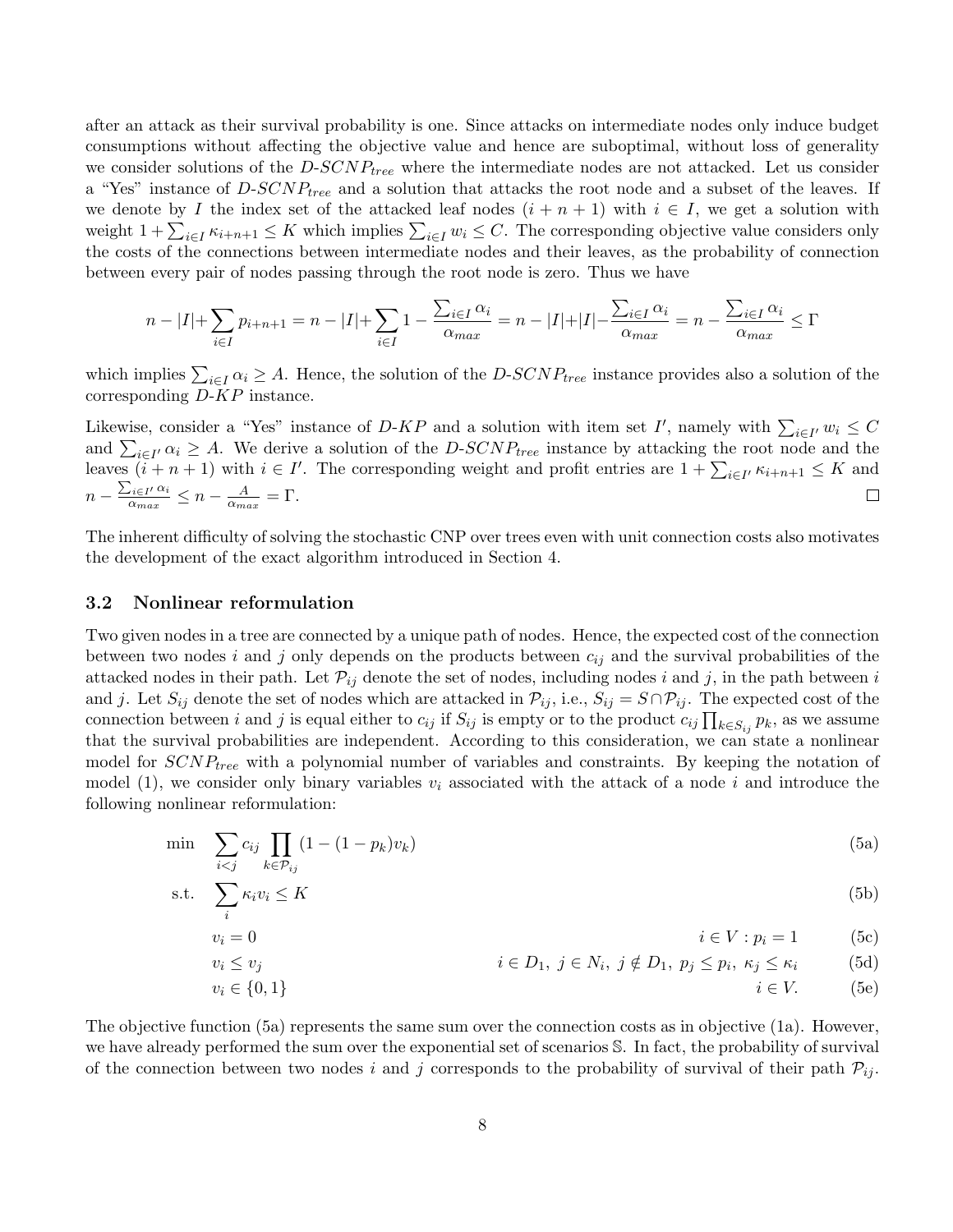Such a probability can be computed by multiplying the probabilities of survival of the attacked nodes. In particular, for each node  $k \in \mathcal{P}_{ij}$  we have either 1 in the product  $\prod_{k \in \mathcal{P}_{ij}}(1-(1-p_k)v_k)$  in (5a) if the node is not attacked  $(v_k = 0)$  or  $p_k$  if the node is attacked  $(v_k = 1)$ . Therefore, the product  $\prod_{k \in \mathcal{P}_{ij}}(1 - (1 - p_k)v_k)$ represents the product  $\prod_{k \in S_{ij}} p_k$ . Constraints (5b) and (5c) are the same constraints as (1b) and (1c), respectively. Finally, constraints (5d) represent the valid inequalities introduced in Section 2.1. As discussed in detail in Section 4, we propose a linear reformulation of model (5), that allows us to develop an effective exact approach based on Benders Decomposition. We also derive a linear formulation for the specific problem variant where all the survival probabilities are equal to a value p, i.e.,  $p_i = p$  for  $i \in V$ . Such a case could occur when all the nodes of a network are defended with a similar level of protection. Even though this might not be a likely situation in many practical applications, the proposed model might be of interest as it can handle instances of reasonable size with a limited computational effort (see Section 5). The model might also constitute a starting point for further developments in cases where the set of possible values of the survival probabilities is very limited. We present the corresponding ILP model in Appendix A and compare its effectiveness with the performance of the more general Benders Decomposition approach in our numerical experiments in Section 5.

### 3.3 An approximation result for the  $SCNP_{tree}$  with unit costs

For  $SCNP_{tree}$  instances where both the connection costs and attack costs are one, we derive an approximation result that is summarized in the following proposition.

**Proposition 3:** For the  $SCNP_{tree}$  with unit connection costs and unit attack costs, there exists an approximation algorithm with pseudo-polynomial time complexity and an absolute approximation bound of  $\frac{n(n-1)}{2\mu}$ .

We refer to Appendix B for the details of the algorithm.

#### 3.4 Considerations on other stochastic interdiction problems over trees

We conclude this section with some remarks about other stochastic interdiction problems over trees. We first show that the considered CNP variant over trees actually generalizes to the CEDP over trees where attacks on edges as well as on nodes succeed only with a given probability. The following proposition holds.

Proposition 4: The stochastic CEDP over trees with edge and node removal reduces to the  $SCNP_{tree}$ .

*Proof.* A stochastic CEDP instance has the same inputs of a  $SCNP_{tree}$  instance plus a survival probability and an attack cost for each edge  $(i, j) \in E$ , that we denote by  $p'_{ij}$  and  $\kappa'_{ij}$ , respectively. To obtain a  $SCNP_{tree}$ instance, it is sufficient to associate each edge  $(i, j) \in E$  with a new node  $e_{ij}$  emanating two edges towards nodes i and j respectively, giving a new tree with  $2n-1$  nodes. For each new node  $e_{ij}$ , setting  $p_{e_{ij}} = p'_{ij}$ and  $\kappa_{e_{ij}} = \kappa'_{ij}$  completes the reduction.

An alternative stochastic version of the problem also comes to mind where each edge is present in the graph with an independent probability  $\phi_{ij}$ , as proposed in [17]. The problem calls for the minimization of the expected value of the pairwise connectivity over all the possible realizations of the graph. However,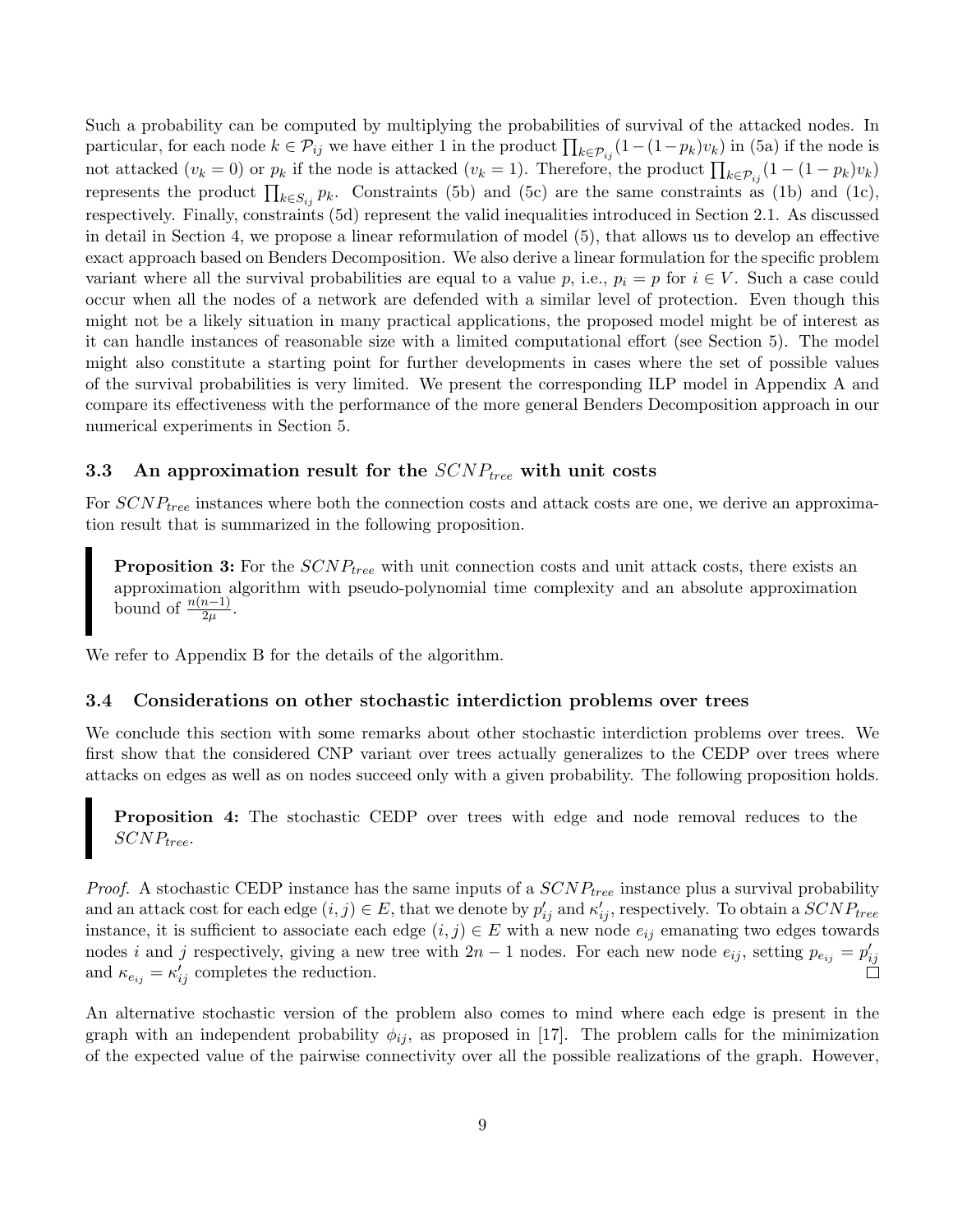the following proposition shows that this CNP variant might be of limited interest over trees as it can be reduced to the deterministic CNP and solved with existing methods available in the literature.

**Proposition 5:** The stochastic CNP over trees with uncertainty on the existence of edges reduces to the deterministic CNP over trees.

*Proof.* In a tree, the probability that a connection exists between two nodes i and j is equal to  $\prod_{(k,l)\in\mathcal{E}_{ij}}\phi_{kl}$ where  $\mathcal{E}_{ij}$  denotes the set of edges in the unique path between i and j. Thus, it is sufficient to redefine the connection costs  $c_{ij}$  as  $c'_{ij} = c_{ij} \prod_{(k,l) \in \mathcal{E}_{ij}} \phi_{kl}$  so as to obtain an instance of the deterministic CNP. □

# 4 An exact solution approach for the  $SCNP_{tree}$

We propose an exact solution approach based on a linearization of model (5) and on Benders Decomposition. We first introduce a MILP reformulation of model  $(5)$  and then present the proposed approach.

### 4.1 MILP reformulation of model (5)

We can linearize the objective function of model (5) by introducing additional variables and constraints to compute the probability that a given connection exists through a recursive analysis of the corresponding attacked nodes. More precisely, we employ the concept of probability chains (see, e.g., [32]). We compute the probability of survival of each connection  $i-j$  as follows. Let us introduce continuous variables  $s_k^{ij}$ .  $\frac{ij}{k}$ , with  $0 \leq s_k^{ij} \leq 1$ , representing the probability that a connection *i-j* still exists when possible attacks on the first k nodes in  $\mathcal{P}_{ij}$  are considered. We also introduce continuous variables  $r_k^{ij}$  $k, \atop k$ , with  $0 \leq r_k^{ij} \leq 1$ , that represent the probability of disconnecting nodes i and j by considering an attack on the  $k - th$  node in the path, provided that the connection survived possible attacks on the previous nodes. From now on, we will consider the nodes in a path *i-j* indexed in increasing order. Correspondingly, we indicate by  $v_{[1]}, v_{[2]}, \ldots, v_{[|\mathcal{P}_{ij}|]}$  the binary variables associated with attacks on the nodes in the original tree and by  $p_{[1]}, p_{[2]}, \ldots, p_{[|\mathcal{P}_{ij}|]}$  the related survival probabilities. For the first node in  $\mathcal{P}_{ij}$  we have:

$$
r_1^{ij} = (1 - p_{[1]})v_{[1]};\tag{6}
$$

$$
s_1^{ij} = 1 - r_1^{ij}.\tag{7}
$$

The variable  $r_1^{ij}$  $i_j$  is equal to  $(1-p_{[1]})v_{[1]}$  as this product represents the probability of disconnecting i and j if the first node in the path is attacked. Correspondingly, the probability  $s_1^{ij}$  $_1^{ij}$  that the connection still exists is computed as the complementary probability  $1 - r_1^{ij}$  $_1^{\prime\prime}$ . Moving to the second node in the path, by definition of variables  $r$ , we have:

$$
r_2^{ij} = (1 - p_{[2]})v_{[2]}s_1^{ij}.
$$
\n(8)

The variable  $r_2^{ij}$  $i<sub>2</sub><sup>i<sub>2</sub></sup>$  represents the probability of disconnecting i and j by considering a possible attack on the second node in the path, given by the product  $(1 - p_{[2]})v_{[2]}$ , subject to the fact that the connection survived a possible attack on the first node, which is represented by variable  $s_1^{ij}$  $i_j^{ij}$ . The probability of survival  $s_2^{ij}$  $\frac{ij}{2}$  is then equal to 1 minus the probability that at least one previous attack is successful. Such a probability is equal to  $r_2^{ij} + (1 - s_1^{ij})$  $\binom{ij}{1}$ , namely nodes i and j can be disconnected by an attack on the second node in the path with probability  $r_2^{ij}$  $\frac{y}{2}$  or by an attack on the previous nodes (in this case only on the first node)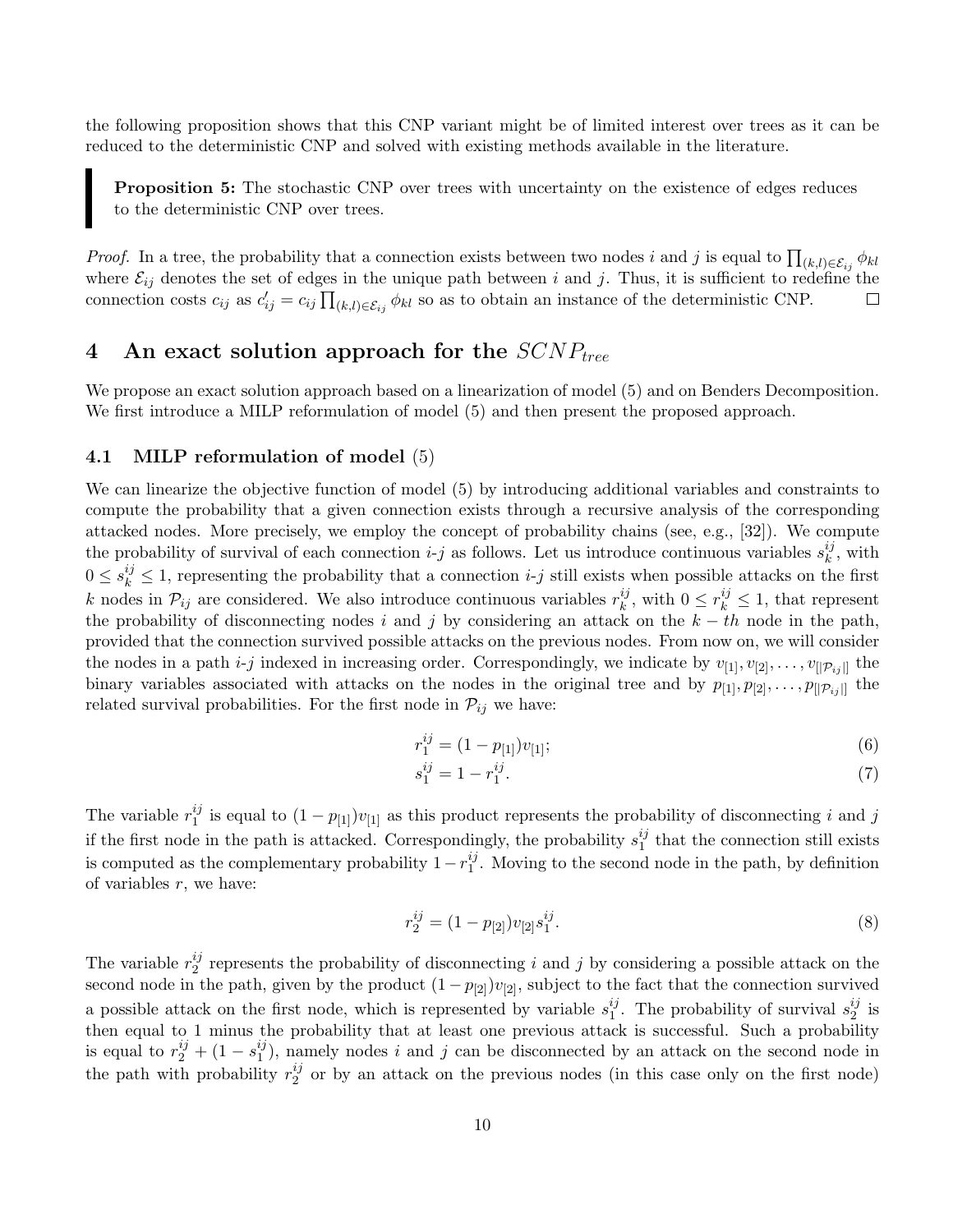with probability  $1 - s_1^{ij}$  $\frac{y}{1}$ . Notice that we can just sum up the probabilities of the two events as they are independent according to the definition of  $r_2^{ij}$  $_2^{ij}$ . Therefore, we have

$$
s_2^{ij} = 1 - ((1 - s_1^{ij}) + r_2^{ij}) = s_1^{ij} - r_2^{ij}.
$$
\n(9)

Since variables  $v$  are binary and variables  $r$  and  $s$  are between 0 and 1, the nonlinear equation (8) can be linearized by the following set of constraints:

$$
r_2^{ij} \le (1 - p_{[2]})v_{[2]},\tag{10}
$$

$$
r_2^{ij} \le (1 - p_{[2]})s_1^{ij},\tag{11}
$$

$$
r_2^{ij} \ge (1 - p_{[2]}) (s_1^{ij} + v_{[2]} - 1). \tag{12}
$$

By using equations (8), (9) and applying the same recursive argument for all the nodes in the path, we compute the overall probability  $s_{17}^{ij}$  $\prod_{|\mathcal{P}_{ij}|}$  that connection *i-j* exists, i.e.,  $s_{|\mathcal{P}_{ij}|}^{ij} = \prod_{k \in \mathcal{P}_{ij}} (1 - (1 - p_k)v_k)$ . Hence, we linearize the objective function of model (5) by replacing the nonlinear terms in the objective with  $s_{1\tau}^{ij}$  $|\mathcal{P}_{ij}|$ and by adding the corresponding constraints and variables for each path  $i-j$ . We obtain the following MILP model:

$$
\min \sum_{i < j} c_{ij} s_{|\mathcal{P}_{ij}|}^{ij} \tag{13a}
$$

$$
\text{s.t.} \quad \sum_{i} \kappa_i v_i \le K \tag{13b}
$$

$$
v_i = 0 \qquad \qquad i \in V : p_i = 1 \qquad (13c)
$$

$$
v_i \le v_j \qquad i \in D_1, \ j \in N_i, \ j \notin D_1, \ p_j \le p_i, \ \kappa_j \le \kappa_i \qquad (13d)
$$

$$
r_1^{ij} = (1 - p_{[1]})v_{[1]}
$$
  
\n
$$
s_1^{ij} = 1 - r_1^{ij}
$$
  
\n
$$
i, j \in V : i < j
$$
  
\n
$$
i, j \in V : i < j
$$
  
\n(13e)  
\n
$$
i, j \in V : i < j
$$
  
\n(13f)

$$
s_{1} = 1 - r_{1}
$$
  
\n
$$
r_{k}^{ij} \leq (1 - p_{[k]})v_{[k]}
$$
  
\n
$$
r_{k}^{ij} \leq (1 - p_{[k]})s_{(k-1)}^{ij}
$$
  
\n
$$
r_{k}^{ij} \geq (1 - p_{[k]}) (s_{(k-1)}^{ij} + v_{[k] - 1})
$$
  
\n
$$
s_{k}^{ij} = s_{(k-1)}^{ij} - r_{k}^{ij}
$$
  
\n
$$
r_{k}^{ij} \geq 0, s_{k}^{ij} \geq 0
$$
  
\n
$$
s_{k}^{ij} = 0, s_{k}^{ij} \geq 0
$$
  
\n
$$
k = 2, ..., |\mathcal{P}_{ij}|, i, j \in V : i < j
$$
  
\n
$$
k = 2, ..., |\mathcal{P}_{ij}|, i, j \in V : i < j
$$
  
\n
$$
k = 2, ..., |\mathcal{P}_{ij}|, i, j \in V : i < j
$$
  
\n
$$
k = 1, ..., |\mathcal{P}_{ij}|, i, j \in V : i < j
$$
  
\n(13i)  
\n
$$
r_{k}^{ij} \geq 0, s_{k}^{ij} \geq 0
$$
  
\n
$$
k = 1, ..., |\mathcal{P}_{ij}|, i, j \in V : i < j
$$
  
\n(13k)

$$
v_i \in \{0, 1\} \qquad i \in V \tag{13l}
$$

Notice that, since  $0 \le p_i \le 1$   $(i = 1, ..., n)$ , we can avoid adding bounds  $r_k^{ij} \le 1$ ,  $s_k^{ij} \le 1$  for  $k = 1, ..., |\mathcal{P}_{ij}|$ . Also, notice that for each subpath  $i-j'$  of path  $i-j$   $(j' < j)$ , the related constraints are already taken into account in the constraints for path  $i-j$ . Thus, for these subpaths, we just have to replace the term  $\prod_{k \in \mathcal{P}_{ij}} (1 - (1 - p_k)v_k)$  with the variable  $s_{|\mathcal{P}_i}^{ij'}$  $|p_{ij'}|\$  without adding additional constraints.

Furthermore, we can show that any optimal solution of model (13) sets the value of variables  $r_k^{ij}$  $\frac{y}{k}$  equal to the minimum value of the two upper bounds given by constraints (13g) and (13h), for each path  $i-j$ . An immediate consequence of this result is that constraints (13i) can be removed from the model without loss of generality.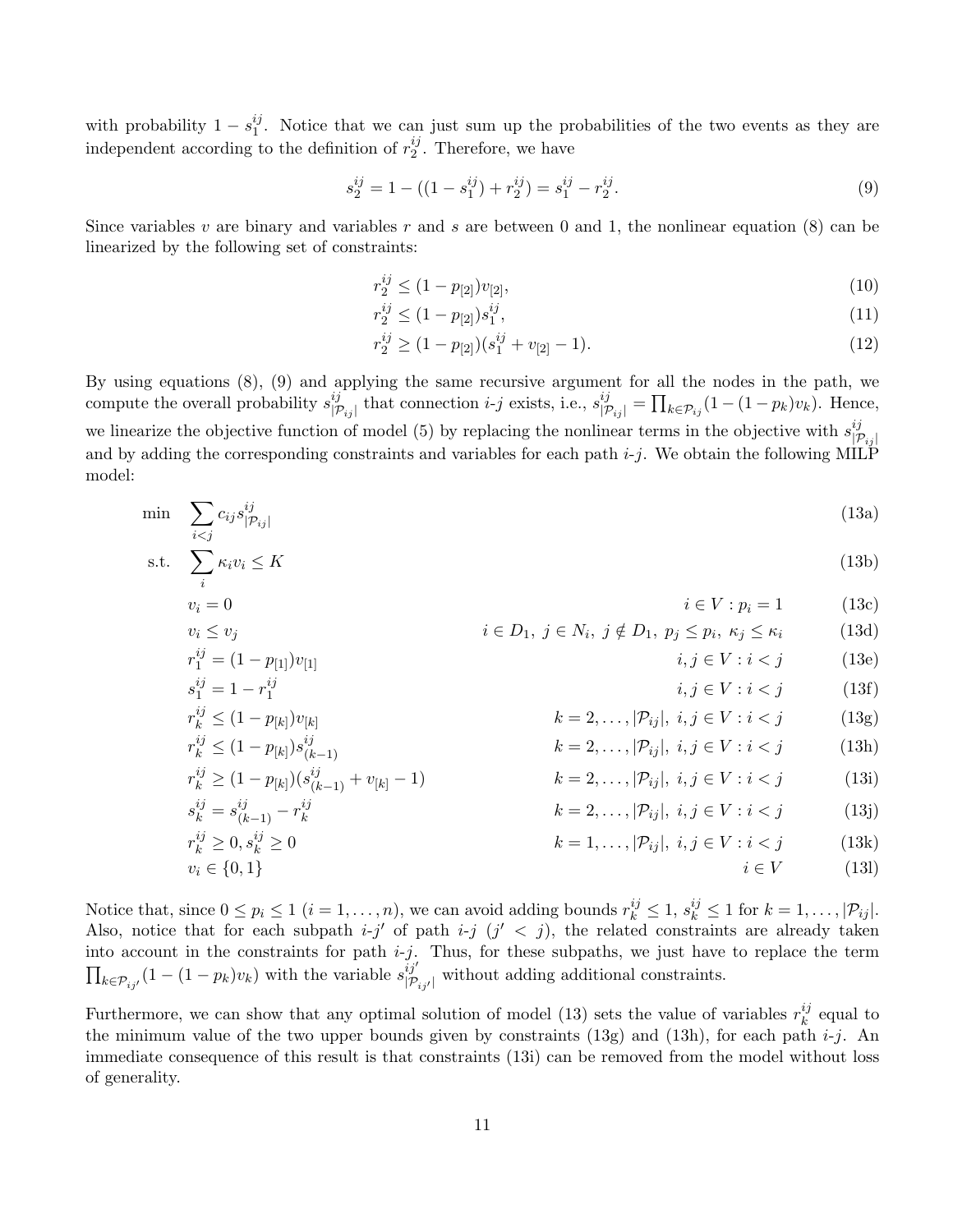**Proposition 6:** In any optimal solution of model (13),  $r_k^{ij} = (1 - p_{[k]}) \min\{v_{[k]}, s_{(k-1)}^{ij}\}\)$  for  $k =$  $2, \ldots, |\mathcal{P}_{ij}|.$ 

*Proof.* For a given path  $i-j$ , the minimization of variable  $s_{17}^{ij}$  $|p_{ij}|$  in the objective function (as  $c_{ij} > 0$ ) implies that, according to related equality constraint (13j), variable  $r_{\text{tr}}^{ij}$  $||p_{ij}||$  will be set to the largest possible value. Hence we have  $r^{ij}_{|\mathcal{P}_{ij}|} = (1-p_{[|\mathcal{P}_{ij}|]}) \min\{v_{[|\mathcal{P}_{ij}|]}, s^{ij}_{(|\mathcal{P}_{ij}|-1)}\}$  from the corresponding constraints (13g) and (13h). Due to constraint (13j) for  $k = |\mathcal{P}_{ij}|$ , we can show that the minimization of  $s_{|\mathcal{I}|}^{ij}$  $\frac{i}{|\mathcal{P}_{ij}|}$  also implies that  $s_{\left(\right)}^{ij}$  $(|\mathcal{P}_{ij}|-1)$ will be set to the lowest possible value (in accordance with the minimization of the cost of the related path of length  $|\mathcal{P}_{ij}|-1$ ): if  $v_{[|\mathcal{P}_{ij}|]}=0$  in an optimal solution, then  $r^{ij}_{|\mathcal{P}_{ij}|}=0$  and thus  $s^{ij}_{|\mathcal{P}_{ij}|}=s^{ij}_{(|\mathcal{P}_{ij}|-1)}$ ; if  $v_{[|\mathcal{P}_{ij}|]}=1$ ,  $\text{then } r^{ij}_{|\mathcal{P}_{ij}|} = (1 - p_{[|\mathcal{P}_{ij}|]}) s^{ij}_{(|\mathcal{P}_{ij}|-1)} \text{ and thus } s^{ij}_{|\mathcal{P}_{ij}|} = p_{[|\mathcal{P}_{ij}|]} s^{ij}_{(|\mathcal{P}_{ij}|-1)}.$ 

In turn, the minimization of  $s^{ij}_{(|p_{ij}|-1)}$  implies the maximization of  $r^{ij}_{(|p_{ij}|-1)}$ , thus giving  $r^{ij}_{(|p_{ij}|-1)} = (1$  $p_{\left[\mathcal{P}_{ij}\right]-1]}$ )  $\min\{v_{\left[\mathcal{P}_{ij}\right]-1]}, s^{ij}_{\left(\left[\mathcal{P}_{ij}\right]-2\right)}\}$ , as well as the minimization of  $s^{ij}_{\left(\left[\mathcal{P}_{ij}\right]-2\right)}$ . By considering  $s^{ij}_{\left(\left[\mathcal{P}_{ij}\right]-2\right)}$  and recursively applying the same argument, we have  $r_k^{ij} = (1-p_{[k]}) \min\{v_{[k]}, s_{(k-1)}^{ij}\}$  for the remaining k values  $(|\mathcal{P}_{ij}|-2), \ldots, 2$ . Extending the same analysis to all paths completes the proof.  $\Box$ 

Corollary 1: Constraints (13i) are redundant and can be removed from model (13).

### 4.2 A Benders Decomposition approach

The classic version of the Benders Decomposition [9] relies on the construction of a Master Problem (MP) involving all the binary/integer variables of a MILP model, denoted as "complicating" variables, and on the construction of a continuous linear Slave Problem (SP) induced by fixing the variables of the MP. The Master Problem is iteratively solved providing nondecreasing lower bounds (for a minimization problem) on the optimal objective value of the original model. In each iteration, an optimal solution of the MP induces a SP that can provide either a "feasibility" cut for the MP if SP is infeasible or else an optimality cut and a feasible solution (an upper bound) for the original problem. This procedure is repeated until an optimal solution is certified by the lower bounds provided by the MP. We refer the interested reader to the recent survey [35] and the references therein for a discussion about applications and algorithmic variants of the BD. We also mention the recent works [22, 31] for BD applications to variants of the CNP.

In the MILP formulation derived for  $SCNP_{tree}$ , any feasible assignment of values to binary variables  $v_i$ induces a linear programming model related to all paths in the tree and with variables  $r^{ij}$  and  $s^{ij}$  only. The optimal solution of such an LP model coincides with the value of a  $SCNP_{tree}$  feasible solution given by attacking nodes i with  $v_i = 1$ , i.e., it is equal to the sum of the average costs of the connections. A crucial observation here is that an optimal solution of the induced LP model can be determined by separately considering each subproblem associated with a path between two nodes i and j. All the subproblems for pairs  $(i, j)$  are in fact independent once the variables  $v_i$  are set. These structural aspects motivate us to apply the classic Benders Decomposition method where binary variables  $v_i$  are included in the Master Problem and all the continuous variables are projected out in the slave subproblems.

We rely on a MILP solver to compute an optimal solution of the Master Problem which is passed as input to the slave subproblems at each iteration. As a further option, we also investigate the use of the MILP solver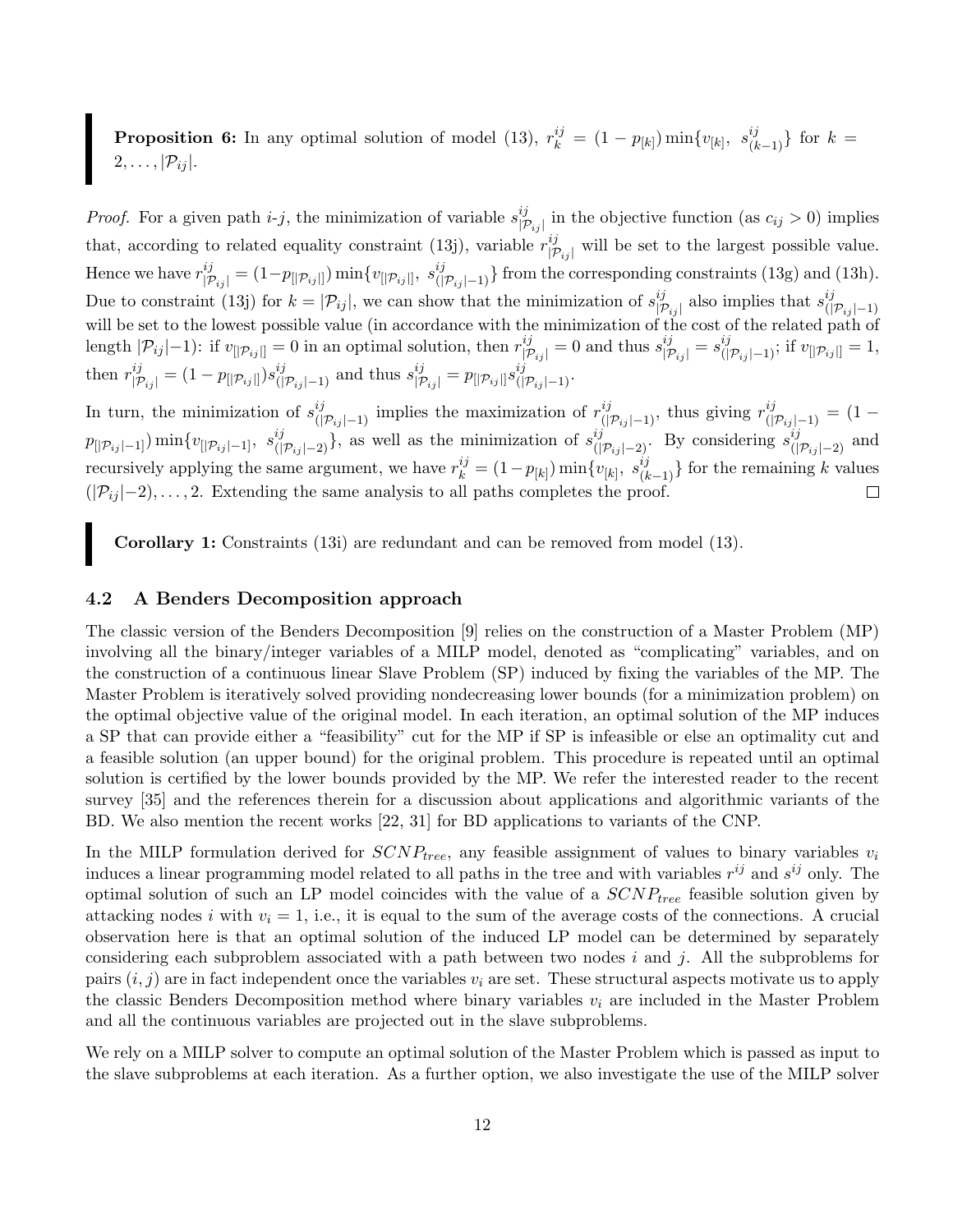provided with additional cuts when solving the Master Problem. Nowadays modern MILP solvers allow the insertion of problem-specific cuts (user cuts) in their branch and cut tree to violate the LP relaxation solutions computed in each node. Typically, violated cuts are iteratively added and the optimal LP solution of a node is recomputed until no violated cut can be identified. In our settings, we might derive specific cuts for the solution of each Master Problem by applying the Benders recipe to the LP solutions (with fractional  $v_i$ ), which are computed by the MILP solver during the exploration of the branch and cut tree. We manage to analytically derive both these cuts and the classic optimality Benders cuts by means of an effective procedure that avoids the use of an LP solver for handling the slave subproblems. We describe the details of the proposed Benders Decomposition approach in the next subsections and then provide the corresponding pseudo-code.

#### 4.2.1 Master Problem

For the  $SCNP_{tree}$ , we construct the following Master Problem. Since for any given assignment of variables  $v_i$ , we can separately analyze the paths in the tree, for each path  $i-j$  we introduce a nonnegative variable  $z_{ij}$  that relates to the cost of connection *i-j* through a set of constraints  $\Phi_{ij}(z_{ij}, v)$ . As explained next, each set  $\Phi_{ij}(z_{ij}, v)$  is iteratively filled with optimality cuts induced by the slave subproblem  $SP_{ij}$  associated with path  $i-j$ . We obtain the following formulation:

$$
\mathrm{MP:}\qquad
$$

$$
\min \sum_{i < j} z_{ij} \tag{14a}
$$

$$
\text{s.t.} \quad \sum_{i} \kappa_i v_i \le K \tag{14b}
$$

$$
v_i = 0
$$
\n
$$
i \in V : p_i = 1
$$
\n
$$
(14c)
$$
\n
$$
(14c)
$$

$$
v_i \le v_j \qquad i \in D_1, \ j \in N_i, \ j \notin D_1, \ p_j \le p_i, \ \kappa_j \le \kappa_i \qquad (14d)
$$

$$
\Phi_{ij}(z_{ij}, v) \qquad \qquad i, j \in V : i < j \tag{14e}
$$

$$
v_i \in \{0, 1\} \qquad i \in V \qquad (14f)
$$
\n
$$
z \ge 0 \qquad (14x)
$$

$$
z_{ij} \ge 0 \qquad \qquad i, j \in V : i < j \tag{14g}
$$

At each iteration, an optimal solution of the MP provides a lower bound on the  $SCNP_{tree}$  optimal value and an assignment of the  $v_i$  variables to the slave subproblems. The values of variables  $v_i$  also constitute a feasible solution for the  $SCNP_{tree}$ .

### 4.2.2 Slave Problems

Each Slave Problem  $SP_{ij}(\hat{v})$  associated with path  $i-j$  receives as input a vector  $\hat{v}$  that represents the assignment of values to variables  $v_i$  provided by the MP in each iteration. A problem  $SP_{ij}(\hat{v})$  has term  $c_{ij}s_{|\mathcal{I}}^{ij}$  $|\mathcal{P}_{ij}|$ in the objective function and constraints (13e)-(13h) and (13j) (constraints (13i) are not considered due to Corollary 1), where the terms involving variables  $v_i$  become constant and are placed in the right-hand sides. Even though  $r_k^{ij} - (1 - p_{[k]}) \hat{v}_{[k]} s_{k-1}^{ij} = 0$  (for  $k = 2, \ldots, |\mathcal{P}_{ij}|$ ) would be a linear constraint in the Slave Problem, we still need to implement it to the Slave Problem through its linearized constraints. Otherwise, the dual space would depend on a solution to the Master Problem which may violate the validity of a Benders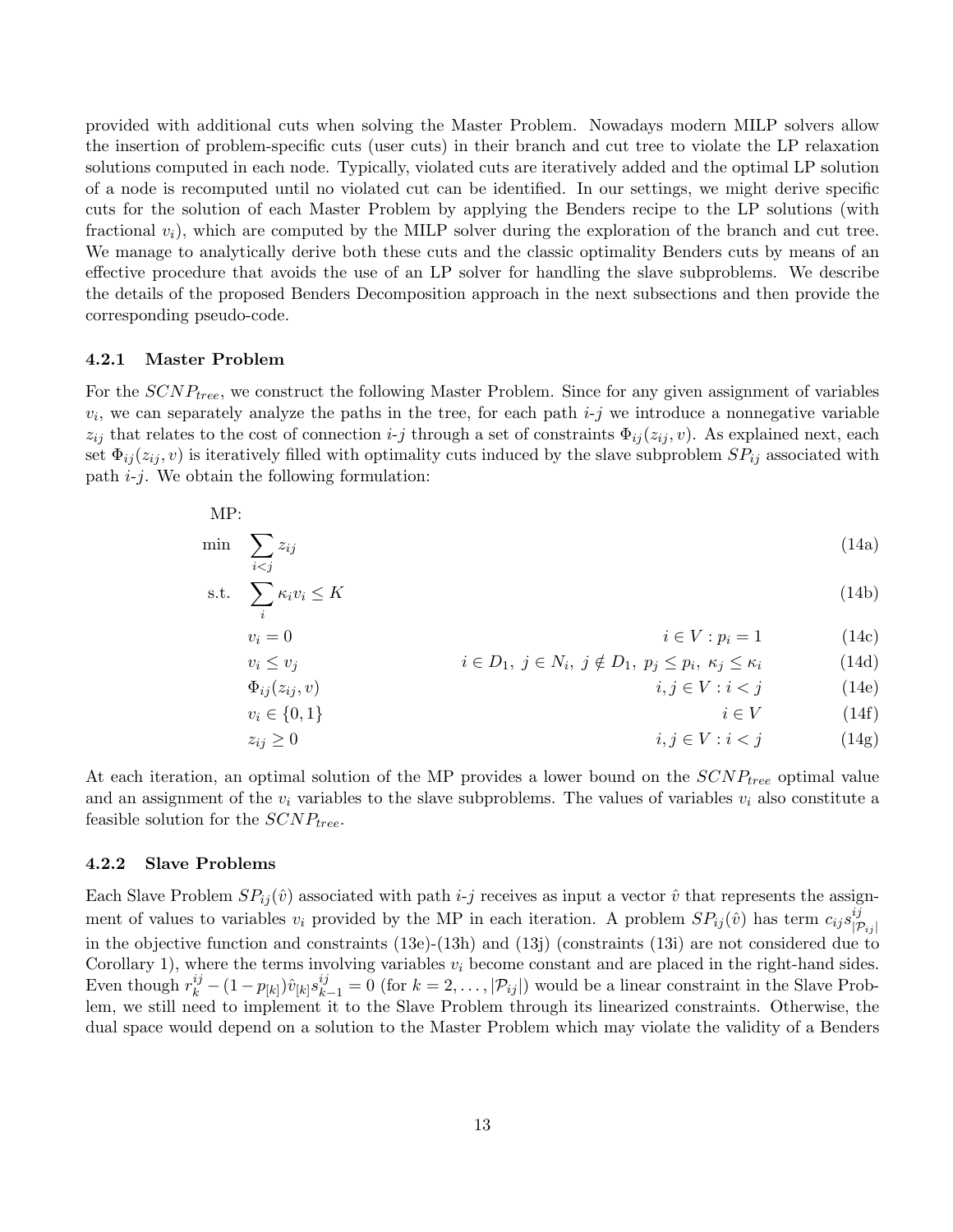optimality cut. We obtain the following LP formulation:

$$
SP_{ij}(\hat{v})
$$
:  
min  $c_{ij} s_{|\mathcal{P}_{ij}|}^{ij}$  (15a)

s.t. 
$$
r_1^{ij} = (1 - p_{[1]})\hat{v}_{[1]}
$$
  $(\lambda_{11}^{ij})$  (15b)

$$
s_1^{ij} + r_1^{ij} = 1 \tag{15c}
$$

$$
r_k^{ij} \le (1 - p_{[k]}) \hat{v}_{[k]}
$$
  $k = 2, ..., |\mathcal{P}_{ij}| \quad (\lambda_{k1}^{ij})$  (15d)

$$
r_k^{ij} - (1 - p_{[k]})s_{k-1}^{ij} \le 0 \qquad k = 2, ..., |\mathcal{P}_{ij}| \quad (\lambda_{k3}^{ij})
$$
(15e)

$$
s_k^{ij} - s_{k-1}^{ij} + r_k^{ij} = 0
$$
 (15f)

$$
r_k^{ij} \ge 0, \ s_k^{ij} \ge 0 \qquad k = 1, \dots, |\mathcal{P}_{ij}| \tag{15g}
$$

In problem  $SP_{ij}(\hat{v})$  we associate dual variables  $\lambda_{k\ell}^{ij}$  with constraints (15b)-(15f), with index  $\ell = 1, 2$  for  $k = 1$  and  $\ell = 1, 2, 3$  for  $k > 1$ . Notice that we assign the index value  $l = 2$  to constraints (15f) as they correspond to constraint (15c) for  $k > 1$  and in order to write the dual problem in a more compact form. The corresponding dual formulation of the subproblem  $SP_{ij}(\hat{v})$ , denoted as  $SP_{ij}^{dual}(\hat{v})$ , is as follows:

$$
SP_{ij}^{dual}(\hat{v})
$$
:

$$
\max \quad (1 - p_{[1]}) \hat{v}_{[1]} \lambda_{11}^{ij} + \lambda_{12}^{ij} + \sum_{k=2}^{|\mathcal{P}_{ij}|} ((1 - p_{[k]}) \hat{v}_{[k]} \lambda_{k1}^{ij})
$$
\n(16a)

s.t. 
$$
\lambda_{11}^{ij} + \lambda_{12}^{ij} \le 0
$$
 (16b)

$$
\lambda_{k1}^{ij} + \lambda_{k3}^{ij} + \lambda_{k2}^{ij} \le 0
$$
\n
$$
k = 2, \dots, |\mathcal{P}_{ij}|
$$
\n(16c)

$$
\lambda_{k2}^{ij} - (1 - p_{[k+1]})\lambda_{(k+1)3}^{ij} - \lambda_{(k+1)2}^{ij} \le 0
$$
\n
$$
k = 1, \dots, |\mathcal{P}_{ij}| - 1
$$
\n(16d)

$$
\lambda_{|\mathcal{P}_{ij}|2}^{ij} \le c_{ij} \tag{16e}
$$

$$
\lambda_{11}^{ij} \in \mathbb{R}, \lambda_{k2}^{ij} \in \mathbb{R} : k = 1, \dots, |\mathcal{P}_{ij}|
$$
\n
$$
(16f)
$$

$$
\lambda_{k1}^{ij} \le 0, \lambda_{k3}^{ij} \le 0: k = 2, ..., |\mathcal{P}_{ij}|
$$
\n(16g)

Dual constraint (16b) is associated with variable  $r_1^{ij}$  $i_j$ , constraints (16c) are associated with variables  $r_k^{ij}$ k  $(k = 2, \ldots, |\mathcal{P}_{ij}|)$ , constraints (16d) with variables  $s_k^{ij}$  $\mathcal{L}_{k}^{ij}$   $(k = 1, \ldots, |\mathcal{P}_{ij}|-1)$  and constraint (16e) with variable  $s_{\lvert \tau}^{ij}$  $|p_{ij}|$ , respectively.

#### 4.2.3 Benders cut separation

We remark that each  $SP_{ij}(\hat{v})$  is a feasible problem for a given solution provided by the MP. Hence no feasibility cut is derived. Let us now consider the current integer optimal solution  $(\hat{v}, \hat{z})$  of the MP. Denote by  $\hat{\lambda}^{ij}$  the value of variable  $\lambda^{ij}$  in an optimal solution of the dual problem  $SP_{ij}^{dual}(\hat{v})$ . If the corresponding objective value in (16a) (=  $c_{ij} s_{\vert \mathcal{I}}^{ij}$  $|p_{ij}^{ij}|$  by strong duality) is superior to the value of variable  $\hat{z}_{ij}$ , we add the following classic Benders optimality cut to set  $\Phi_{ij}(z_{ij}, v)$  in the MP:

$$
z_{ij} \ge (1 - p_{[1]})v_{[1]}\hat{\lambda}_{11}^{ij} + \hat{\lambda}_{12}^{ij} + \sum_{k=2}^{|\mathcal{P}_{ij}|}((1 - p_{[k]})v_{[k]}\hat{\lambda}_{k1}^{ij})
$$
\n(17)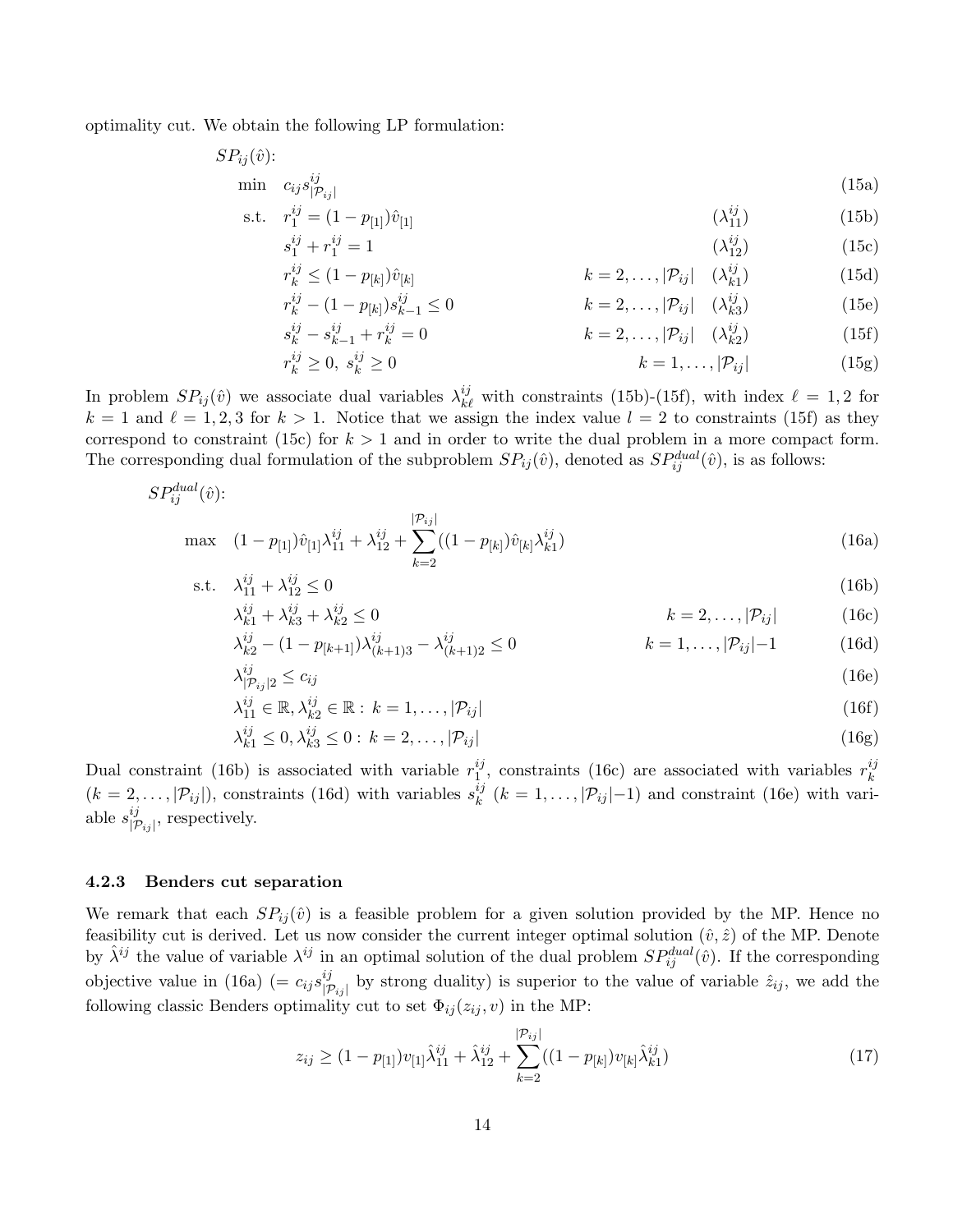as the current optimal solution of the MP violates this constraint. We consider all the slave subproblems at each iteration and possibly add a cut for each subproblem. This strategy is often indicated in the literature as a multi-cut reformulation (see, e.g., [35]). Then the MP is solved again and the process repeats until the lower bound converges to the value of the best  $SCNP_{tree}$  solution found.

The same reasoning for the generation of cuts still applies when the LP relaxation of the Master Problem is solved at each iteration, namely when the integrality constraints on variables  $v_i$  are replaced by the inclusion in [0, 1]. Therefore, as mentioned in Section 4.2, we might even fill a branch and cut MILP solver launched on the Master Problem with cuts (17) violating the LP solutions computed at each node of the branch and cut tree. We tested this modern implementation of Benders Decomposition in our numerical experiments. Unfortunately, in our instances, adding cuts in this manner turns out to be less efficient than solving the MP with only the classic optimality cuts added at each iteration (and so, for the sake of exposition, we decided not to report the corresponding results in Section 5).

The derivation of cuts (17) can be handled by calling an LP solver to compute an optimal solution of the dual slave problems. On the other hand, the multi-cut nature of our approach might cause a large number of calls to an LP solver. For a more effective handling of the cut generation process, we derive an analytical procedure to determine an optimal solution of the dual slave problems. The proposed procedure is described in the next subsection.

# **4.2.4** Analytical approaches for problems  $SP_{ij}(\hat{v})$  and  $SP_{ij}^{dual}(\hat{v})$

The optimal objective value of problem  $SP_{ij}(\hat{v})$  (or of its dual problem  $SP_{ij}^{dual}(\hat{v})$ ) yields the cost of the connection  $i-j$  for a feasible binary assignment of variables  $\hat{v}$  provided by the MP. A straightforward optimal solution of problem  $SP_{ij}(\hat{v})$  is:

$$
\hat{s}_{k}^{ij} = \prod_{\ell \le k} (1 - (1 - p_{[\ell]}) \hat{v}_{[\ell]}) \qquad k = 1, \dots, |\mathcal{P}_{ij}| \qquad (18)
$$

$$
\hat{r}_{k}^{ij} = (1 - p_{[k]})\hat{v}_{[k]}\hat{s}_{k-1}^{ij} = (1 - p_{[k]})\hat{v}_{[k]}\prod_{\ell \le k-1} (1 - (1 - p_{[\ell]})\hat{v}_{[\ell]}) \qquad k = 1, \dots, |\mathcal{P}_{ij}| \qquad (19)
$$

The corresponding objective value is  $c_{ij}\hat{s}_{|\mathcal{P}_{ij}|}^{ij} = c_{ij} \prod_{\ell \leq |\mathcal{P}_{ij}|} (1 - (1 - p_{[\ell]})\hat{v}_{[\ell]}).$  Notice that the last product in (19) is equal to 1 when  $k = 1$ .

Given the optimal values  $(\hat{r}_k^{ij})$  $_k^{ij}, \hat{s}_k^{ij}$  $\binom{y}{k}$  of the primal variables of problem  $SP_{ij}(\hat{v})$ , we analytically compute the optimal values  $\hat{\lambda}^{ij}$  of the dual problem  $SP_{ij}^{dual}(\hat{v})$  by the following procedure denoted as  $ComputeSol\lambda^{ij}$ .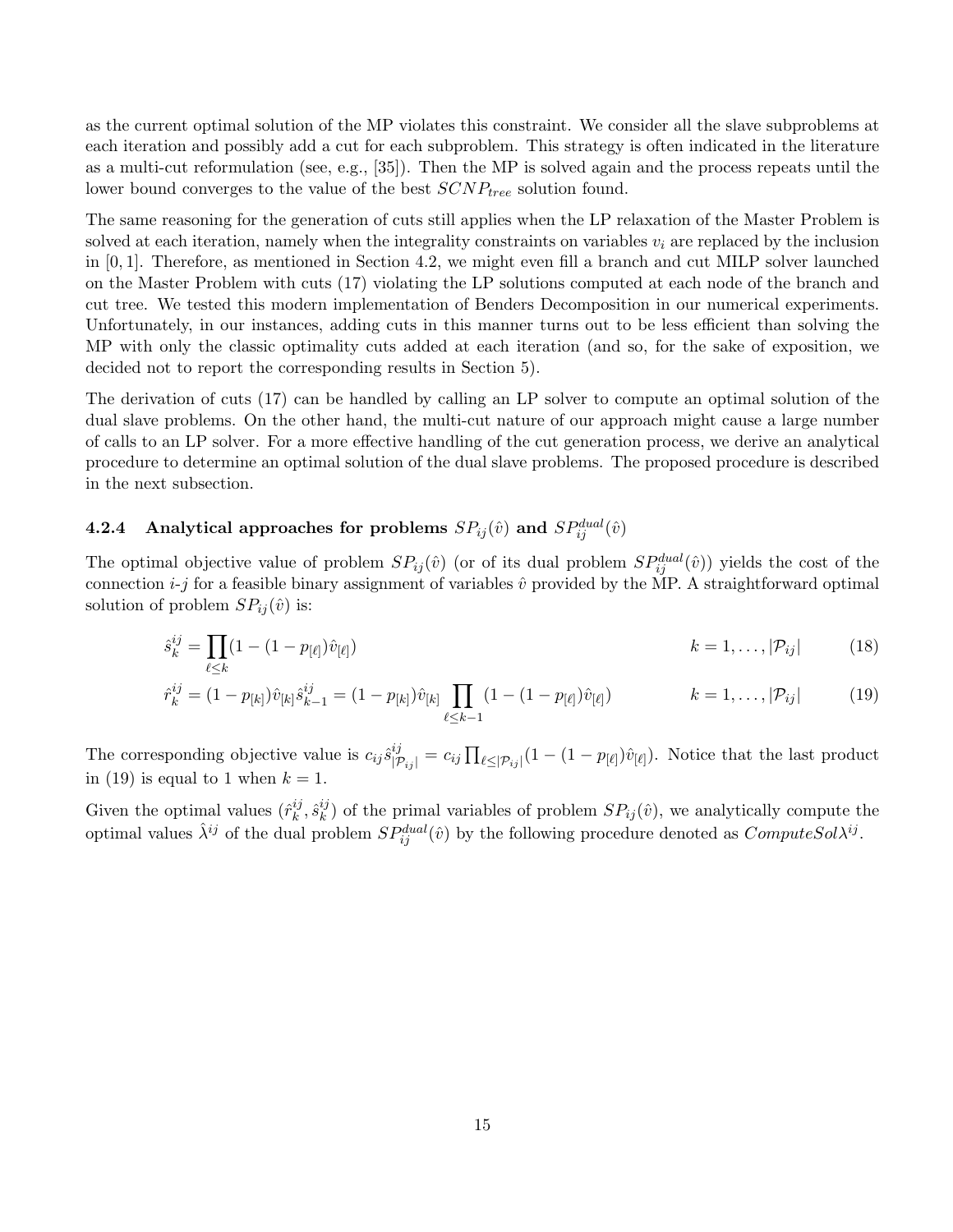Procedure  $ComputeSol\lambda^{ij}$ 

1: **Input:** A solution vector  $\hat{v}$  from the MP, an optimal solution  $(\hat{r}_{k}^{ij})$  $_k^{ij}, \hat{s}_k^{ij}$  $k^{ij}$  of problem  $SP_{ij}(\hat{v})$ . 2: **Output:** An optimal solution of the dual problem  $SP_{ij}^{dual}(\hat{v})$ . 3: for  $i = 1$  to  $i = |\mathcal{P}_{ij}|$  do  $\textbf{4}: \qquad \textbf{if} \,\, (\hat{v}_{[i]} = 1 \,\, \text{and} \,\, p_{[i]} = 0) \,\, \textbf{then} \,\, \textbf{return} \,\, \hat{\lambda}^{ij}_{k \ell} := 0 \,\, \text{for} \,\, k = 1, \ldots, |\mathcal{P}_{ij}| \,\, \text{and} \,\, \ell = 1, 2, 3; \,\textbf{end if}$ 5: end for 6:  $\hat{\lambda}^{ij}_{|{\mathcal{P}}_{ij}|2} := c_{ij};$ 7:  ${\bf if}\,\, (\hat v_{[|\mathcal{P}_{ij}|]} < \hat s_{|\mathcal{I}}^{ij}$  $\hat{\lambda}^{ij}_{|\mathcal{P}_{ij}|-1}) \,\, \text{then} \,\, \hat{\lambda}^{ij}_{|\mathcal{P}_{ij}|1} := - \hat{\lambda}^{ij}_{|\mathcal{P}_{ij}|2}, \,\,\,\, \hat{\lambda}^{ij}_{|\mathcal{P}_{ij}|3} := 0;$  $\text{8: else }\ \hat{\lambda}^{ij}_{|\mathcal{P}_{ij}|1} := 0, \ \ \ \hat{\lambda}^{ij}_{|\mathcal{P}_{ij}|3} := -\hat{\lambda}^{ij}_{|\mathcal{P}_{ij}|2};$ 9: end if 10: for  $k = |\mathcal{P}_{ij}| - 1$  to  $k = 2$  do 11:  $\hat{\lambda}_{k2}^{ij} := (1 - p_{[k+1]}) \hat{\lambda}_{(k+1)3}^{ij} + \hat{\lambda}_{(k+1)2}^{ij};$ 12: **if**  $(\hat{v}_{[k]} < \hat{s}_{k}^{ij})$  $\hat{\lambda}^{ij}_{k-1}) \; {\rm then} \; \hat{\lambda}^{ij}_{k1} := - \hat{\lambda}^{ij}_{k2}, \; \; \hat{\lambda}^{ij}_{k3} := 0;$ 13: **else**  $\hat{\lambda}_{k1}^{ij} := 0$ ,  $\hat{\lambda}_{k3}^{ij} := -\hat{\lambda}_{k2}^{ij}$ ; 14: end if 15: end for 16:  $\hat{\lambda}_{12}^{ij} := (1 - p_{[2]}) \hat{\lambda}_{23}^{ij} + \hat{\lambda}_{22}^{ij};$ 17:  $\hat{\lambda}_{11}^{ij} := -\hat{\lambda}_{12}^{ij};$ 18: **return**  $\hat{\lambda}_{k\ell}^{ij}$  for  $k = 1, \ldots, |\mathcal{P}_{ij}|$  and  $\ell = 1, 2, 3$ .

**Proposition 7:** Procedure  $ComputeSol\lambda^{ij}$  provides an optimal solution of any dual slave problem  $SP_{ij}^{dual}(\hat{v})$ .

*Proof.* Given an optimal solution of problem  $SP_{ij}(\hat{v})$ , we apply the complementary slackness conditions from duality theory to deduce an optimal solution of problem  $SP_{ij}^{dual}(\hat{v})$ . At first, we consider the case where there is at least one variable  $\hat{v}_i = 1$  with  $p_i = 0$  in the solution provided by the MP. This implies that nodes i and j are disconnected, namely the optimal objective value of problem  $SP_{ij}(\hat{v})$  is 0. Therefore a feasible and optimal dual solution is simply obtained by setting  $\hat{\lambda}_{k\ell}^{ij} = 0$  for all k and l.

In the remaining cases, no certain disconnection occurs in the path between i and j. Thus, we have  $\hat{s}_k^{ij} > 0$ for  $k = 1, \ldots, |\mathcal{P}_{ij}|$ . Here, slackness conditions imply that an optimal dual solution must satisfy constraints (16d) and (16e) at equality. We now proceed by considering the last node in  $\mathcal{P}_{ij}$  and the dual variables  $\lambda^{ij}_{\tau}$  $\hat{P}_{|\mathcal{P}_{ij}|l}^{ij}$  ( $l = 1, \ldots, 3$ ). From constraint (16e), we have  $\hat{\lambda}^{ij}_{|\mathcal{P}_{ij}|2} = c_{ij}$ . To derive the values of  $\lambda^{ij}_{|\mathcal{P}_{ij}|2}$  $\frac{i j}{|P_{ij}|1}$  and  $\lambda^{ij}_{|\mathcal{F}}$  $\begin{array}{l} vj \ |\mathcal{P}_{ij}|3 \end{array},$ we have to consider two cases: a)  $\hat{v}_{[|\mathcal{P}_{ij}|]} < \hat{s}_{|\mathcal{P}_{ij}|}^{ij}$  $\overset{ij}{\text{ }|\mathcal{P}_{ij}|-1}$ ; b)  $\hat{v}_{[|\mathcal{P}_{ij}|]} \geq \hat{s}^{ij}_{|\mathcal{P}_{ij}|}$  $\begin{array}{l} vj \ |\mathcal{P}_{ij} | -1 \end{array}.$ 

In case a), constraint (15e)  $(k = |\mathcal{P}_{ij}|)$  is nonbinding. So we have  $\hat{\lambda}^{ij}_{|\mathcal{P}_{ij}|3} = 0$  due to the associated complementary slackness condition. From Proposition 6, we also have  $\hat{r}^{ij}_{|\mathcal{P}_{ij}|} = (1 - p_{[|\mathcal{P}_{ij}|]})\hat{v}_{[|\mathcal{P}_{ij}|]},$  with  $\hat{r}^{ij}_{|\mathcal{P}_{ij}|} \geq 0$ . If  $\hat{r}^{ij}_{|\mathcal{P}_{ij}|} > 0$ , then an optimal dual solution must satisfy constraint (16c)  $(k = |\mathcal{P}_{ij}|)$  with equality, thus giving  $\hat{\lambda}^{ij}_{|\mathcal{P}_{ij}|1} = -\hat{\lambda}^{ij}_{|\mathcal{P}_{ij}|2}$ . If  $\hat{r}^{ij}_{|\mathcal{P}_{ij}|} = 0$ , this means that  $\hat{v}_{[|\mathcal{P}_{ij}|]} = 0$  (notice that even if  $p_{[|\mathcal{P}_{ij}|]} = 1$ , then still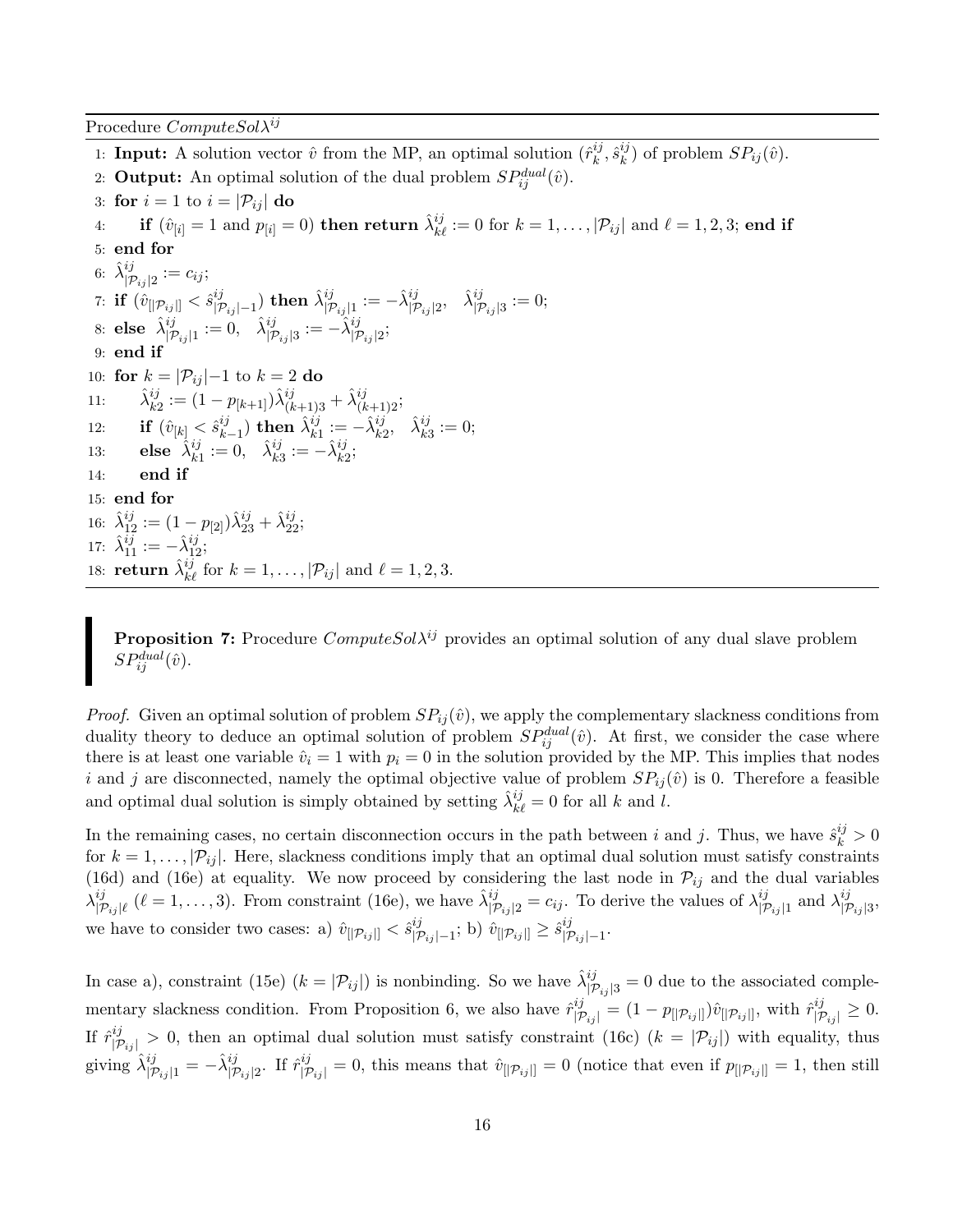$\hat{v}_{[|\mathcal{P}_{ij}|]} = 0$  due to the related constraint (14c)). Since variable  $\lambda_{|\mathcal{P}_{ij}|}^{ij}$  $|p_{ij}|$  appears only in the related constraint (16c) and is not in the objective function anymore when  $\hat{v}_{[p_i]} = 0$ , we can again set  $\hat{\lambda}^{ij}_{|p_{ij}|1} = -\hat{\lambda}^{ij}_{|p_{ij}|2}$  to satisfy such a constraint.

In case b), constraint (15d)  $(k = |\mathcal{P}_{ij}|)$  is nonbinding implying  $\hat{\lambda}_{|\mathcal{P}_{ij}|1}^{ij} = 0$ . In this case, we have  $\hat{r}_{|\mathcal{P}_{ij}|}^{ij} =$  $(1-p_{[|\mathcal{P}_{ij}|]})\hat{s}_{|\mathcal{I}}^{ij}$  $\sum_{|\mathcal{P}_{ij}|-1}^{ij}$  from Proposition 6, with  $\hat{r}^{ij}_{|\mathcal{P}_{ij}|} > 0$  as  $\hat{s}^{ij}_{|\mathcal{P}_{ij}|-1} > 0$  and  $p_{[|\mathcal{P}_{ij}|]} < 1$  (as  $\hat{v}_{[|\mathcal{P}_{ij}|]} \geq \hat{s}^{ij}_{|\mathcal{P}_{ij}|-1} > 0$ ). This implies that the corresponding dual constraint  $(16c)$  must be satisfied at equality in an optimal dual solution, hence  $\hat{\lambda}_{|\mathcal{P}_{ij}|3}^{ij} = -\hat{\lambda}_{|\mathcal{P}_{ij}|2}^{ij}$ . We now iteratively consider nodes  $k = |\mathcal{P}_{ij}| - 1, \ldots, 2$ . As  $s_k^{ij} > 0$  for all  $k$ , from constraints (16d) we have

$$
\hat{\lambda}^{ij}_{k2} = (1 - p_{[k+1]}) \hat{\lambda}^{ij}_{(k+1)3} + \hat{\lambda}^{ij}_{(k+1)2}.
$$

After computing the value of  $\hat{\lambda}_{k2}^{ij}$  with the last equation, we can apply the previous analysis to compute the values of  $\hat{\lambda}_{k1}^{ij}$  and  $\hat{\lambda}_{k3}^{ij}$  according to the value of  $\hat{v}_{[k]}$  and  $\hat{s}_{k}^{ij}$ . the values of  $\hat{\lambda}_{k1}^{ij}$  and  $\hat{\lambda}_{k3}^{ij}$  according to the value of  $\hat{v}_{[k]}$  and  $\hat{s}_{k-1}^{ij}$ . Correspondingly, we obtain  $\hat{\lambda}_{k1}^{ij} = -\hat{\lambda}_{k2}^{ij}$ <br>and  $\hat{\lambda}_{k3}^{ij} = 0$  if  $\hat{v}_{[k]} < \hat{s}_{k-1}^{ij}$  or else  $\hat{\lambda}_{k1}^{$  $\hat{\lambda}_{k-1}^{ij}$  or else  $\hat{\lambda}_{k1}^{ij} = 0$  and  $\hat{\lambda}_{k3}^{ij} = -\hat{\lambda}_{k2}^{ij}$ . When we reach the first node in the path, we have  $\hat{\lambda}_{12}^{ij} = (1 - p_{[2]})\hat{\lambda}_{23}^{ij} + \hat{\lambda}_{22}^{ij}$  due to the related constraint (16d). Finally we can set  $\hat{\lambda}_{11}^{ij} = -\hat{\lambda}_{12}^{ij}$  to satisfy constraint (16b) for any value of  $\hat{r}_1^{ij}$  $\frac{ij}{1}$ .

Notice that the computed dual solution is feasible as it satisfies all the dual constraints and bounds (16g). The solution has been derived by invoking the slackness conditions on the primal variables and the corresponding dual constraints. We can easily show that it also satisfies the complementary slackness conditions on the dual variables and the related primal constraints, implying that the dual solution is optimal. These complementary slackness conditions are trivially satisfied for primal constraints (15b), (15c) and (15f) as they are equality constraints. Constraints (15d) and (15e) are either satisfied at equality as well (invoking Proposition 6) or are nonbinding. But in the latter case the corresponding dual variable is set to 0 thus satisfying complementary slackness.  $\Box$ 

We remark that the procedure  $ComputeSol\lambda^{ij}$  also applies to fractional solutions of the linear relaxation of the MP.

We report the pseudo-code of the proposed exact approach below. After an initialization step (Lines 2-3) where we start with empty sets  $\Phi_{ij}(z_{ij}, v)$ , we iteratively solve the MP (Line 5) as long as the obtained lower bound LB is not within a precision value  $\varepsilon$  of the best solution value obtained so far, denoted as UB (while-loop in Lines 4-17). In the first iteration, we consider the optimal solution of the MP where all variables are equal to 0. In the next iterations, the values of  $LB$  and  $UB$  are updated according to the solutions given by the MP (Lines 6-10). We also add the relevant cuts to the MP given by solving the dual slave subproblems (Lines 11-16). The solution set S of the attacked nodes in the best solution is finally returned (Line 18).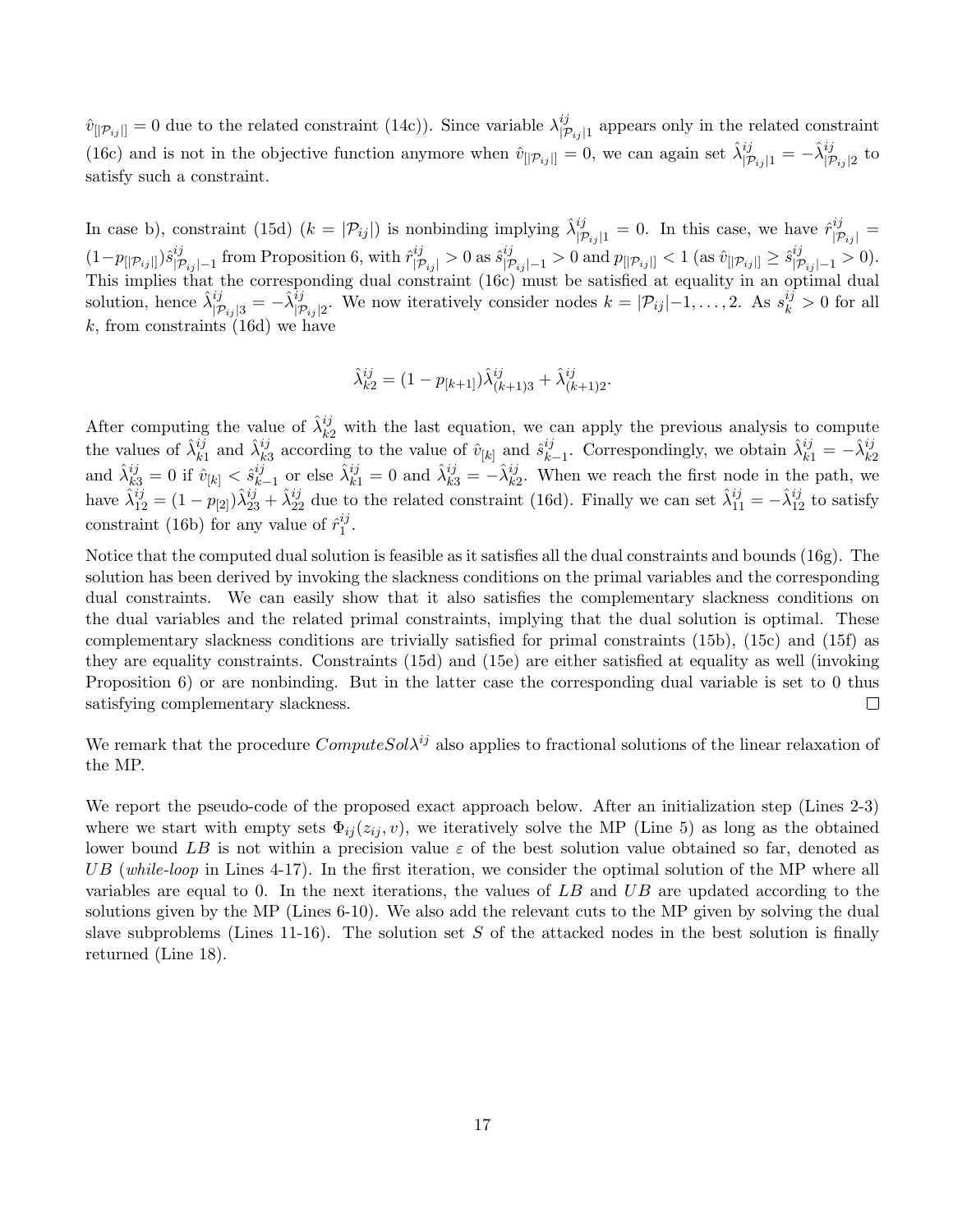Algorithm  $BD_{SCNP}$ 

1: Input:  $SCNP_{tree}$  instance, parameter  $\varepsilon$ ; 2:  $S := \{ \emptyset \};$   $LB := 0;$   $UB := \infty;$ 3:  $\Phi_{ij}(z_{ij}, v) := {\emptyset}$  for  $i, j \in V$ :  $i < j$ ; 4: while  $UB - LB > \varepsilon$  do 5:  $(\hat{z}, \hat{v}) \leftarrow \text{solve MP}$ ;  $\begin{array}{ll} \text{6:} & \quad \text{if $\sum_{i < j} \hat{z}_{ij} > LB$ then $LB := \sum_{i < j} \hat{z}_{ij}$; \text{end if} \end{array}$ 7: for  $i, j \in V$ :  $i < j$  do 8:  $(\hat{s}^{ij}, \hat{r}^{ij}) \leftarrow$  compute an optimal  $SP_{ij}(\hat{v})$  solution according to (18)-(19); 9: end for  $\mathrm{10:} \qquad \mathbf{if}\,\sum_{i < j} c_{ij} \hat{s}^{ij}_{|\mathcal{P}_{ij}|} < UB \mathbf{\ then\ } UB := \sum_{i < j} c_{ij} \hat{s}^{ij}_{|\mathcal{P}_{ij}|}$  $|{\mathcal P}_{ij}|^j,\,\ S:=\{i\in V: \hat{v}_i=1\};\,\ \textbf{end}\,\ \textbf{if}$ 11: for  $i, j \in V$ :  $i < j$  do 12: **if**  $\hat{z}_{ij} < c_{ij} \hat{s}_{|\tau}^{ij}$  $\frac{^{ij}}{\left| \mathcal{P}_{ij} \right|}$  then 13:  $\hat{\lambda}^{ij} \leftarrow \text{solve } SP_{ij}^{dual}(\hat{v});$ 14: Add constraint (17) to set  $\Phi_{ij}(z_{ij}, v)$ ; 15: end if 16: end for 17: end while 18: return S.

### 5 Computational results

We first describe the setting of our numerical experiments as well as the characteristics of the different instances generated. Then, we discuss the results and the performance of the proposed approaches.

#### 5.1 Experimental conditions and instances

All algorithms have been implemented in  $C++$ , compiled with gcc 4.1.2, and all tests were performed on an HP ProLiant DL585 G6 server with two 2.1 GHz AMD Opteron 8425HE processors (with 12 threads) and 24 GB of RAM. We used solver CPLEX 12.8 to solve model (13) and the MP along the iterations of algorithm  $BD_{SCNP}$ . For model (13), we set the precision level (absolute gap) of CPLEX 12.8 to 0.001. The other parameters of the solver were set to their default values. In algorithm  $B_{SGNP}$  we set  $\varepsilon = 0.001$ for a fair comparison with CPLEX 12.8 launched on model (13). We generated trees with the number of nodes n ranging from 20 to 750. For each value of n, 30 different trees were generated as in [15], i.e., using Broder's algorithm for the uniform spanning tree problem [10]. The generation scheme in [15] guarantees that each tree is randomly chosen with uniform distribution among all trees with  $n$  nodes. For each instance, we generated a set of survival probabilities  $p_i$  ( $i \in V$ ) uniformly distributed between 0 and 1 and with two decimal digits. For each tree, we considered different sets of weights. A first set of *unweighted instances* considers both unit attack costs  $\kappa_i$  and unit connection costs  $c_{ij}$ . Then, we generated weighted instances with three different sets of weights. A first set of weights (*type 1*) considers both attack costs and connection costs as integers uniformly distributed in the interval [1, 10]. A second set of weights (type 2) still considers connections costs  $c_{ij} \in [1, 10]$  but attack costs  $\kappa_i \in [1, 100]$ . The last set of weights (type 3) considers connection costs  $c_{ij} \in [1, 10]$  and attack costs equal to the inverse of the survival probability of each node,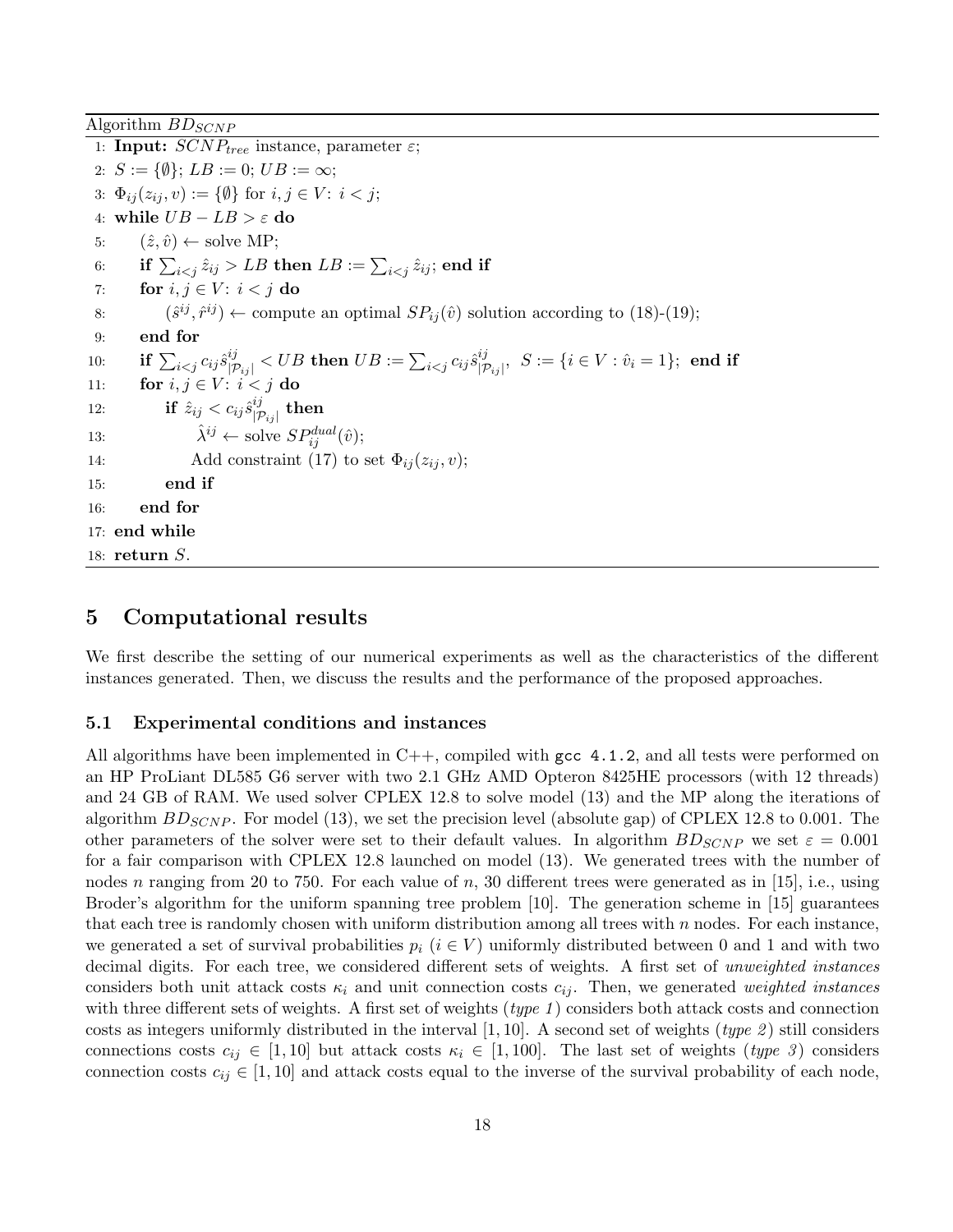i.e.,  $\kappa_i = 1/p_i$  for each  $i \in V$ , where we set  $\kappa_i = 100$  if  $p_i = 0$ . For this last set of weights, the rationale is to generate instances which are expected to be hard to solve in the sense that nodes with a lower attack cost have also a higher survival probability. Summarizing, each instance has a unique set of probabilities  $p_i$  but four different sets of attack costs and connection costs. The budget  $K$  is equal to  $10\%$  of the sum of the attack costs of the nodes:  $K = 0.1 \sum_{i \in V} \kappa_i$ . We remark that even for the smallest instances with  $n = 20$ , the use of the general model (1) would be impractical due to the induced large number of variables and constraints given by the number of scenarios to analyze. Our approach does not explicitly require the definition of all possible scenarios. Thus, it can be applied to larger instances within reasonable computational times, as discussed in the next sections. We tested model (13) and algorithm  $B_{SCNP}$  with a time limit of 3600 seconds.

#### 5.2 Results for the unweighted instances

We first present the computational results for the unweighted instances in Table 1. For each given number of nodes n, the table reports the performance of model  $(13)$  solved over 30 instances in terms of average computational time (column time), average percentage gap  $1 - \frac{LB}{UB}$  (column gap (%)) between the best solution found  $(UB)$  for the problem and its lower bound  $(LB)$ , number of instances solved within the time limit (column  $\# \text{ closed}$ ). The average values consider also the instances where the time limit is reached. The same entries are reported for algorithm  $B_{SCNP}$  with two additional columns: the average number of iterations (column  $\#$  *iter.*) executed by the algorithm and the average number of cuts added over all iterations (column  $\# \textit{cuts}$ ). The best percentage gap between the two approaches is displayed in bold font. The results in Table 1 illustrate that model (13) successfully solves instances with up to 60 nodes and all the instances with 80 nodes but one. For larger instances with up to 150 nodes, the solver hardly succeeds in solving the instances within the time limit of 3600 seconds and in obtaining relatively small percentage gaps. Given the performance of the model (13) on instances with 150 nodes, we did not test the model on instances with 300 or more nodes.

Algorithm  $B_{SCNP}$  shows up to outperform model (13). The proposed algorithm solves all 30 instances for trees with up to 80 nodes with a lower average running time. For larger instances, the running times and percentage gaps provided by algorithm  $BD_{SCNP}$  are considerably smaller than the ones given by model (13). Even on instances with 150 nodes, algorithm  $B_{SCNP}$  closes almost two thirds of the benchmark instances while model (13) closes none of the 30 instances. We point out that in our numerical experiments, the valid inequalities of Proposition 1 tend to speed up the performance of algorithm  $B_{S C NP}$  by a considerable factor. Indeed, on instances with up to 100 nodes, they provide a reduction by 20-30% in the running times. This effect is harder to evaluate in the instances where the algorithm runs out of time. The limits of  $B_{SCNP}$  in our experimental setting seem to be reached for instances between 300 and 500 nodes, since the relative gap at 500 nodes starts to be large (more than 20%).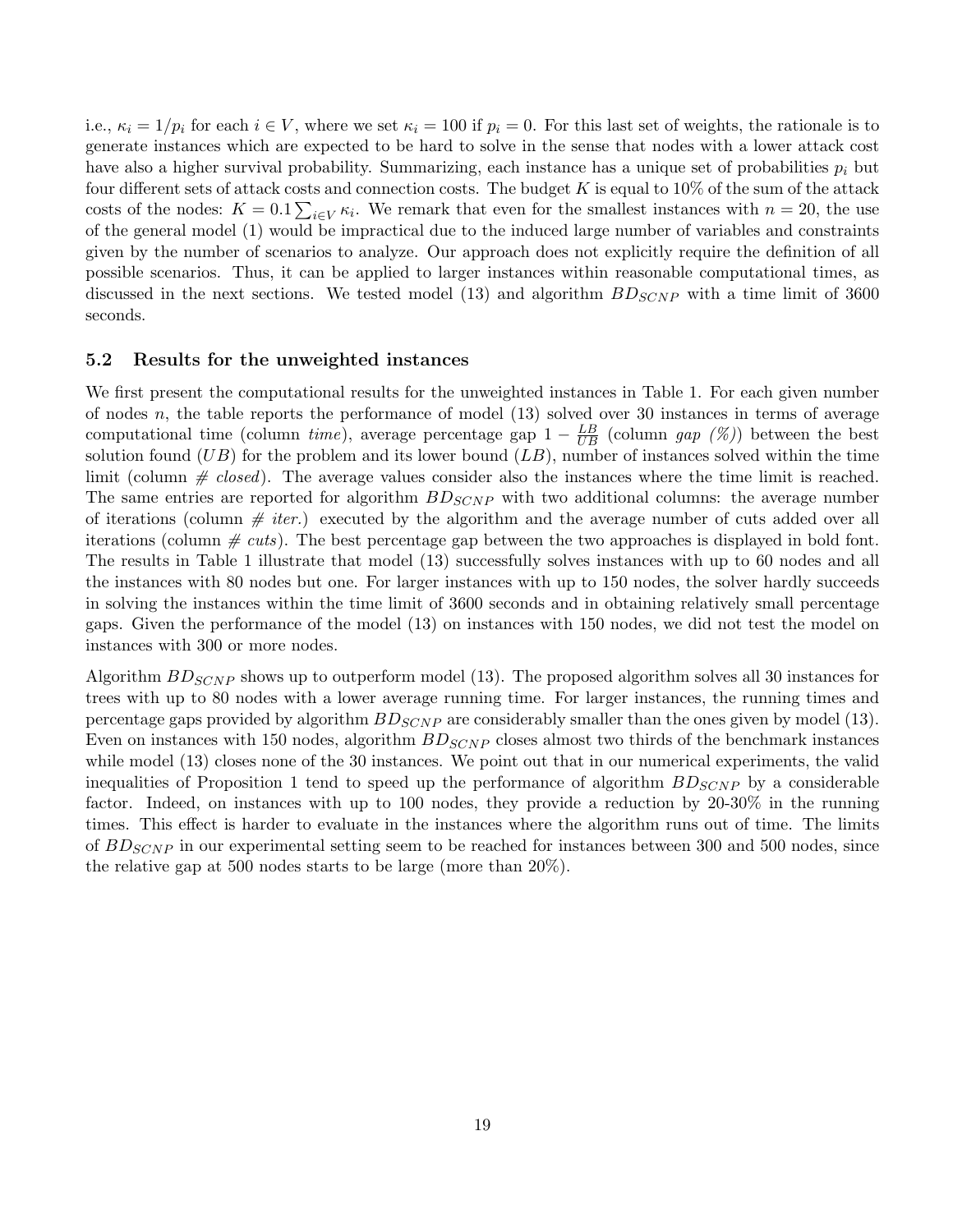| $\boldsymbol{n}$ |         | Model $(13)$ |                | $BD_{SCNP}$ |            |                |           |                  |  |
|------------------|---------|--------------|----------------|-------------|------------|----------------|-----------|------------------|--|
|                  | time    | (%<br>gap    | # closed       | time        | gap $(\%)$ | # closed       | $#$ iter. | $# \text{ cuts}$ |  |
| 20               | 0.63    | 0.00         | 30             | 0.53        | 0.00       | 30             | 2.57      | 289.37           |  |
| 40               | 5.63    | 0.00         | 30             | 4.47        | 0.00       | 30             | 4.33      | 1939.60          |  |
| 60               | 114.47  | 0.00         | 30             | 24.07       | 0.00       | 30             | 5.43      | 5578.97          |  |
| 80               | 885.70  | 0.09         | 29             | 116.23      | 0.00       | 30             | 6.37      | 12159.03         |  |
| 100              | 3054.17 | 3.28         | 14             | 900.00      | 0.24       | 28             | 8.60      | 24450.40         |  |
| 120              | 3486.70 | 19.69        | $\overline{2}$ | 1261.90     | 0.23       | 26             | 7.67      | 32895.00         |  |
| 150              | 3600.00 | 48.96        | $\theta$       | 2321.07     | 0.91       | 19             | 7.63      | 52272.27         |  |
| 300              |         |              |                | 3600.00     | 9.02       | $\overline{0}$ | 2.93      | 109030.13        |  |
| 500              |         |              |                | 3600.00     | 21.54      | $\overline{0}$ | 1.97      | 219325.33        |  |
| 750              |         |              |                | 3600.00     | 73.67      | $\overline{0}$ | 1.33      | 359221.07        |  |

Table 1:  $SCNP_{tree}$  unweighted instances.

#### 5.3 Results for the weighted instances

The results for the three types of weighted instances are reported in Tables 2-4. For model (13), we report the results without the valid inequalities of Proposition 1 in the MILP model, since the solver performs better without these additional constraints in the weighted instances. Instead, the valid inequalities are still beneficial for algorithm  $BD_{SCNP}$  as in the unweighted instances. The comparison between model (13) and algorithm  $BD_{SCNP}$  confirms the previous trend in the results. In general, algorithm  $BD_{SCNP}$  solves more instances than model (13) within the considered time limit, except for instances of type 3 with 80 nodes. For large instances with more than 120 nodes, model (13) is not capable of solving the instances with a reasonably small percentage gap, while algorithm  $B_{S CNP}$  provides low average gaps for instances with up to 150 nodes and gaps less than 10% for instances with 300 nodes (except for type 3 instances). As we should expect, the type 3 instances turn out to be the hardest instances to solve. Nevertheless, algorithm  $BD_{SCNP}$  provides solutions for type 3 instances with 150 nodes with an average percentage gap of 6%, although the algorithm does not close any instance within the time limit. With respect to the unweighted instances, we notice that the number of iterations and the number of generated cuts of the algorithm tend to increase for weighted instances, in particular for type 3 instances.

In general, solving to optimality instances with 300 or more nodes is currently out of reach. In these large instances, the convergence process of algorithm  $BDS_{SNP}$  is heavily affected by the difficulty of solving to optimality the Master Problem when the number of optimality cuts increases. For such instances, our algorithm can be seen as a heuristic with a guarantee on the quality of the solutions given by the computed lower bounds.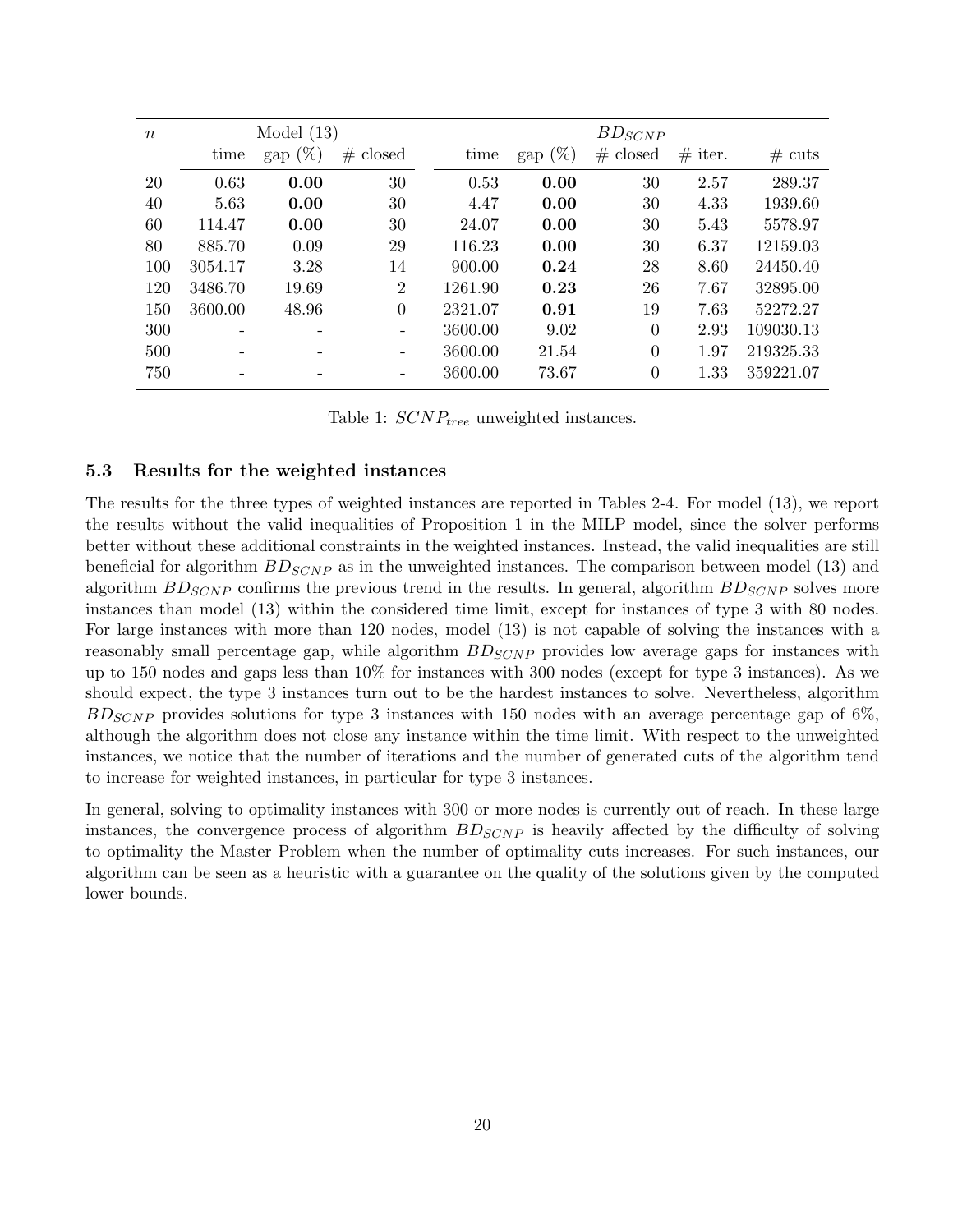| $\boldsymbol{n}$ |         | Model $(13)$ |                          | $BD_{SCNP}$ |            |                |           |           |  |  |
|------------------|---------|--------------|--------------------------|-------------|------------|----------------|-----------|-----------|--|--|
|                  | time    | gap $(\%)$   | # closed                 | time        | gap $(\%)$ | # closed       | $#$ iter. | $#$ cuts  |  |  |
| 20               | 0.70    | 0.00         | 30                       | 1.17        | 0.00       | 30             | 2.57      | 315.63    |  |  |
| 40               | 6.13    | 0.00         | 30                       | 8.93        | 0.00       | 30             | 5.60      | 2566.27   |  |  |
| 60               | 115.67  | 0.00         | 30                       | 37.27       | 0.00       | 30             | 6.33      | 6309.97   |  |  |
| 80               | 704.53  | 0.00         | 30                       | 175.57      | 0.00       | 30             | 7.70      | 13986.00  |  |  |
| 100              | 2919.53 | 1.47         | 19                       | 648.03      | 0.16       | 28             | 8.03      | 24282.80  |  |  |
| 120              | 3507.63 | 6.69         | 3                        | 1387.23     | 0.05       | 24             | 8.87      | 36801.63  |  |  |
| 150              | 3600.00 | 55.20        | $\overline{0}$           | 2668.47     | 0.97       | 16             | 8.00      | 57318.87  |  |  |
| 300              |         |              | $\overline{\phantom{a}}$ | 3600.00     | 8.55       | $\overline{0}$ | 3.30      | 127527.40 |  |  |
| 500              |         |              | $\qquad \qquad$          | 3600.00     | 17.51      | $\theta$       | 2.07      | 234602.40 |  |  |
| 750              |         |              |                          | 3600.00     | 58.16      | $\theta$       | 1.60      | 427493.53 |  |  |

Table 2:  $SCNP_{tree}$  weighted instances (type 1).

| $\boldsymbol{n}$ |         | Model $(13)$       |                          | $BD_{SCNP}$ |                    |                |           |                  |  |  |
|------------------|---------|--------------------|--------------------------|-------------|--------------------|----------------|-----------|------------------|--|--|
|                  | time    | $\text{gap } (\%)$ | # closed                 | time        | $\text{gap } (\%)$ | # closed       | $#$ iter. | $# \text{ cuts}$ |  |  |
| 20               | 0.93    | 0.00               | 30                       | 1.17        | 0.00               | 30             | 2.83      | 359.77           |  |  |
| 40               | 6.90    | 0.00               | 30                       | 4.73        | 0.00               | 30             | 4.83      | 2263.00          |  |  |
| 60               | 158.73  | 0.00               | 30                       | 28.40       | 0.00               | 30             | 5.50      | 6041.87          |  |  |
| 80               | 932.07  | 0.00               | 30                       | 104.33      | 0.00               | 30             | 6.80      | 12635.27         |  |  |
| 100              | 2875.90 | 1.87               | 19                       | 687.97      | 0.06               | 29             | 8.70      | 24405.93         |  |  |
| 120              | 3506.07 | 6.87               | 3                        | 1221.00     | 0.07               | 26             | 8.03      | 33641.67         |  |  |
| 150              | 3600.00 | 45.48              | $\theta$                 | 2809.67     | 0.69               | 15             | 8.13      | 56545.30         |  |  |
| 300              |         |                    | $\qquad \qquad -$        | 3600.00     | 9.58               | $\overline{0}$ | 3.40      | 128142.57        |  |  |
| 500              |         |                    | $\overline{\phantom{a}}$ | 3600.00     | 15.46              | $\overline{0}$ | 2.33      | 261545.87        |  |  |
| 750              |         |                    | $\overline{\phantom{a}}$ | 3600.00     | 67.45              | $\overline{0}$ | 1.40      | 373020.47        |  |  |

Table 3:  $SCNP_{tree}$  weighted instances (type 2).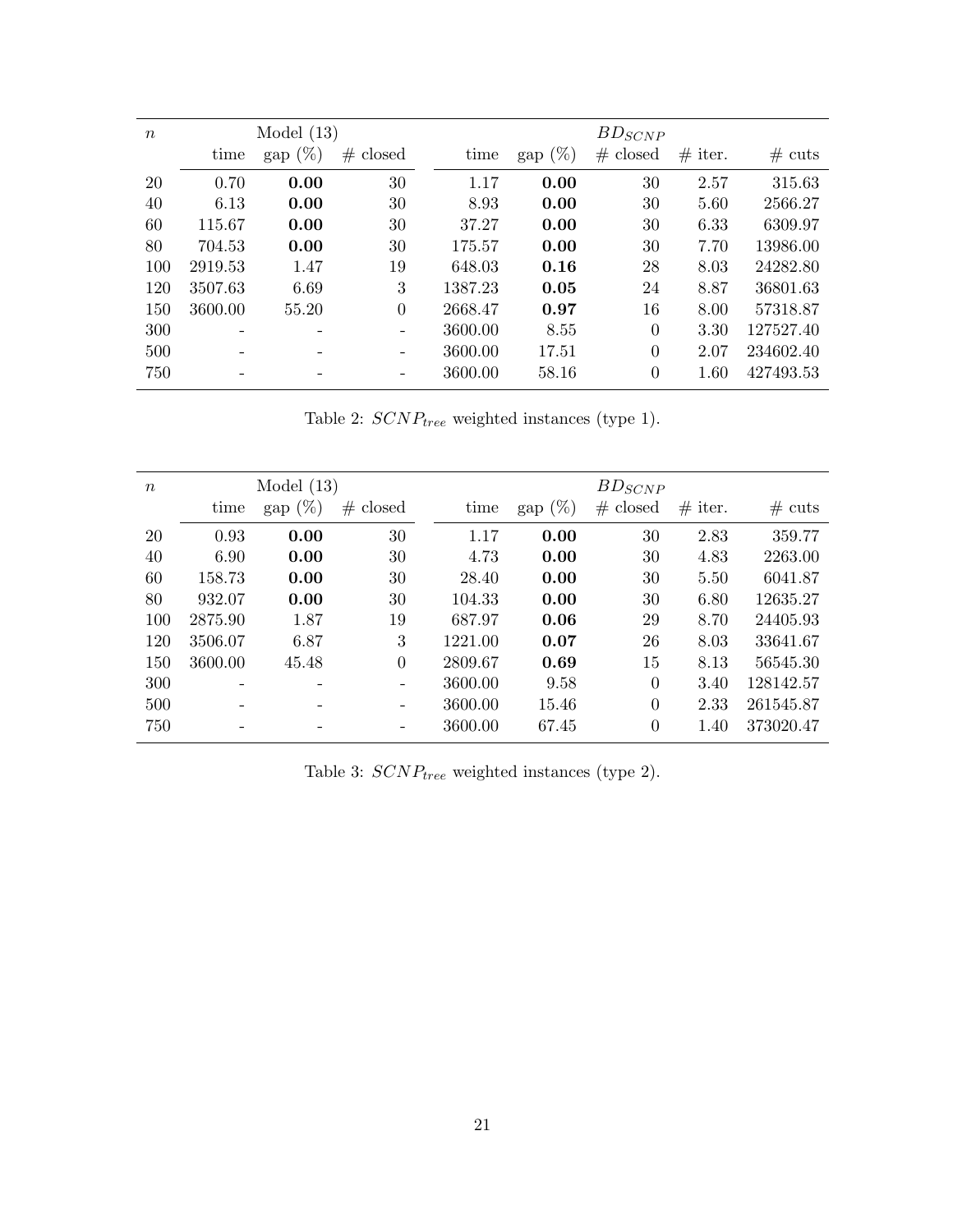| $\boldsymbol{n}$ |         | Model $(13)$       |          | $BD_{SCNP}$ |            |                |           |                  |  |
|------------------|---------|--------------------|----------|-------------|------------|----------------|-----------|------------------|--|
|                  | time    | $\text{gap } (\%)$ | # closed | time        | gap $(\%)$ | # closed       | $#$ iter. | $# \text{ cuts}$ |  |
| 20               | 0.93    | 0.00               | 30       | 2.43        | 0.00       | 30             | 5.47      | 633.27           |  |
| 40               | 11.00   | 0.00               | 30       | 22.80       | 0.00       | 30             | 8.87      | 4073.53          |  |
| 60               | 240.07  | 0.00               | 30       | 272.40      | 0.00       | 30             | 12.03     | 12815.43         |  |
| 80               | 1361.83 | 0.03               | 29       | 1014.30     | 0.09       | 27             | 10.93     | 21726.67         |  |
| 100              | 3157.00 | 3.52               | 11       | 2224.20     | 0.96       | 18             | 10.10     | 34298.77         |  |
| 120              | 3600.00 | 16.35              | $\theta$ | 3055.90     | 3.12       | 9              | 8.47      | 46471.73         |  |
| 150              | 3600.00 | 41.61              | $\theta$ | 3600.00     | 6.13       | $\overline{0}$ | 6.43      | 63291.63         |  |
| 300              |         |                    |          | 3600.00     | 17.67      | $\overline{0}$ | 3.30      | 145304.60        |  |
| 500              |         |                    |          | 3600.00     | 27.01      | $\overline{0}$ | 2.80      | 346410.50        |  |
| 750              |         |                    |          | 3600.00     | 63.44      | $\overline{0}$ | 1.77      | 494929.87        |  |
|                  |         |                    |          |             |            |                |           |                  |  |

Table 4:  $SCNP_{tree}$  weighted instances (type 3).

# 5.4 Procedure  $ComputeSol^i$  versus solving LP problems

In order to evaluate the effectiveness of the procedure  $ComputeSol^j$ , we also compared the analytical procedure with the alternative of solving the LP models  $SP_{ij}^{dual}(\hat{v})$  with CPLEX 12.8. We performed the comparison by considering as a test-bed all unweighted and weighted instances with up to 150 nodes and by computing the overall time taken by  $ComputeSol\lambda^{ij}$  and by the LP solver to solve all suproblems  $SP_{ij}^{dual}(\hat{v})$ in each instance. Our procedure required much less time than the LP solver: the ratio between the time taken by ComputeSol $\lambda^{ij}$  and that taken by the LP solver was usually less than 1% with values ranging from 0.2% to 1%. These results highlight the gain in performance of the proposed procedure. In general, the computational effort needed to solve the master problems is expected to represent a large portion of the whole running time, especially for larger instances. Still, it turned out that solving the dual subproblems with the LP solver would have required a non-negligible part of the computational time. In small instances with 60 nodes or less, the time taken by the LP solver was of the same order as the time devoted to the master problems, while the ratio between the two times was equal to 18% in unweighted instances with 100 nodes and 6% in unweighted instances with 150 nodes. The same trend emerged for the weighted instances.

### 5.5 Results for instances with equal survival probabilities

To get a broader picture on the performance of our approaches, we also tested instances where all the survival probabilities are equal to a value p, i.e.,  $p_i = p$  for  $i \in V$ . We benchmarked algorithm  $B_{SCNP}$ against the specific ILP model, called  $\text{ILP}_p$ , that we derived for this problem variant. The details of model  $ILP<sub>p</sub>$  are reported in Appendix A. We considered unweighted instances and weighted instances of type 1 and two probability values:  $p = 0.2$  and  $p = 0.4$ . We report the results for the unweighted instances in Table 5 and those for the weighted instances in Table 6. Model ILP<sub>p</sub> was solved by means of CPLEX 12.8 with the above mentioned settings. For algorithm  $BD_{SCNP}$ , we omitted the average number of iterations and the average number of generated cuts in the tables.

The results show that model  $\text{ILP}_p$  usually outperforms algorithm  $BDS_{CNP}$  in terms of average percentage gap and running times in instances with up to 300 nodes. Further, model  $ILP<sub>p</sub>$  is extremely fast in solving instances with up to 150 nodes. On the other hand, in instances with 500 and 750 nodes, model  $\text{ILP}_p$  suffers from the presence of a large number of variables and corresponding memory requirements. This behavior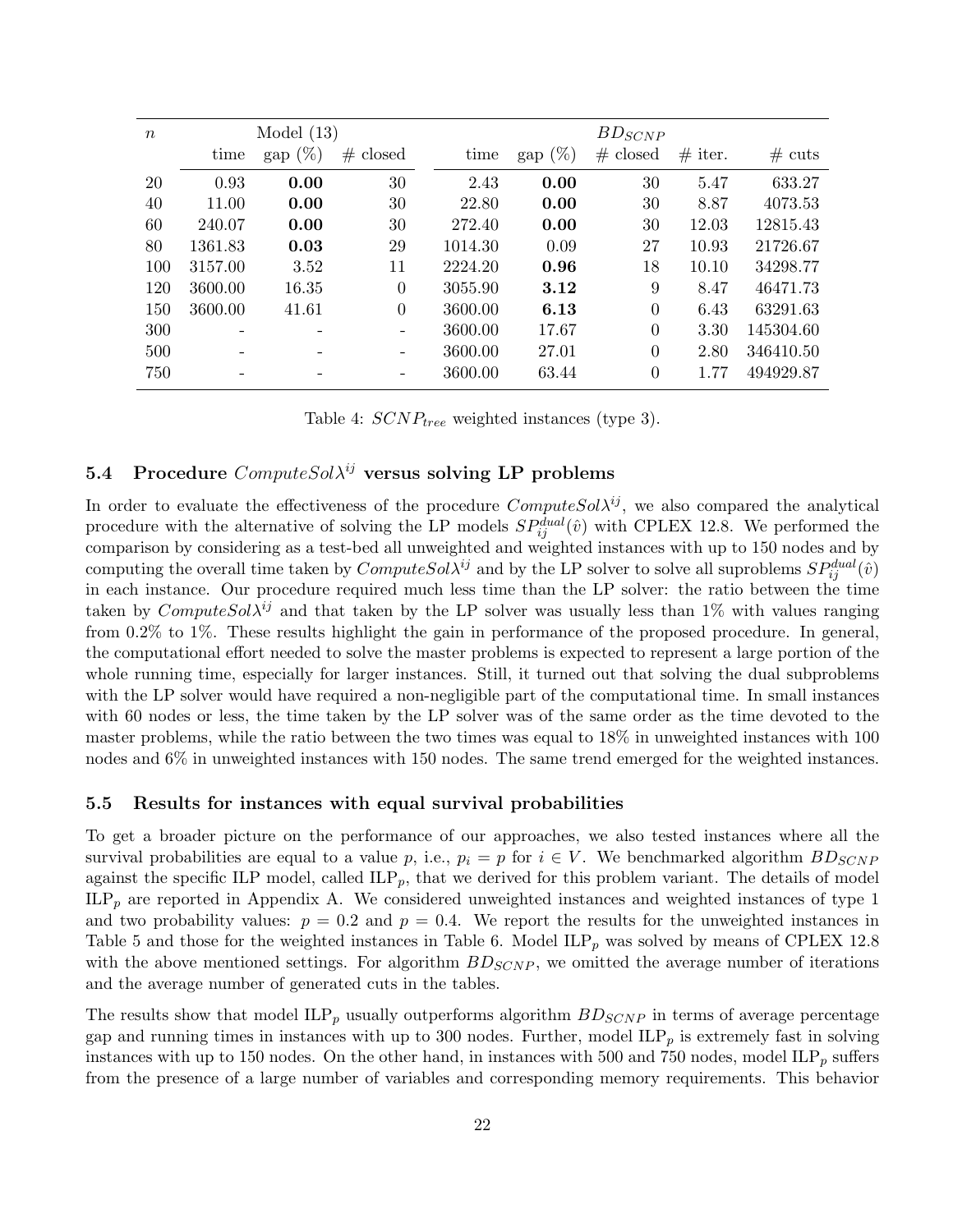|                  | $p = 0.2$ |            |          |             |            |          |         | $p = 0.4$  |          |             |            |          |  |  |
|------------------|-----------|------------|----------|-------------|------------|----------|---------|------------|----------|-------------|------------|----------|--|--|
|                  |           | $ILP_p$    |          | $BD_{SCNP}$ |            |          | $ILP_n$ |            |          | $BD_{SCNP}$ |            |          |  |  |
| $\boldsymbol{n}$ | time      | gap $(\%)$ | # closed | time        | gap $(\%)$ | # closed | time    | gap $(\%)$ | # closed | time        | gap $(\%)$ | # closed |  |  |
| 20               | 0.37      | 0.00       | 30       | 2.07        | 0.00       | 30       | 0.37    | 0.00       | 30       | 2.53        | 0.00       | 30       |  |  |
| 40               | 0.63      | 0.00       | 30       | 3.27        | 0.00       | 30       | 0.73    | 0.00       | 30       | 34.60       | 0.00       | 30       |  |  |
| 60               | 1.73      | 0.00       | 30       | 13.07       | 0.00       | 30       | 1.80    | 0.00       | 30       | 687.97      | 0.05       | 29       |  |  |
| 80               | 3.63      | 0.00       | 30       | 66.23       | 0.00       | 30       | 3.10    | 0.00       | 30       | 2276.27     | 0.92       | 17       |  |  |
| 100              | 8.27      | 0.00       | 30       | 216.13      | 0.00       | 30       | 8.47    | 0.00       | 30       | 3506.13     | 6.42       |          |  |  |
| 120              | 13.23     | 0.00       | 30       | 1036.43     | 0.00       | 30       | 12.30   | 0.00       | 30       | 3600.00     | 12.69      | $\theta$ |  |  |
| 150              | 27.00     | 0.00       | 30       | 2832.00     | 0.21       | 19       | 25.53   | 0.00       | 30       | 3600.00     | 17.58      | $\theta$ |  |  |
| 300              | 958.50    | 3.26       | 29       | 3600.00     | 4.47       | $\Omega$ | 765.13  | 0.01       | 28       | 3600.00     | 26.06      | $\theta$ |  |  |
| 500              | 3600.00   | 99.98      | $\Omega$ | 3600.00     | 8.79       | $\Omega$ | 3600.00 | 99.94      | $\theta$ | 3600.00     | 40.21      | $\theta$ |  |  |
| 750              | 3600.00   | 99.99      |          | 3600.00     | 81.41      | $\theta$ | 3600.00 | 99.96      | $\theta$ | 3600.00     | 73.34      | $\theta$ |  |  |

Table 5:  $SCNP_{tree}$  unweighted instances with equal survival probabilities.

|                  | $p = 0.2$ |            |          |             |                    |                |         | $p = 0.4$  |          |         |             |                |  |  |
|------------------|-----------|------------|----------|-------------|--------------------|----------------|---------|------------|----------|---------|-------------|----------------|--|--|
|                  |           | $ILP_p$    |          | $BD_{SCNP}$ |                    |                |         | $ILP_p$    |          |         | $BD_{SCNP}$ |                |  |  |
| $\boldsymbol{n}$ | time      | gap $(\%)$ | # closed | time        | $\text{gap } (\%)$ | # closed       | time    | gap $(\%)$ | # closed | time    | gap $(\%)$  | # closed       |  |  |
| 20               | 0.43      | 0.00       | 30       | 0.27        | 0.00               | 30             | 1.77    | 0.00       | 30       | 0.50    | 0.00        | 30             |  |  |
| 40               | 1.33      | 0.00       | 30       | 1.27        | 0.00               | 30             | 3.00    | 0.00       | 30       | 6.33    | 0.00        | 30             |  |  |
| 60               | 4.70      | 0.00       | 30       | 8.53        | 0.00               | 30             | 11.77   | 0.00       | 30       | 81.57   | 0.00        | 30             |  |  |
| 80               | 10.63     | 0.00       | 30       | 27.97       | 0.00               | 30             | 25.87   | 0.00       | 30       | 529.93  | 0.01        | 28             |  |  |
| 100              | 31.07     | 0.00       | 30       | 74.23       | 0.00               | 30             | 49.70   | 0.00       | 30       | 1552.87 | 0.18        | 23             |  |  |
| 120              | 43.70     | 0.00       | 30       | 223.57      | 0.00               | 30             | 78.90   | 0.00       | 30       | 3119.27 | 1.76        | 8              |  |  |
| 150              | 98.73     | 0.00       | 30       | 728.97      | 0.00               | 30             | 125.33  | 0.00       | 30       | 3548.00 | 7.84        |                |  |  |
| 300              | 3209.70   | 56.06      | 8        | 3600.00     | 1.97               | $\Omega$       | 2307.93 | 13.10      | 23       | 3600.00 | 18.24       | $\Omega$       |  |  |
| 500              | 3600.00   | 99.98      | $\theta$ | 3600.00     | 6.21               | $\Omega$       | 3600.00 | 99.94      | $\theta$ | 3600.00 | 28.37       | $\theta$       |  |  |
| 750              | 3600.00   | 99.99      | $\theta$ | 3600.00     | 23.63              | $\overline{0}$ | 3600.00 | 99.96      | $\theta$ | 3600.00 | 51.72       | $\overline{0}$ |  |  |

Table 6:  $SCNP_{tree}$  weighted instances (type 1) with equal survival probabilities.

could be expected as the number of binary variables in the model is of the order of  $\mathcal{O}(n^3)$ . In these instances, algorithm  $B_{SCNP}$  gives better results within the considered time limit. Finally, we notice that, for model  $\text{ILP}_p$ , the weighted instances tend to be harder to solve than the unweighted instances, while an opposite trend emerges for algorithm  $BD_{SCNP}$ .

## 6 Conclusions

In this work we introduced a stochastic version of the Critical Node Problem where the outcome of attacks on nodes is uncertain. We first presented an Integer Linear Programming formulation for the problem over general graphs and derived valid inequalities. Then, we focused on the problem variant over trees for which we provided theoretical results, a nonlinear model and a linear reformulation based on the concept of probability chains from probability theory. Moreover, we devised an exact Benders Decomposition approach for which we derived an analytical solution of the slave subproblems. We performed an extensive computational analysis to assess the effectiveness and robustness of the proposed approaches. The BD algorithm is capable of efficiently solving instances with up to 150 nodes and improves upon the performance of the linear reformulation of the problem. We also introduced an ILP model and an approximation algorithm based on a dynamic program for specific problem variants of interest.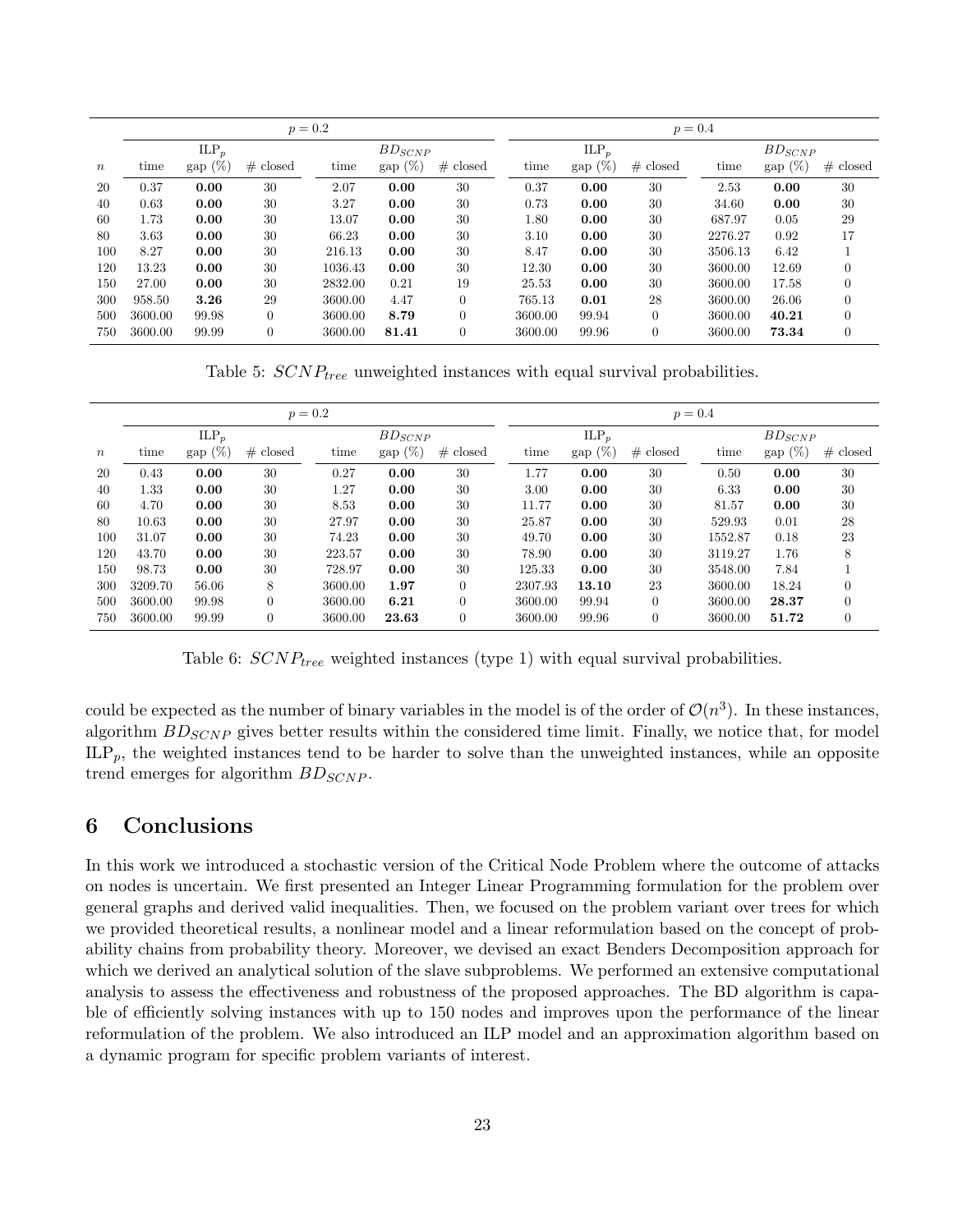With this work, we aim to foster research on stochastic versions of the Critical Node Problem. Numerous research lines could be explored in the future. The most natural follow-up of our work would be the design of a solution approach for tackling the stochastic CNP over general graphs. A possibility is to combine modern scenario partitioning methods such as in [14, 41, 43] with a Column Generation approach. It might be also interesting to adapt the proposed algorithmic framework based on Benders Decomposition to the deterministic version of the CNP on general graphs. Also, exploring the design of efficient heuristic/metaheuristic algorithms could be a valid alternative to solve instances on large (and arbitrary) graphs. This last option would call for finding efficient procedures to compute the stochastic objective function of a given solution, since the complexity of computing this value is a *priori* exponential in the solution size. For example, we could derive a FPRAS to compute the objective function with a suitable precision, as it was done, e.g., in [17] for the stochastic CNP with edge uncertainty.

Finally, we have shown in this work a successful application of the concept of probability chains for problem linearizations significantly improved by decomposition methods such as the Benders Decomposition. In future research, it would be interesting to consider a similar approach for deriving effective solution methods for other stochastic optimization problems.

# Acknowledgements

We wish to thank the two anonymous referees and the associate editor for their valuable suggestions and fruitful comments. We thank the authors of [15] for sharing their code for the generation of the instances. We are in debt to Konstantin Pavlikov for bringing the probability chains method to our attention. This work has been partially supported by "Ministero dell'Istruzione, dell'Università e della Ricerca" Award "TESUN-83486178370409 finanziamento dipartimenti di eccellenza CAP. 1694 TIT. 232 ART. 6".

# References

- [1] B. Addis, M. Di Summa, and A. Grosso, Removing critical nodes from a graph: Complexity results and polynomial algorithms for the case of bounded treewidth, Discr. Appl. Math.  $16-17$  (2013), 2349–2360.
- [2] A.C. Andersen and K. Pavlikov, Weapon-Target Assignment Problem: Exact and approximate solution algorithms. Available at https://www.researchgate.net/publication/331936954 Weapon-Target\_ Assignment\_ Problem\_ Exact\_ and\_ Approximate\_ Solution\_ Algorithms , Submitted publication (2019).
- [3] R. Aringhieri, A. Grosso, and P. Hosteins, A genetic algorithm for a class of critical node problems, The 7th International Network Optimization Conference (INOC'15), Vol. 52 of Electronic Notes in Discrete Mathematics, 2016, pp. 359–366.
- [4] R. Aringhieri, A. Grosso, P. Hosteins, and R. Scatamacchia, A general evolutionary framework for different classes of critical node problems, Eng. Appl. Artificial Intelligence 55 (2016), 128–145.
- [5] R. Aringhieri, A. Grosso, P. Hosteins, and R. Scatamacchia, Local search metaheuristics for the critical node problem, Networks 67 (2016), 209–221.
- [6] R. Aringhieri, A. Grosso, P. Hosteins, and R. Scatamacchia, Polynomial and pseudo-polynomial time algorithms for different classes of the distance critical node problem, Discr. Appl. Math. 253 (2019), 103–121.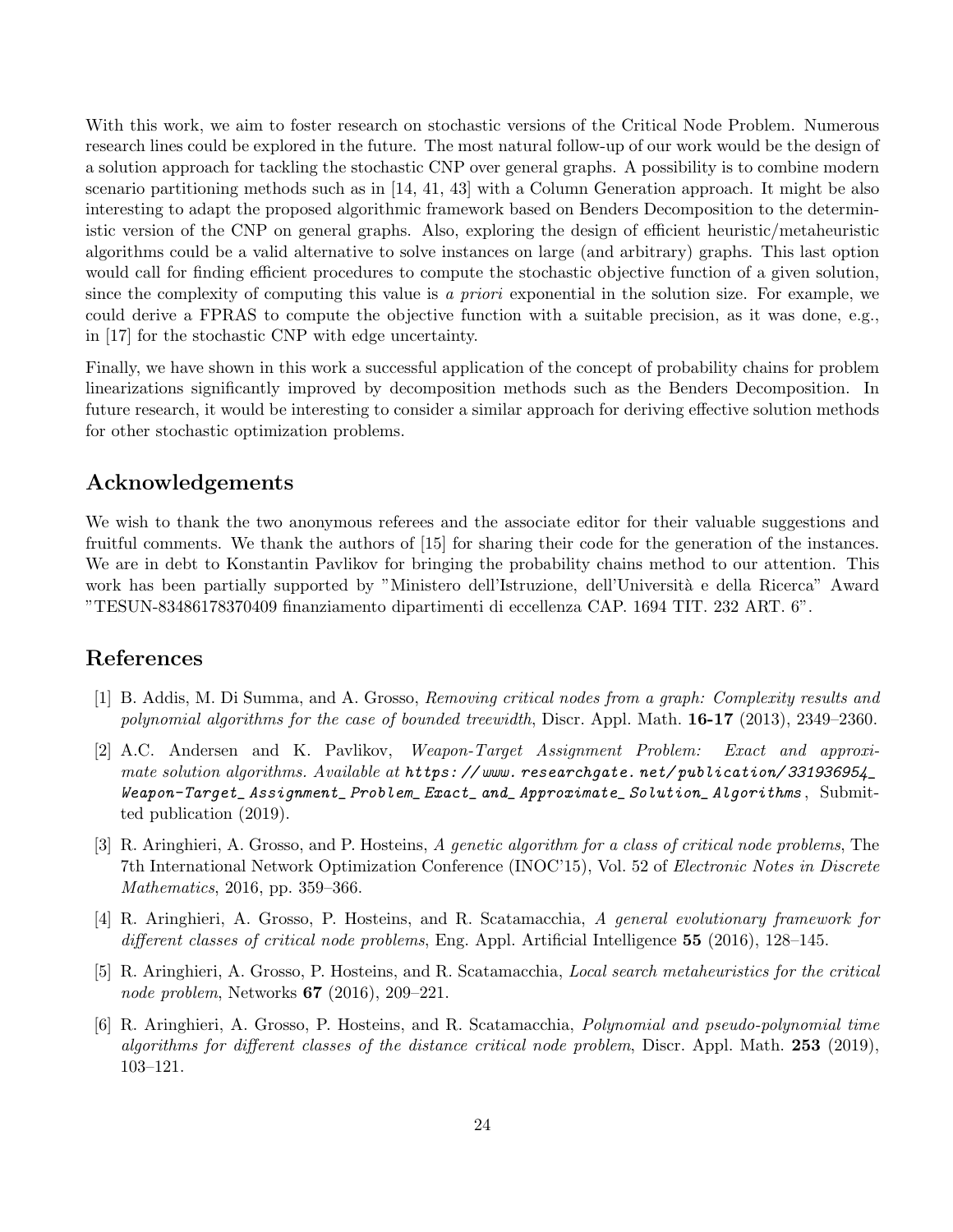- [7] A. Arulselvan, C.W. Commander, L. Elefteriadou, and P.M. Pardalos, Detecting critical nodes in sparse graphs, Comput. Oper. Res. 36 (2009), 2193–2200.
- [8] M.O. Ball, B.L. Golden, and R.V. Vohra, Finding the most vital arcs in a network, Oper. Res. Lett. 8 (1989), 73–76.
- [9] J.F. Benders, Partitioning procedures for solving mixed-variables programming problems, Numer. Mathematik 4 (1962), 238–252.
- [10] A. Broder, Generating random spanning trees, 30th Annual Symposium on Foundations of Computer Science, 1989, pp. 442–447.
- [11] G. Brown, M. Carlyle, J. Salmerón, and K. Wood, *Defending critical infrastructure*, Interfaces 36 (2006), 530–544.
- [12] H.W. Corley and H. Chang, Finding the n most vital nodes in a flow network, Manage. Sci. 21 (1974), 362–364.
- [13] H.W. Corley and D.Y. Sha, Most vital links and nodes in weighted networks, Oper. Res. Lett. 1 (1982), 157–160.
- [14] K.J. Cormican, D.P. Morton, and R.K. Wood, Stochastic network interdiction, Oper. Res. 46 (1998), 184–197.
- [15] M. Di Summa, A. Grosso, and M. Locatelli, Complexity of the critical node problem over trees, Comput. Oper. Res. 38 (2011), 1766–1774.
- [16] M. Di Summa, A. Grosso, and M. Locatelli, Branch and cut algorithms for detecting critical nodes in undirected graphs, Comput. Optim. Appl. 53 (2012), 649–680.
- [17] T.N. Dinh and M.T. Thai, Assessing attack vulnerability in networks with uncertainty, 2015 IEEE Conference on Computer Communications (INFOCOM), 2015, pp. 2380–2388.
- [18] F. Enayaty-Ahangar, C.E. Rainwater, and T.C. Sharkey, A logic-based decomposition approach for multi-period network interdiction models, Omega 87 (2019), 71–85.
- [19] N. Fan and P.M. Pardalos, Robust optimization of graph partitioning and critical node detection in analyzing networks, Combinatorial Optimization and Applications, Springer Berlin Heidelberg, Berlin, Heidelberg, 2010, pp. 170–183.
- [20] D. Granata, G. Steeger, and S. Rebennack, Network interdiction via a critical disruption path: Branchand-price algorithms, Comput. Oper. Res. 40 (2013), 2689–2702.
- [21] T. Homem-de-Mello and G. Bayraksan, Monte Carlo sampling-based methods for stochastic optimization, Surveys Oper. Res. Manage. Sci. 19 (2014), 56–85.
- [22] F. Hooshmand, F. Mirarabrazi, and S.A. MirHassani, Efficient Benders decomposition for distancebased critical node detection problem, Omega 93 (2019), 102037.
- [23] E. Israeli and R.K. Wood, Shortest-path network interdiction, Networks 40 (2002), 97–111.
- [24] U. Janjarassuk and J. Linderoth, Reformulation and sampling to solve a stochastic network interdiction problem, Networks 52 (2008), 120–132.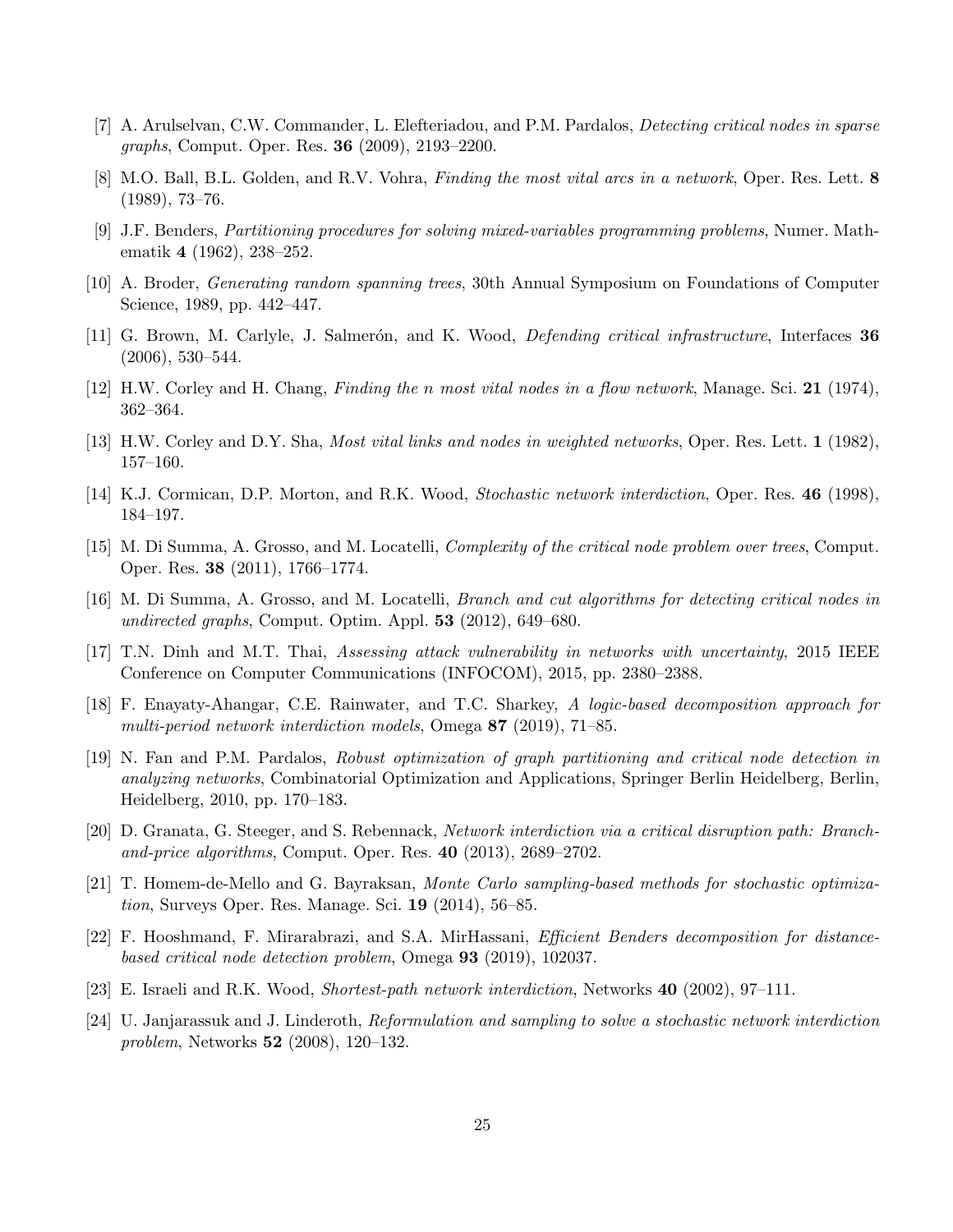- [25] E. Jenelius, T. Petersen, and L.G. Mattsson, Importance and exposure in road network vulnerability analysis, Transp. Res. Part A: Pol. Practice 40 (2006), 537–560.
- [26] G. Karakose and R.G. McGarvey, Optimal detection of critical nodes: Improvements to model structure and performance, Networks Spatial Econ. 19 (2019), 1–26.
- [27] M. Lalou, M.A. Tahraoui, and H. Kheddouci, Component-cardinality-constrained critical node problem in graphs, Discr. Appl. Math. 210 (2016), 150–163.
- [28] M. Lalou, M.A. Tahraoui, and H. Kheddouci, The critical node detection problem in networks: A survey, Comput. Sci. Review 28 (2018), 92–117.
- [29] H.R. Medal, E.A. Pohl, and M.D. Rossetti, Allocating protection resources to facilities when the effect of protection is uncertain, IIE TRANSACT 48 (2016), 220–234.
- [30] D.P. Morton, F. Pan, and K. Saeger, *Models for nuclear smuggling interdiction*, IIE TRANSACT 39  $(2007), 3-14.$
- [31] J. Naoum-Sawaya and C. Buchheim, Robust critical node selection by Benders decomposition, IN-FORMS J. Comput. 28 (2016), 162–174.
- [32] J.R. O'Hanley, M.P. Scaparra, and S. García, Probability chains: A general linearization technique for modeling reliability in facility location and related problems, Eur. J. Oper. Res. 230 (2013), 63–75.
- [33] K. Pavlikov, Improved formulations for minimum connectivity network interdiction problems, Comput. Oper. Res. 97 (2018), 48–57.
- [34] D. Purevsuren, G. Cui, M. Chu, and N.N.H. Win, *Hybridization of GRASP with exterior path relinking* for identifying critical nodes in graphs, IAENG Int. J. Comput. Sci. 44 (2017), 157–165.
- [35] R. Rahmanian, T.G. Crainic, M. Gendreau, and W. Rei, The Benders decomposition algorithm: A literature review, Eur. J. Oper. Res. 259 (2017), 801–817.
- [36] J. Salmerón, K. Wood, and R. Baldick, Analysis of electric grid security under terrorist threat, IEEE Trans Power Syst 19 (2004), 905–912.
- [37] J. Seo, S. Mishra, X. Li, and M.T. Thai, Catastrophic cascading failures in power networks, Theor. Comput. Sci. 607 (2015), 306–319.
- [38] S. Shen and J.C. Smith, Polynomial-time algorithms for solving a class of critical node problems on trees and series-parallel graphs, Networks 60 (2012), 103–119.
- [39] J.C. Smith, M. Prince, and J. Geunes, "Modern network interdiction problems and algorithms," Handbook of Combinatorial Optimization, P.M. Pardalos, D.Z. Du, and R.L. Graham (eds.), Springer New York, New York, NY, 2013, pp. 1949–1987.
- [40] J.C. Smith and Y. Song, A survey of network interdiction models and algorithms, Eur. J. Oper. Res. 283 (2019), 797–811.
- [41] Y. Song and J. Luedtke, An adaptive partition-based approach for solving two-stage stochastic programs with fixed recourse, SIAM J. Optim. **25** (2015), 1344–1367.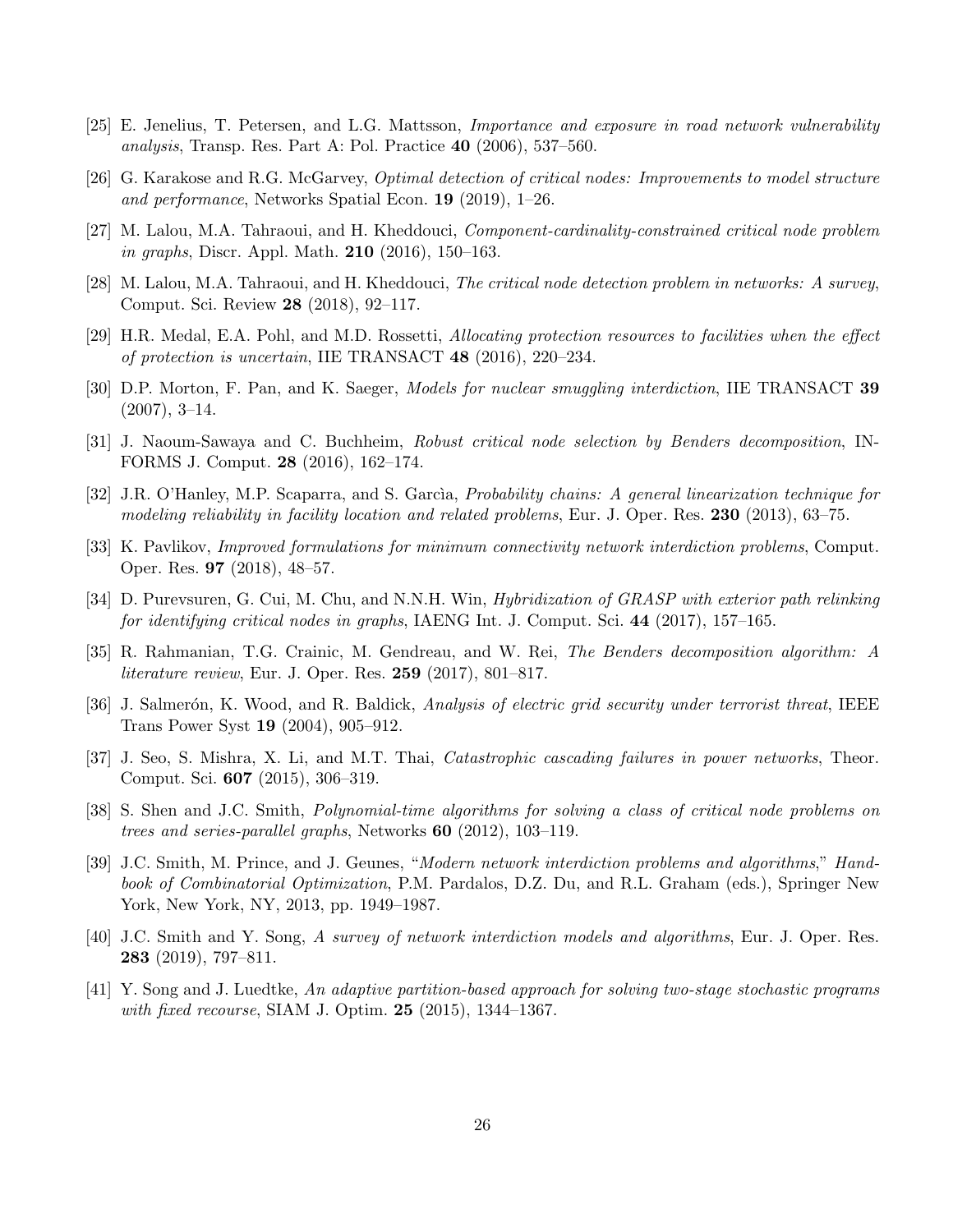- [42] V. Tomaino, A. Arulselvan, P. Veltri, and P.M. Pardalos, "Studying connectivity properties in human protein–protein interaction network in cancer pathway," Data Mining for Biomarker Discovery, P.M. Pardalos, P. Xanthopoulos, and M. Zervakis (eds.), Springer US, Boston, MA, 2012, pp. 187–197.
- [43] W. van Ackooij, W. de Oliveira, and Y. Song, Adaptive partition-based level decomposition methods for solving two-stage stochastic programs with fixed recourse, INFORMS J. Comput. **30** (2018), 57–70.
- [44] M. Ventresca and D. Aleman, A randomized algorithm with local search for containment of pandemic disease spread, Comput. Oper. Res. 48 (2014), 11–19.
- [45] A. Veremyev, V. Boginski, and E.L. Pasiliao, Exact identification of critical nodes in sparse networks via new compact formulations, Optim. Lett. 8 (2014), 1245–1259.
- [46] A. Veremyev, O.A. Prokopyev, and E.L. Pasiliao, An integer programming framework for critical elements detection in graphs, J. Combinatorial Optim. 28 (2014), 233–273.
- [47] A. Veremyev, O.A. Prokopyev, and E.L. Pasiliao, Critical nodes for distance-based connectivity and related problems in graphs, Networks  $66$  (2015), 170–195.
- [48] J.L. Walteros, A. Veremyev, P.M. Pardalos, and E.L. Pasiliao, Detecting critical node structures on graphs: A mathematical programming approach, Networks 73 (2018), 48–88.
- [49] R.K. Wood, Deterministic network interdiction, Math. Comput. Modelling 17 (1993), 1–18.
- [50] T. Zhou, Z.Q. Fu, and B.H. Wang, Epidemic dynamics on complex networks, Progress Natural Sci. 16 (2006), 452–457.
- [51] Y. Zhou, J. Hao, and F. Glover, Memetic search for identifying critical nodes in sparse graphs, IEEE Trans. Cybernetics 49 (2018), 3699–3712.

## Appendix A An ILP model with equal survival probabilities

For the simplified problem variant where all survival probabilities are equal to p, i.e.,  $p_i = p$  for  $i \in V$ , we derive an ILP formulation that implicitly takes into account the uncertainty associated with the attacks on nodes. Since the survival probabilities are equal, we only need to know the number of nodes attacked in  $\mathcal{P}_{ij}$  in order to compute the average connection cost  $c_{ij} \prod_{k \in S_{ij}} p_k = c_{ij} p^{|S_{ij}|}$ . Therefore, we can introduce binary variables  $y_r^{(ij)}$  equal to 1 only if there are r nodes attacked in path  $\mathcal{P}_{ij}$ . Index r can vary from 0 to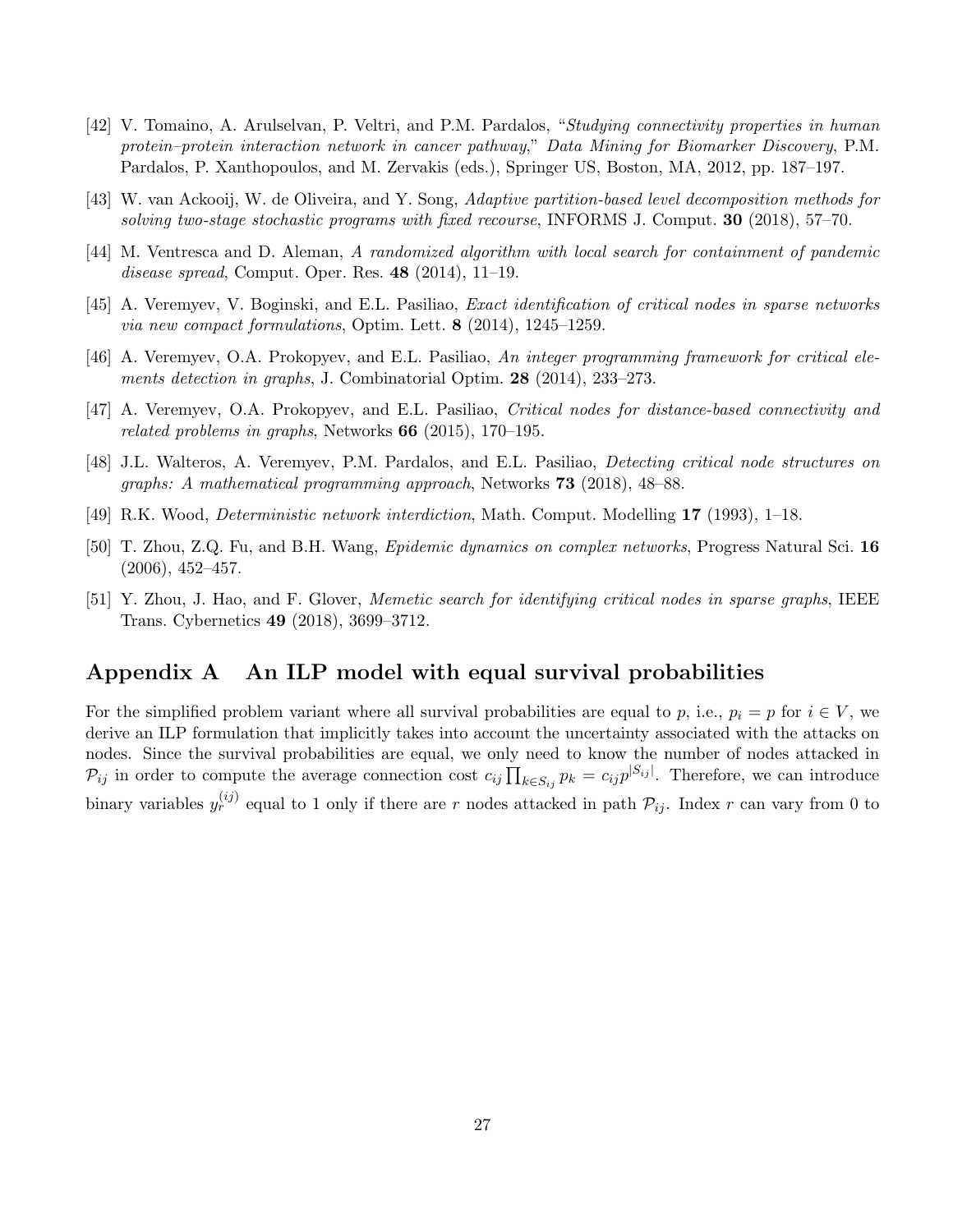$\rho_{ij}$ , with  $\rho_{ij} := \min\{\frac{K}{\min_{i \in \mathcal{I}}}$  $\frac{K}{\min_{i\in V}\kappa_i},$   $|\mathcal{P}_{ij}|\}.$  We obtain the following ILP formulation (denoted as ILP<sub>p</sub>):

$$
\text{ILP}_p: \min_{i < j} \sum_{r \le \rho_{ij}} p^r y_r^{(ij)} \tag{20a}
$$

$$
\sum_{i} \kappa_i v_i \le K \tag{20b}
$$

$$
\sum_{i \le i} y_r^{(ij)} = 1 \tag{20c}
$$

$$
\sum_{r \le \rho_{ij}} r y_r^{(ij)} = \sum_{k \in \mathcal{P}_{ij}} v_k \qquad i, j \in V : i < j \tag{20d}
$$

$$
y_r^{(ij)} \in \{0, 1\} \qquad i, j \in V : i < j, r = 0, \dots, \rho_{ij} \qquad (20e)
$$
\n
$$
v_i \in \{0, 1\} \qquad i \in V \qquad (20f)
$$

The objective function (20a) minimizes the expected cost of the pairwise connectivity after attacking nodes in the tree. Constraint (20b) represents the budget constraint. Constraints (20c) ensure that only one value of r will be selected for each path  $\mathcal{P}_{ij}$ . Constraints (20d) link  $y_r^{(ij)}$  variables with  $v_i$  variables. Constraints (20e) and (20f) define the domain of the variables.

# Appendix B An approximation algorithm for the  $SCNP_{tree}$  with unit costs

We present an approximation algorithm for the  $SCNP_{tree}$  with unit connection costs and unit attack costs. The algorithm relies on limiting the numerical precision for the evaluation of each term in the objective function and has a performance guarantee in terms of the maximum deviation from the optimal objective value. We remark that the algorithm is very similar to the dynamic program we proposed in [6] for a certain class of multiplicative distance function for the Distance CNP over trees. Our goal here is to show how to apply similar techniques to derive an approximation algorithm for the problem considered. For the sake of conciseness, we will refer the reader to our previous work for the details of the algorithm and recursions. We first sketch a Dynamic Programming (DP) algorithm for the problem which constitutes the basis for the approximation algorithm. To derive a DP algorithm for the  $SCNP_{tree}$ , we will require that each connection cost in the objective can be scaled to an integer in the recursions. To this aim, let  $\mu$  denote the minimum power of 10 such that  $\mu \prod_{k \in \mathcal{P}_{ij}} p_k \in \mathbb{N}$  for any node pair  $(i, j) \in V \times V$ . Note that the value of parameter  $\mu$  could be exponentially large depending on the value of probabilities  $p_k$ , which could compromise the performance of an algorithm based on scaling the objective to an integer value. However, as discussed below, the proposed approximation algorithm is based on limiting the value of  $\mu$ .

Let  $\mathcal{T}_a$  denote the subtree of tree  $\mathcal T$  rooted at node  $a \in V$ , and by  $a_i$  with  $i \in \{1, ..., s\}$  the children of a. Also, we define as  $\mathcal{T}_{a_{i\to s}}$  the subtree constituted by  $\{a\} \cup_{j=i,\dots,s} \mathcal{T}_{a_j}$ . For further details about this particular recursion scheme, we refer the interested reader to [6, 15]. All recursions in the dynamic programming approach are based on traversing the tree in postorder (i.e., from the leaves to the root) and from the right part of each tree level to the left one. We define the following recursion functions:

 $F_a(c, k, \sigma)$  : minimum cost of a solution for subtree  $\mathcal{T}_a$  when k nodes are attacked in  $\mathcal{T}_a$  and the total cost of connecting a to subtree  $\mathcal{T}_a$  multiplied by  $\mu$  is c. Index  $\sigma$  is equal to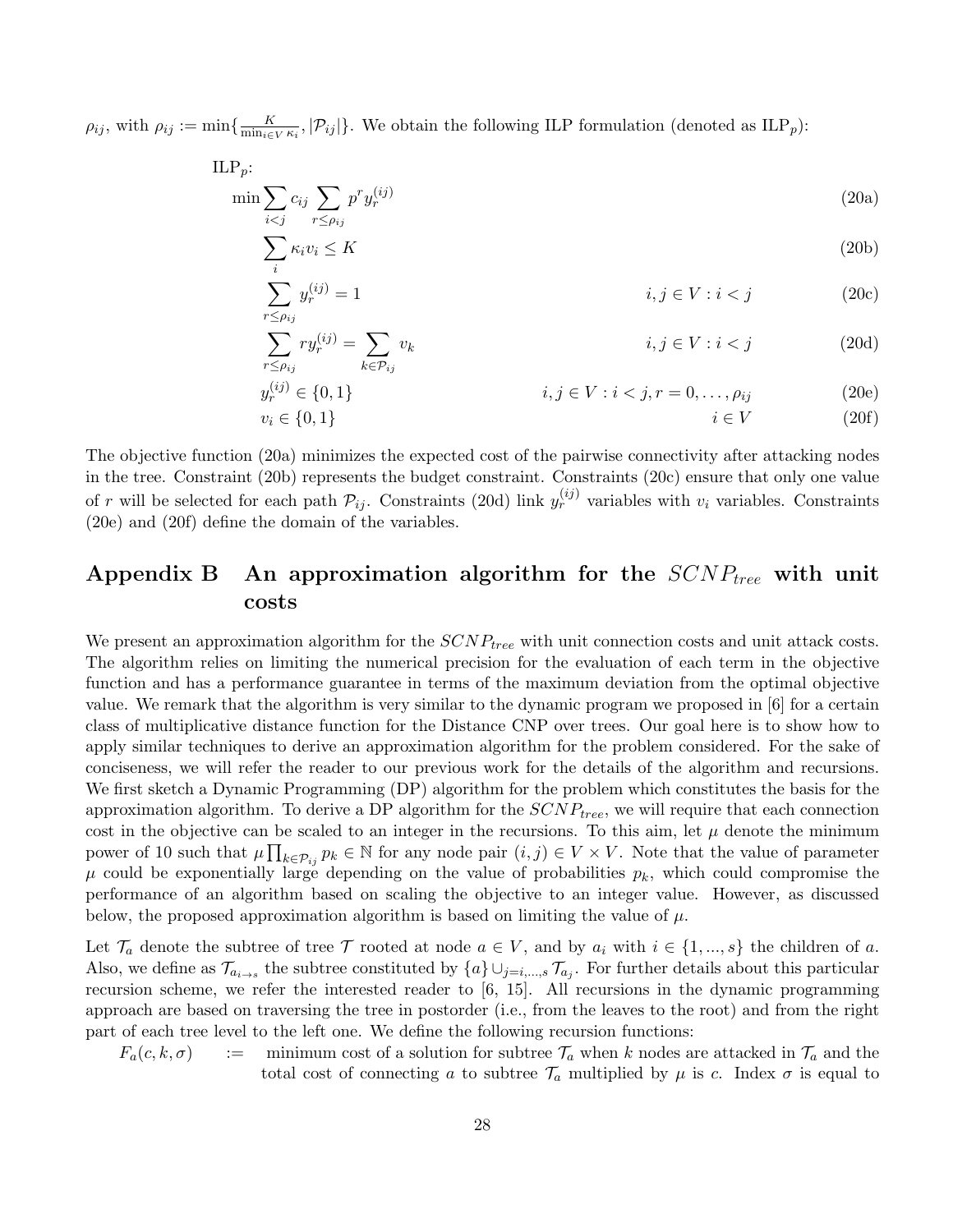either 1 if  $a \in S$  or 0 if  $a \notin S$ .  $G_{a_i}(c, k, \sigma)$  := minimum cost of a solution for subtree  $\mathcal{T}_{a_{i\to s}}$  when k nodes are attacked in  $\mathcal{T}_{a_{i\to s}}$ and the total cost of connecting a to subtree  $\mathcal{T}_{a_{i\rightarrow s}}$  multiplied by  $\mu$  is c. Index  $\sigma$  is equal to either 1 if  $a \in S$  or 0 if  $a \notin S$ .

If it is not possible to remove k nodes from  $\mathcal{T}_a$  such that the total cost of connecting a to subtree  $\mathcal{T}_a$  multiplied by  $\mu$  is equal to c, we have  $F_a(c, k, \sigma) = \infty$  and/or  $G_a(c, k, \sigma) = \infty$ .

Let  $C(\mathcal{T}')$  denote the connectivity cost of any subtree  $\mathcal{T}'$ . We derive the following recursions for a non-leaf node  $a \in V$ :

$$
F_a(c, k, \sigma) = G_{a_1}(c, k, \sigma); \tag{21}
$$

for  $i < s$ , if  $p_a = 0$  and  $a \in S$ :

$$
G_{a_i}(c, k, 1) = \min \{ F_{a_i}(b, q, \sigma') + G_{a_{i+1}}(0, k - q, 1) : b = 0, \dots, \mu | \mathcal{T}_{a_i} |; q = 0, \dots, k - 1; \sigma' = 0, 1 \},
$$
\n(22a)

otherwise, if  $a \notin S$  or  $p_a > 0$ :

$$
G_{a_i}(c, k, \sigma) = \min \left\{ F_{a_i}(b, q, \sigma') + G_{a_{i+1}} \left( c - p_a^{\sigma} (b + \mu p_{a_{i+1}}^{\sigma'}) , k - q, \sigma \right) \right.+ p_a^{\sigma} p_{a_i}^{\sigma'} + p_{a_i}^{\sigma'} \left( \frac{c}{\mu} - p_a^{\sigma} \left( \frac{b}{\mu} + p_{a_{i+1}}^{\sigma'} \right) \right) + p_a^{\sigma} \frac{b}{\mu} + \frac{b}{\mu} \left( \frac{c}{\mu} - p_a^{\sigma} \left( \frac{b}{\mu} + p_{a_{i+1}}^{\sigma'} \right) \right): \qquad (22b)b = 0, ..., p_a^{\sigma} c - \mu p_{a_i}^{\sigma'}; q = 0, ..., k - \sigma; \sigma' = 0, 1 \right\}.
$$

The second line in Equation (22b) represents the total cost of connecting subtrees  $\mathcal{T}_{a_i}$  and  $\mathcal{T}_{a_{i\to s}}$ . The first term in this line represents the connection cost of node  $a$  to  $a_i$ , the second term represents the connection cost between  $a_i$  and all nodes in  $\mathcal{T}_{a_{i\to s}}$  and the third term the connection cost between a and all nodes in  $\mathcal{T}_{a_i}$ . Finally, the last term represents the connection cost between each node  $u \in \mathcal{T}_{a_i} \setminus \{a_i\}$  and  $v \in \mathcal{T}_{a_{i\to s}} \setminus \{a\}$ . The cost for connecting a node pair  $(u, v)$  is in fact given by  $E_{\bar{s} \in \mathbb{S}}[u_{uv}^{\bar{s}}] = E_{\bar{s} \in \mathbb{S}}[u_{ua_i}^{\bar{s}}]E_{\bar{s} \in \mathbb{S}}[u_{av}^{\bar{s}}]$  where  $E_{\bar{s} \in \mathbb{S}}[u_{uv}^{\bar{s}}]$ is the average value of the connection between nodes u and v. Summing over all possible node pairs  $(u, v)$ gives the last term in Equation (22b). Note that if  $p_a = 0$  and  $\sigma = 0$ , we assume in our equations that  $p_a^{\pm \sigma} = 1.$ 

We do not provide extensive equations for the initial conditions as they are the same as those provided in [6]. The optimal solution value is given by

$$
\min \{ F_r(c, k, \sigma) : c = 0, \dots, C(\mathcal{T}); k = 0, \dots, K; \sigma = 0, 1 \}
$$

where r is the root node of the tree. As commonly done in DP algorithms, the optimal solution set of attacked nodes can be recovered by implementing a backtracking procedure, once the optimal recursion functions are obtained. We can state the following proposition.

**Proposition 8:** The previous DP algorithm has a time complexity of  $\mathcal{O}(K^2 n^3 \mu^2)$ .